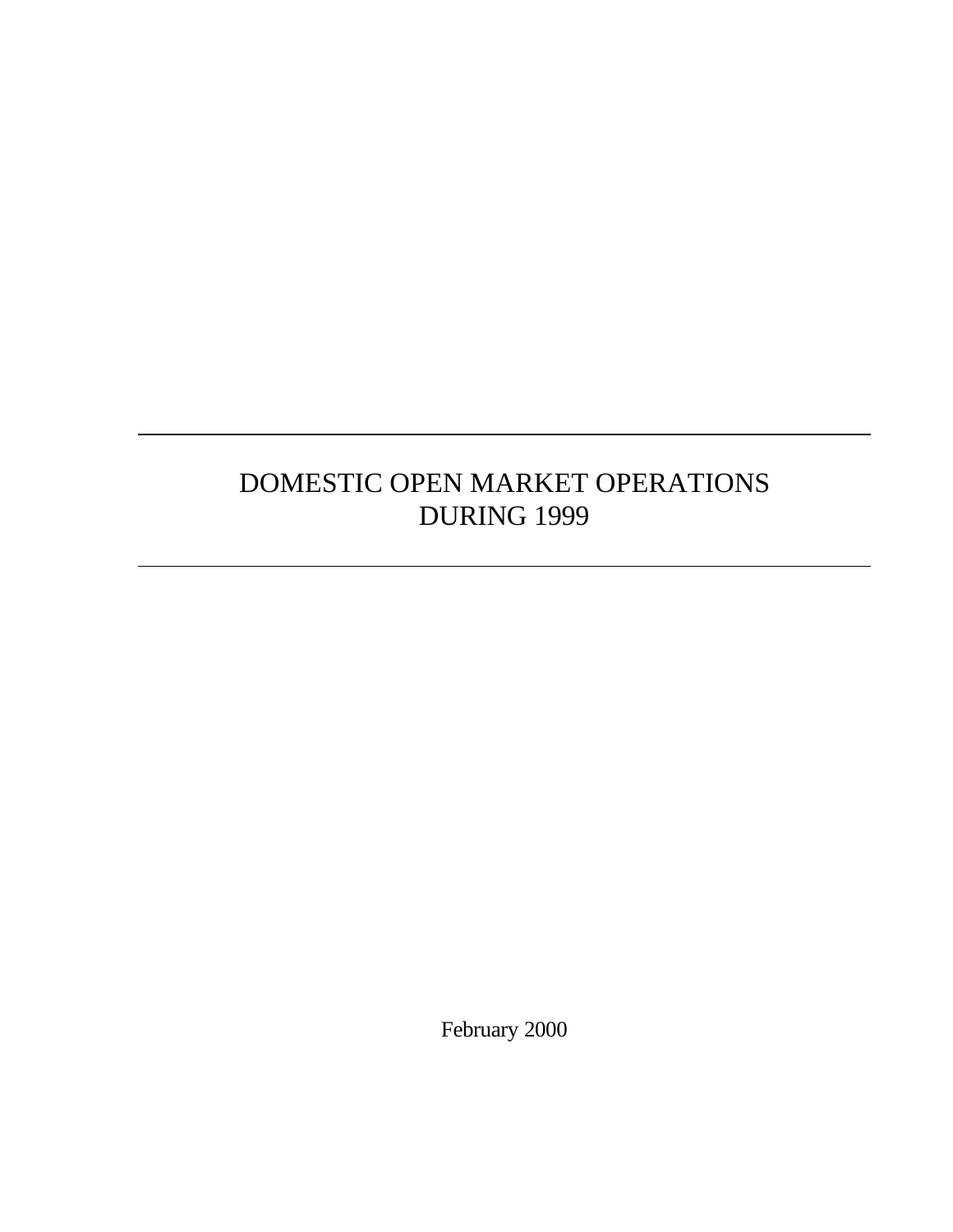# OPEN MARKET OPERATIONS DURING 1999 *FEDERAL RESERVE BANK OF NEW YORK, MARKETS GROUP*

## I. **IMPLEMENTATION OF MONETARY POLICY IN 1999**

- A. Directives of the Federal Open Market Committee
- B. Overview of Operating Procedures and Practices
- C. New Developments in 1999

# II. **FACTORS AFFECTING THE SUPPLY OF AND REQUIRED DEMANDS FOR FEDERAL RESERVE BALANCES**

- A. The Behavior of Factors Affecting the Supply of Federal Reserve Balances
- B. Required Demands for Federal Reserve Balances

## III. **SUMMARY OF OPEN MARKET OPERATIONS IN 1999**

- A. Desk Activity Affecting the System Open Market Account Portfolio
- B. Temporary Open Market Operations

# IV. **RESERVE MANAGEMENT, EXCESS RESERVES AND THE FEDERAL FUNDS RATE**

- A. General Developments in 1999
- B. Reserve Management around the Century Date Change

# **APPENDIX A**: AUTHORIZATION FOR DOMESTIC OPEN MARKET OPERATIONS

**APPENDIX B**: OPERATIONS IN GOVERNMENT SECURITIES AND FEDERAL AGENCY SECURITIES & U.S. TREASURY AND FEDERAL AGENCY SECURITY HOLDINGS IN THE SYSTEM OPEN MARKET ACCOUNT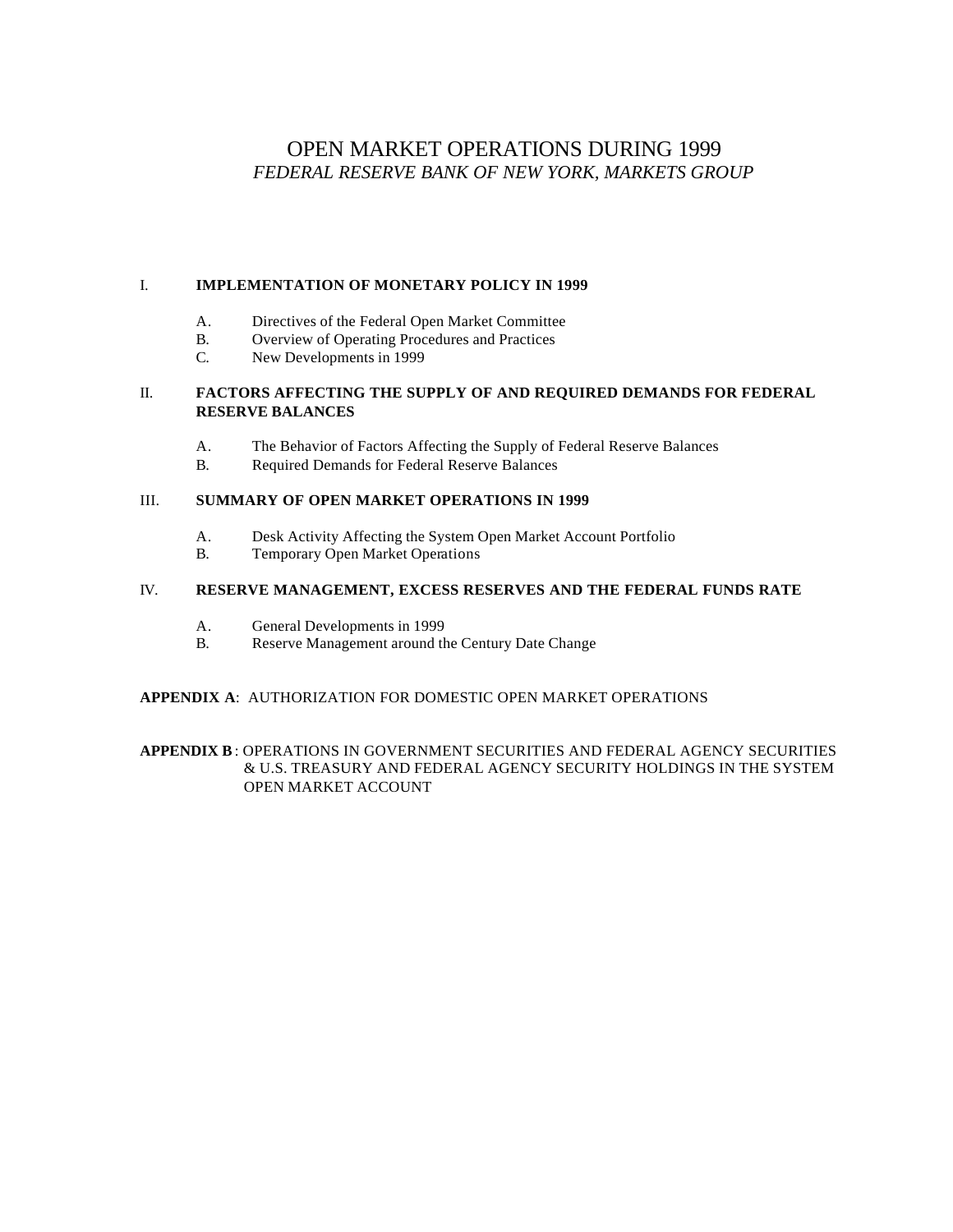# DOMESTIC OPEN MARKET OPERATIONS DURING 1999

#### **I. IMPLEMENTATION OF MONETARY POLICY IN 1999**

#### **A. Directives of the Federal Open Market Committee**

In 1999, the directives issued by the Federal Open Market Committee (FOMC) instructed the Trading Desk at the Federal Reserve Bank of New York to foster conditions in reserve markets consistent with maintaining the federal funds rate at an average around a specified rate, which is commonly referred to as the federal funds rate target. The FOMC raised the federal funds target three times during the year, each time by 25 basis points at a scheduled meeting (Table 1). On the last two of these dates, the Board of Governors approved increases of equal size to the discount rate. The public announcement released after the conclusion of the May FOMC meeting was the first to indicate the bias the Committee adopted in its directive. But the bias that is outstanding at any point in time has no direct implications for the daily selection of open market operations.

#### **B. Overview of Operating Procedures and Practices**

The Desk used open market operations to align the supply of deposit balances held by depository institutions at the Federal Reserve with the level of demand believed consistent with maintaining the funds rate around its target level. Each morning, the Desk considered whether open market operations were needed based on estimates of the supply and demand for balances, and any operation designed to alter balances that same day was typically arranged shortly afterwards. Estimated needs for balance adjustments in upcoming days and weeks, an assessment of possible forecast errors, and current and anticipated trading conditions in the federal funds markets were all considered when selecting the type and size of operations.

The ability of depository institutions to average their holdings of balances at the Fed over two-week maintenance periods to meet their reserve and clearing balance requirements gives them some flexibility in managing their accounts from day to day. This ability to average is an important source of elasticity in banks' daily demands for balances, limiting the volatility in rates that can develop when the Desk misestimates either the supply of or demand for balances. Nonetheless, the funds rate will firm if the level of balances falls so low that some banks have difficulty finding sufficient funds to cover late-day deficits in their Fed accounts. On the other hand, the rate will soften if there are so many balances that some banks risk ending a period holding unusable excess reserve balances. The Desk weighs these possibilities every day when deciding what level of balances to leave in place. As depositories have found ways to avoid incurring reserve requirements, the degree of elasticity across days has diminished, and the Desk has had to pay increasing attention to daily fluctuations in the supply of and demand for balances.

*Adapted from a report to the Federal Open Market Committee by Peter R. Fisher, Executive Vice President of the Federal Reserve Bank of New York and Manger of the System Open Market Account. Spence Hilton was primarily responsible for the preparation of this report, with the assistance of many other members of the Markets Group.*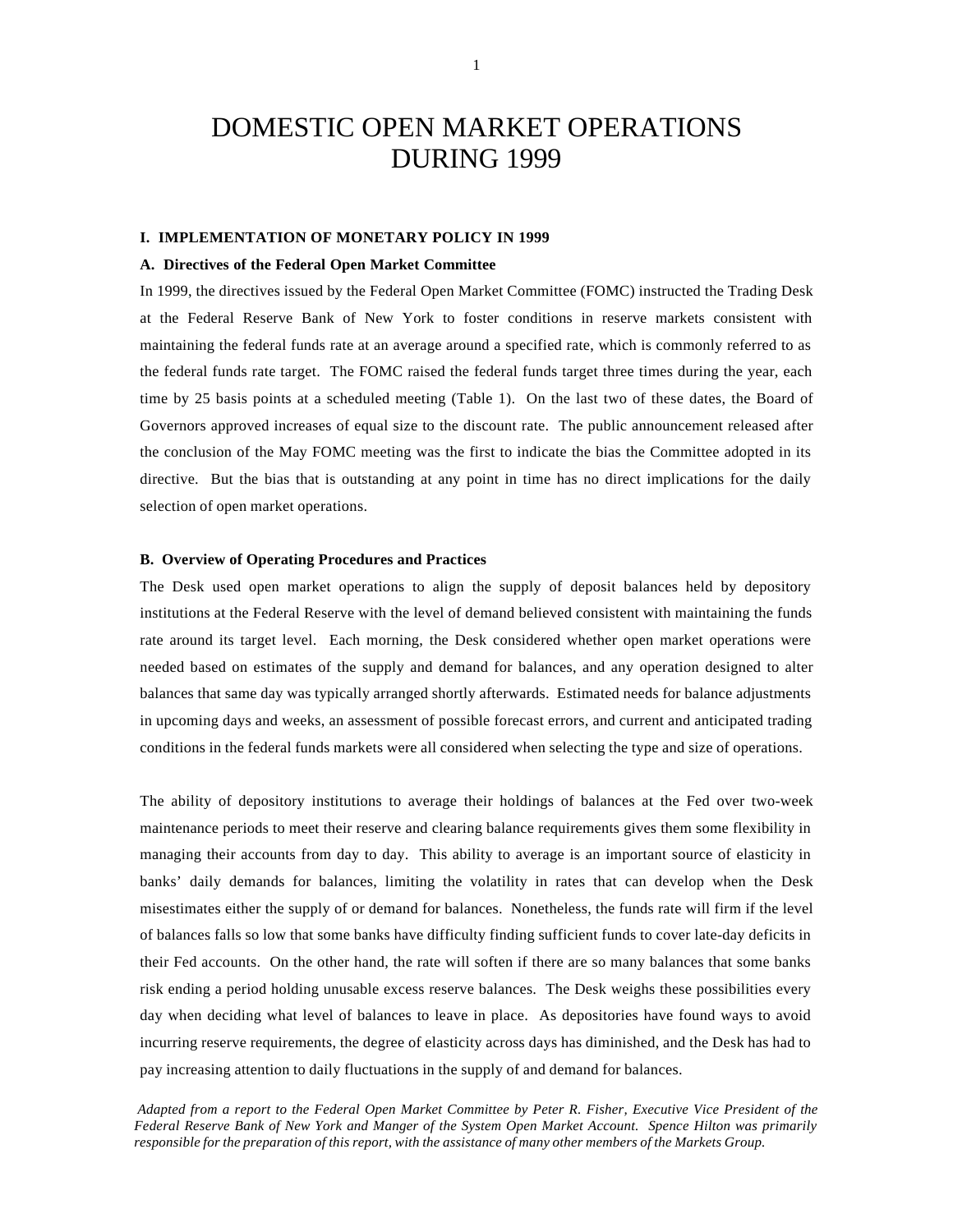| Date of Change | <b>Expected Federal</b><br>Funds Rate (Percent) | Associated<br>Discount Rate (Percent) |
|----------------|-------------------------------------------------|---------------------------------------|
| 11/17/98       | $4\frac{3}{4}$                                  | $4\frac{1}{2}$                        |
| 6/30/99        | 5                                               | $4\frac{1}{2}$                        |
| 8/24/99        | $5\frac{1}{4}$                                  | $4\frac{3}{4}$                        |
| 11/16/99       | $5\frac{1}{2}$                                  |                                       |

*Table 1* **Changes in the Federal Funds Rate Specified in the FOMC Directive**

The effectiveness of the Desk's operating procedures for maintaining control over the federal funds rate rests on the existence of liquid short-term financing markets. Trading in the overnight federal funds market is a critical mechanism through which the supply of balances at the Fed is distributed among banks, while the Desk intervenes in the short-term market for repurchase agreements to make most of its adjustments to the supply of these balances. These two markets must be functioning efficiently for the current operating procedures to work effectively.

In advance of the year-end, there was concern about whether levels of trading and intermediation in the financing markets around the century date change (CDC) would be sufficient for the Desk's usual operating procedures to work effectively, because some market participants had expressed a reluctance to maintain normal levels of activity in financing markets at that time. The Desk also felt that the large projected reserve deficiencies around the year-end potentially could strain its ability to meet reserve demands with its existing practices. How the Desk prepared for and carried out open market operations in the months leading up to and in the days immediately surrounding the rollover date is a major focus of this report.

#### **C. New Developments in 1999**

Several modifications were made to the practices and procedures used in the conduct of monetary operations. Most of these changes were designed at least in part to maintain the Desk's ability to control effectively the funds rate around the century date change.

On April 5, the Desk moved up its normal market entry time for arranging temporary operations by about one hour. Since that date, these operations were usually arranged within an approximate 10 minute interval surrounding 9:30 a.m., with the exact entry time randomly chosen. The acceleration of the entry time was made after the compilation of data and preparation of forecasts for reserve factors were placed on an earlier schedule. The earlier entry time allows the Desk to arrange its operations at a time of day when financing markets are more active and liquid. The Desk has always been prepared to depart from its normal entry time when circumstances warranted.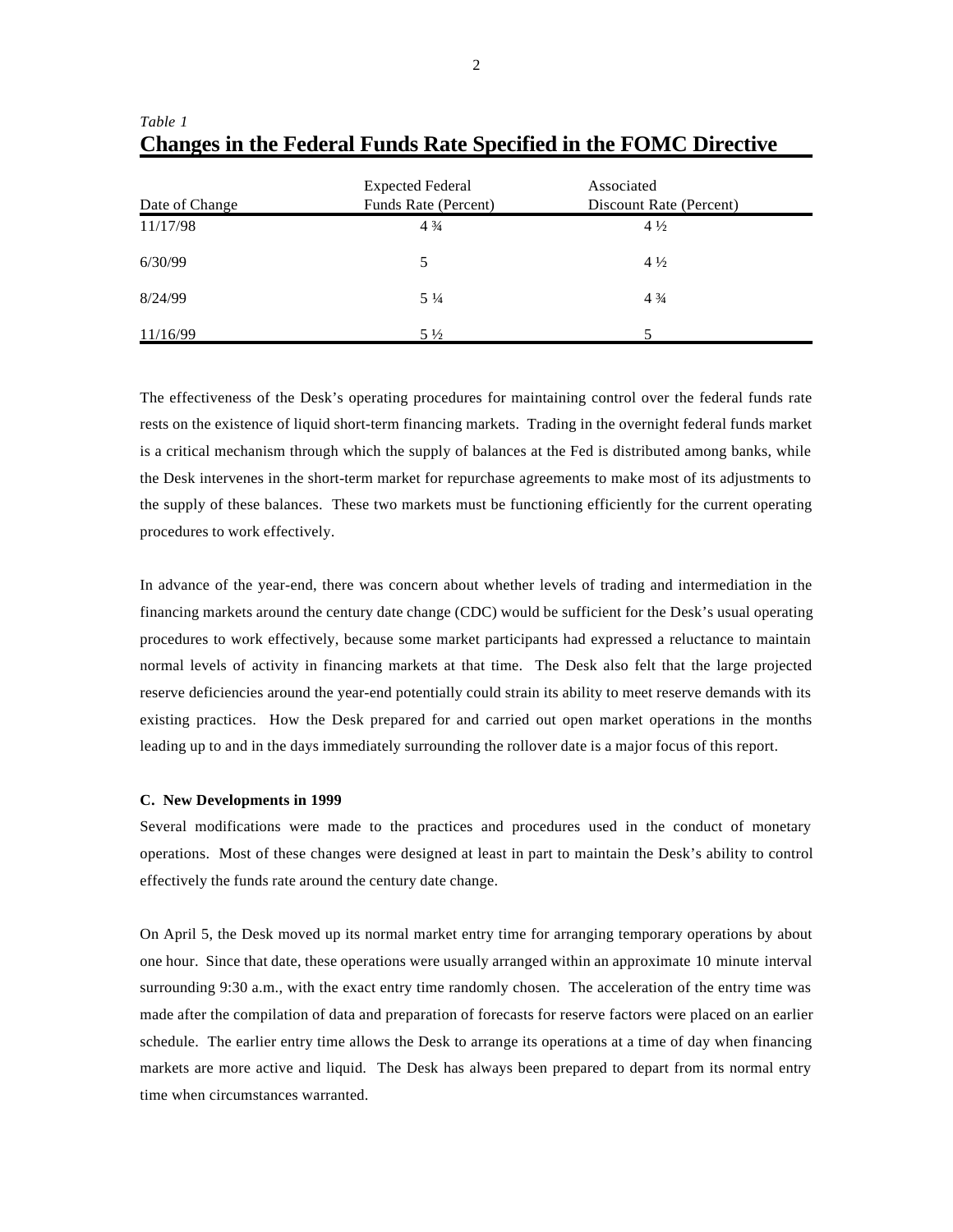An important innovation that altered the institutional framework within which open market operations were conducted was made on July 20, when the Federal Reserve Board voted to establish a Century Date Change Special Liquidity Facility (SLF) for lending to depository institutions from October 1, 1999 through April 7, 2000. The facility was designed to help ensure that depository institutions in sound financial condition would have adequate liquidity to meet any unusual demand in the period around the century date change. The interest rate charged on loans from the special facility was set at 150 basis points above the FOMC's target federal funds rate. Collateral requirements were identical to those on regular discount window loans, but there were no restrictions on the use and duration of SLF loans over the life of the facility, and borrowers were not required to seek funds elsewhere first. Subsequently, the Federal Reserve Banks expanded the range of collateral accepted for discount window purposes.

At its August 24 meeting, the FOMC adopted four proposals, listed below, whose purposes were to ensure the Desk's ability to counter potential liquidity strains in money and financing markets in the period surrounding the century date change and to position the Desk to meet reserve shortages that potentially could far exceed the large seasonal deficiencies that normally arise around each year-end. Each listed proposal required an amendment to the Desk's authorization for domestic open market operations, which is reprinted in Appendix A.

- The maximum maturity of repurchase agreements (RPs) and matched sale-purchase transactions (MSPs) was permanently extended to 90 days, from the previous 60 day limit.
- A temporary expansion of the securities eligible as collateral on the Desk's repurchase agreements was approved through April 2000. To implement this decision, the FOMC voted to suspend until April 30, 2000 several provisions of its "Guidelines for the Conduct of System Operations in Federal Agency Issues," which impose restrictions on transactions in federal agency transactions. The principal effect was the inclusion of pass-through mortgage securities of the Government National Mortgage Association, Freddie Mac, and Fannie Mae, and of stripped securities of the U.S. Treasury and other government agencies.
- The Desk was granted authority through April 30, 2000 to use reverse repurchase agreements in addition to matched sale-purchase transactions to absorb reserves on a temporary basis.
- The FOMC authorized the Desk to provide a temporary Standby Financing Facility (SFF) through the auction of options on repurchase agreements, reverse repurchase agreements, and matched salepurchase transactions with the Desk for exercise no later than January 2000. Under this authority, the Desk sold options on overnight repurchase agreements for the period December 23, 1999 through January 12, 2000.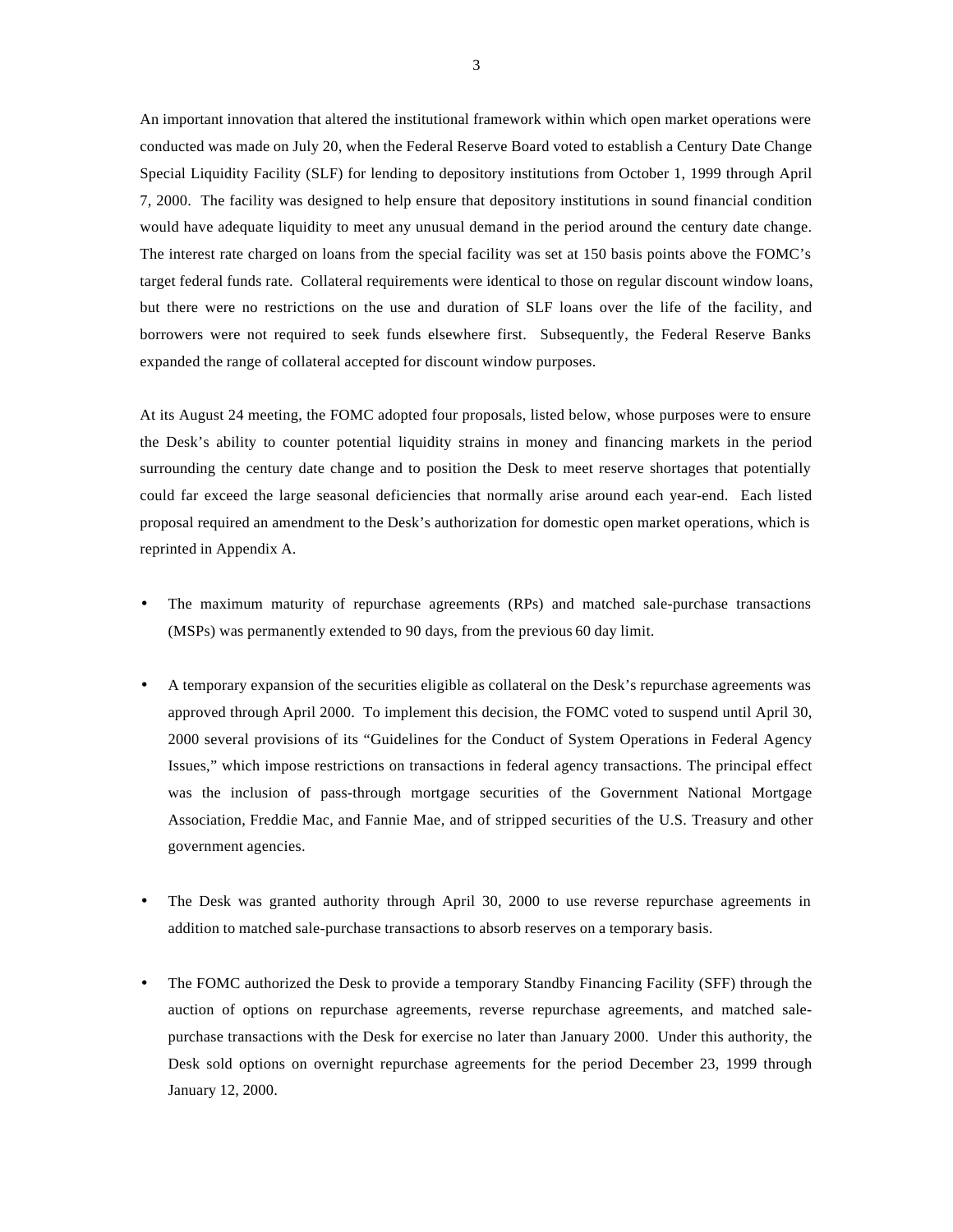The Desk established triparty settlement arrangements with two clearing banks for valuing and accepting delivery of collateral on its repurchase agreements. The Desk has the discretion to use whatever settlement procedure best meets its purposes. But, as a practical matter, triparty agreements were needed to facilitate the pricing and valuing of mortgage-backed securities on RPs.

On October 8, the Desk expanded the information it publicly disclosed immediately following each temporary open market operation in order to make these operations more transparent. The Desk began to release data on the total volume of propositions submitted (in addition to total accepted propositions which was already released), the weighted average rate on accepted propositions, the high and low rates submitted, and the stop-out rate.

# **II. FACTORS AFFECTING THE SUPPLY OF AND REQUIRED DEMANDS FOR FEDERAL RESERVE BALANCES**

The specific open market operations selected by the Desk are driven mostly by the behavior of factors that affect the supply of balances held by depository institutions at the Federal Reserve, and by the levels of these balances that depository institutions are required to hold each two-week maintenance period. The difference between the supply of balances and their demand is a prime determinant of the federal funds rate, and open market operations are used actively to maintain an appropriate supply of balances relative to demand. Large permanent changes in the supply of or demand for balances at the Fed typically have been addressed with outright transactions made in the market which permanently affected the size of the System Open Market Account portfolio. Shorter-term movements in the supply of or demand for balances are mostly addressed with temporary operations, with the expected duration and degree of uncertainty about these shorter-term movements being important determinants of the maturity mix of temporary operations.

#### **A. The Behavior of Factors Affecting the Supply of Federal Reserve Balances**

In 1999, the levels of several factors—currency, the Treasury balance at the Fed, and the foreign RP pool were profoundly affected by temporary demands associated with the century date change. These CDC influences lifted the values of these factors at the year-end well above their corresponding levels of one year earlier, but these effects were temporary. Apart from currency, permanent movements in factors were relatively modest in absolute terms (Table 2).

#### *Changes in currency in circulation during 1999*

Over 1999, currency in circulation, which includes both currency in the hands of the public and banks' vault cash holdings, expanded by nearly \$100 billion, measured by the change from the final maintenance period of 1998 to the final period in 1999, far surpassing any previous annual change (Chart 1). By comparing the level of currency at each point in time in 1999 to its level at the corresponding time in the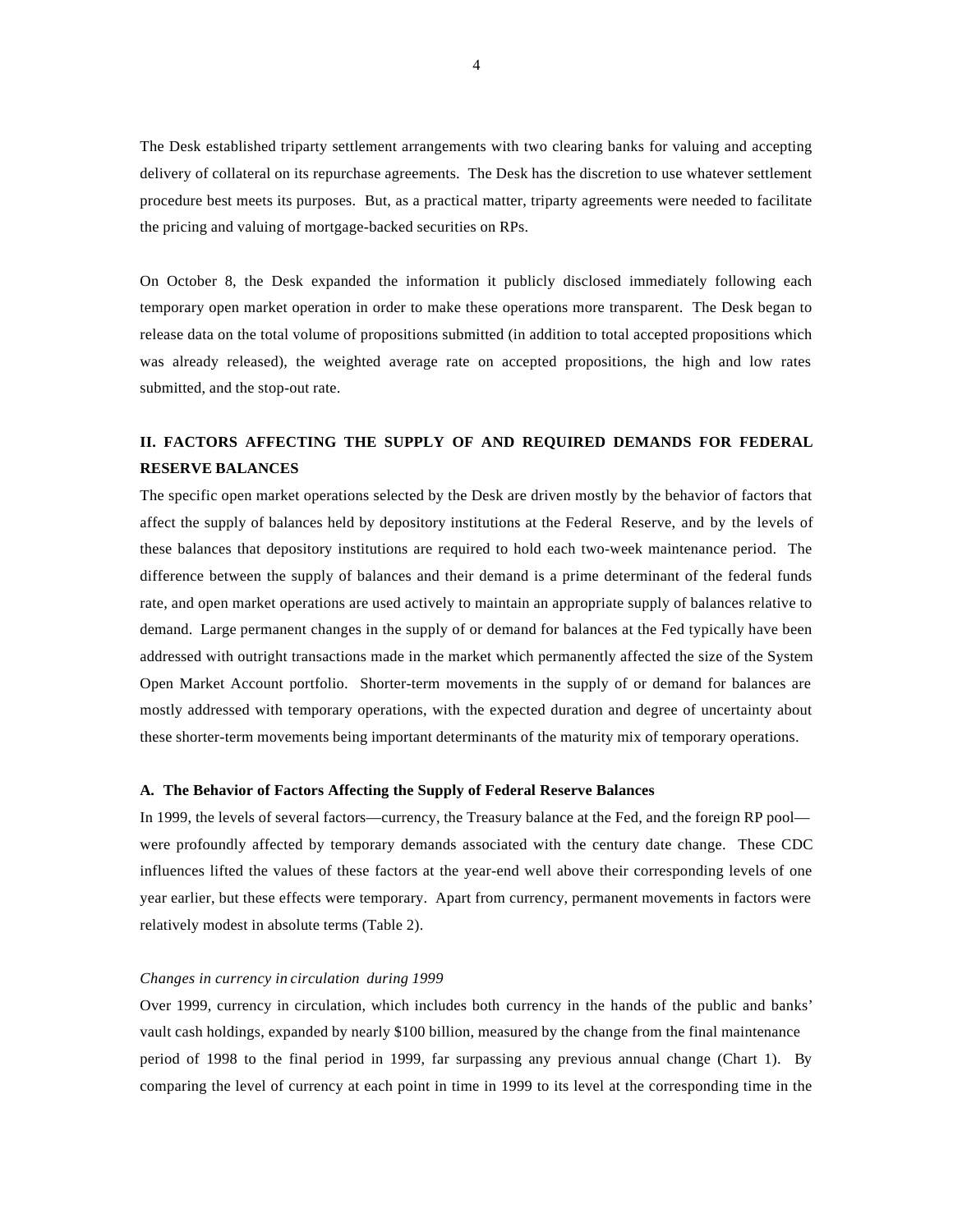|                                   |               |                                             |              | 1998    | Impact of Change on<br>the Supply or Demand<br>for Balances at the Fed<br>1999 |
|-----------------------------------|---------------|---------------------------------------------|--------------|---------|--------------------------------------------------------------------------------|
| <b>Factors affecting</b>          |               | Levels on the final day of the year:        |              |         |                                                                                |
| the Supply of Balances            | Dec. 31, 1997 | Dec 31, 1998                                | Dec 31, 1999 |         |                                                                                |
| Currency in Circulation           | 482.4         | 517.5                                       | 628.1        | $-35.1$ | $-110.6$                                                                       |
| Foreign Currency                  | 16.6          | 17.5                                        | 14.4         | 0.9     | $-3.0$                                                                         |
| <b>SDRs</b>                       | 9.2           | 9.2                                         | 6.2          | 0.0     | $-3.0$                                                                         |
| Foreign RP Pool                   | 17.0          | 20.9                                        | 39.2         | $-3.9$  | $-18.3$                                                                        |
| Float & FRSA                      | 0.6           | 1.8                                         | $-0.2$       | 1.1     | $-2.0$                                                                         |
| <b>Treasury Balance</b>           | 5.4           | 6.1                                         | 28.4         | $-0.6$  | $-22.3$                                                                        |
| All Other Items                   |               |                                             |              | 4.4     | 1.0                                                                            |
| Net Changes                       |               |                                             |              | $-33.3$ | $-158.9$                                                                       |
| in factors affecting supply       |               |                                             |              |         |                                                                                |
| <b>Factors affecting</b>          |               | Averages for the maintenance period ending: |              |         |                                                                                |
| the Demand for Balances           | Dec. 31, 1997 | Dec 30, 1998                                | Dec 29, 1999 |         |                                                                                |
| <b>Required Reserves</b>          | 47.4          | 44.0                                        | 40.9         | 3.4     | $-3.1$                                                                         |
| <b>Required Clearing Balances</b> | 6.7           | 6.6                                         | 7.4          | $0.0\,$ | 0.8                                                                            |
| <b>Applied Vault Cash</b>         | 37.7          | 36.7                                        | 37.3         | 0.9     | $-0.6$                                                                         |
| memo: Total Required Balances     | 16.4          | 13.9                                        | 11.0         | $-2.5$  | $-2.9$                                                                         |

*Table 2* **Factors Affecting the Supply of and Demand for Balances at the Fed** (billions of dollars)

Note: Changes in factors affecting the supply of balances are expressed in terms of their impact on supply. Most as-of adjustments are treated as a supply factor in the "Other" category in this table, except float related as-ofs (FRSA). Changes in factors affecting the demand for balances are expressed in terms of their impact on demand.

preceding year, seasonal effects normally experienced around each year-end largely disappear, and the portion of currency growth in 1999 linked to the century date change versus other factors can be approximated (Chart 2).<sup>1</sup> Through the first nine months of the year, currency in circulation rose steadily at a pace slightly above that of one year earlier. The accelerated growth in currency during this time appears to have occurred too far ahead of the year-end to have been significantly influenced by CDC-related concerns. Instead, it seems to have reflected continued strong underlying growth in demand.

Beginning in October, CDC-related demands appear to have become pronounced, and currency in circulation began to rise more rapidly above the levels of one year earlier. Most of the acceleration in October and November was in currency held in bank vaults, and not in currency held by the public. Banks began a gradual buildup of their holdings in anticipation of a possible surge in the public's demand in the final weeks of the year. The run-up in currency in circulation continued right up to the eve of the year-end, then quickly began to reverse. Holdings of currency by the public did surge very late in the year, but not by

 $1$  The values in Chart 2 are averages over dates that correspond to two-week computation periods that end on the indicated date; contemporaneous values of vault cash and public holdings of currency are not available on a maintenance period basis.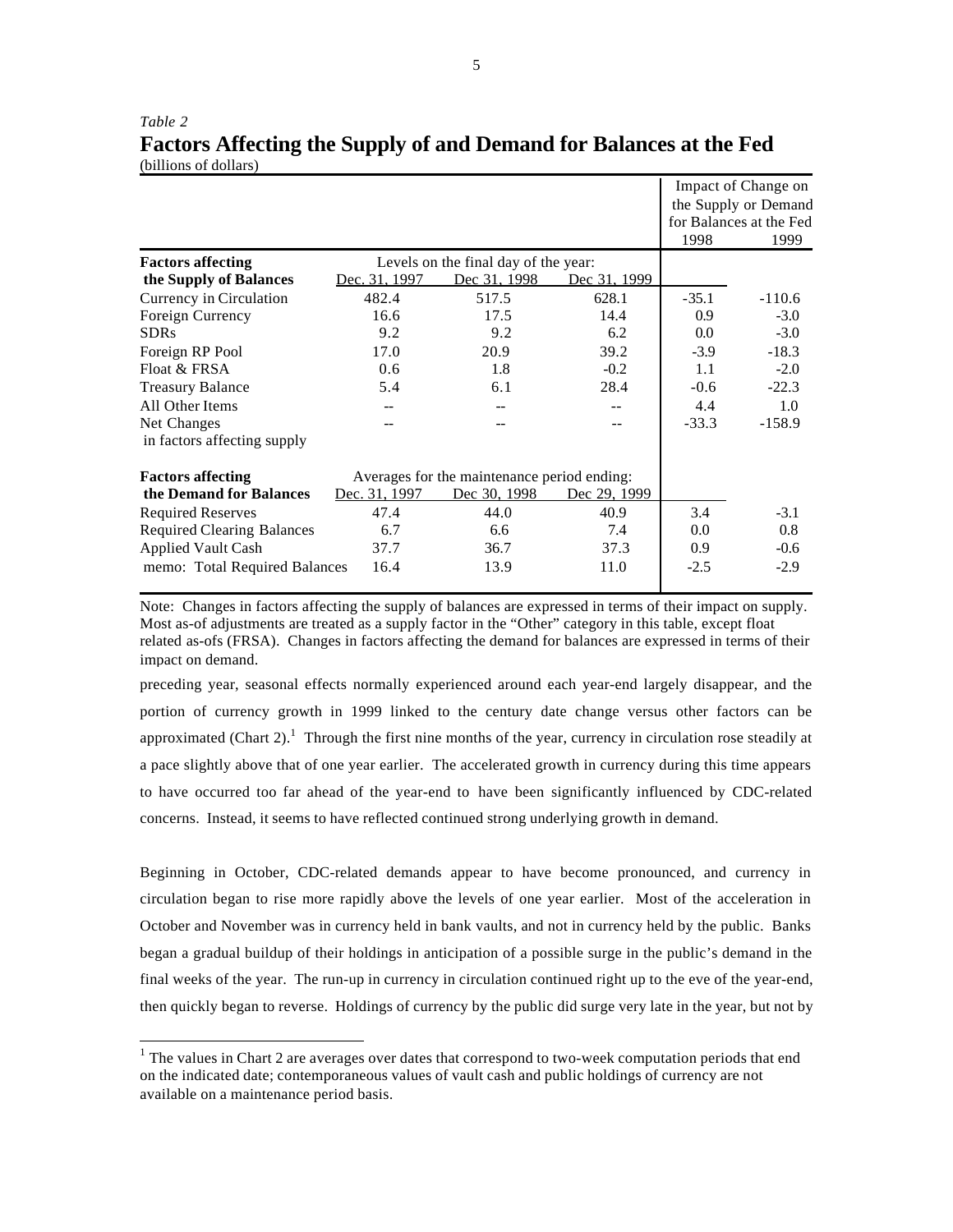

#### **Chart 2**

**CURRENCY: TOTAL, HELD BY THE PUBLIC, AND VAULT CASH**



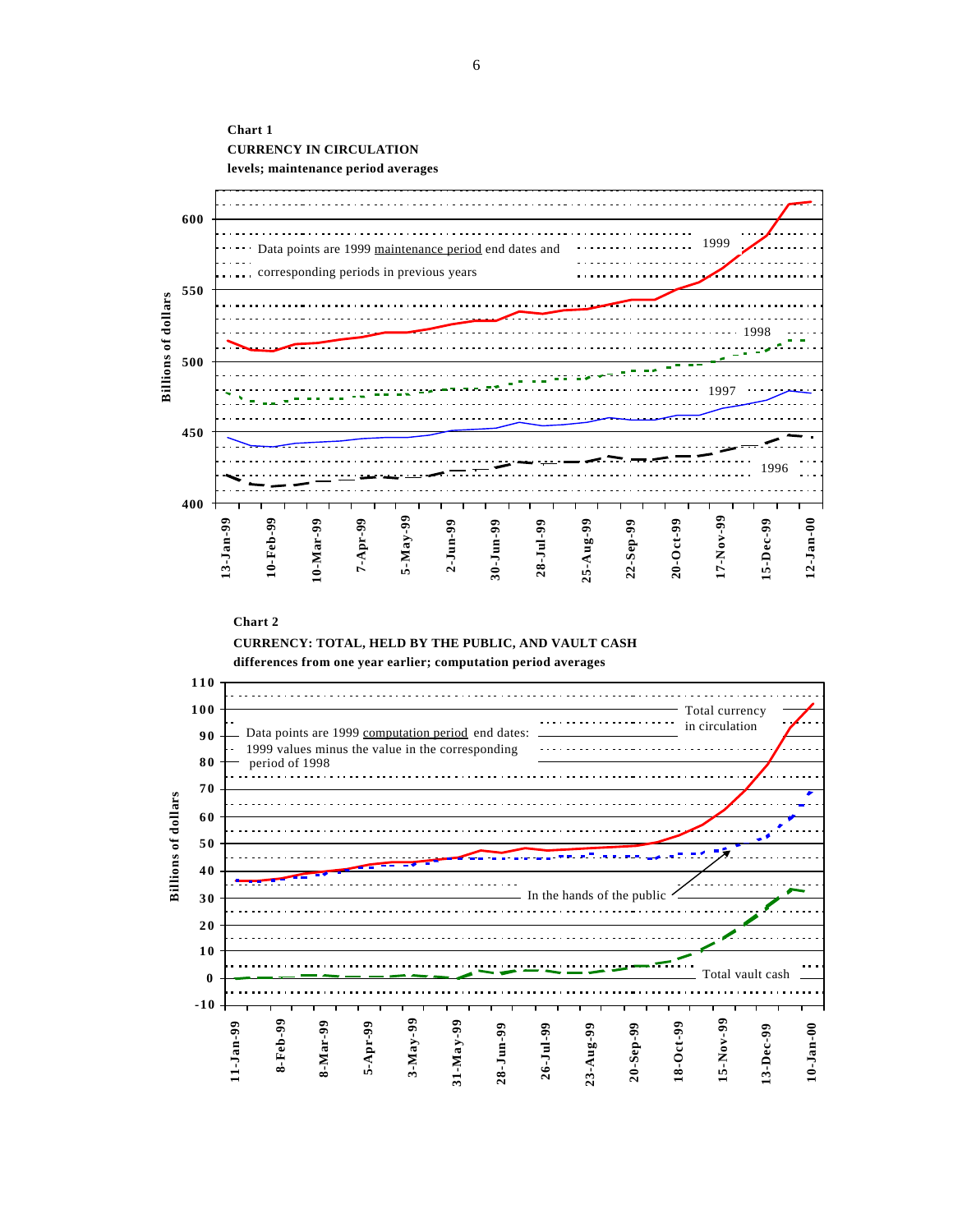as much as originally thought possible. The increase in currency from September 30, 1999 through its seasonal peak on December 30, 1999 was \$60 billion greater than the change from September 30, 1998 to the seasonal peak (on December 29, 1998) during the previous year. To facilitate forecasting of currency, starting in early December the Cash Departments at the Federal Reserve Banks, which closely monitor the daily inflows and outflows of currency, began to provide the Desk with advance estimates of these flows for use in preparing currency forecasts.

*Temporary changes in the Treasury balance and the foreign RP pool around the century date change* While currency in circulation was on its final ascent in the days leading up to the year-end, the Treasury balance at the Fed and the internal foreign RP investment pool also rose sharply, then quickly receded in the days immediately after the year-end.

In August, the Treasury first announced its intention to target an above-normal level of total cash balance holdings on the year-end, for precautionary purposes to meet potential fiscal obligations. The initial yearend target balance was \$80 billion (later pared to \$70 billion), a level that is roughly twice the normal level of holdings on year-end dates. The Treasury built up its cash position over the final months of the year by issuing several cash management bills and increasing the sizes of its regularly issued bills, and it ended the year with total cash holdings of \$83 billion.

Under normal circumstances, Treasury staff works with the Desk to target a cash balance of about \$5 billion in its account at the Fed and of about \$7 billion on and following important tax dates. Remaining cash is kept on deposit in special collateralized Treasury Tax & Loan (TT&L) accounts at commercial banks. However, many participants in the TT&L program routinely cut their maximum TT&L capacity by withdrawing eligible collateral ahead of important financial statement dates and on occasions when they anticipate receiving high levels of funding from other sources. In the week leading up to this year-end, cuts in available TT&L capacity amounted to nearly \$25 billion (Chart 3). These capacity cuts, combined with high levels of the Treasury's total cash holdings, helped push up the size of the Treasury's Fed balance in the days leading up to the year-end, thereby draining reserves.

The Desk anticipated these developments, although there was always considerable uncertainty about the timing and magnitudes of the various cash flows that could affect the size of the Treasury's balance at the Fed on any given day. As a general rule, the size of the Treasury balance at the Fed is more predictable when at least a modest portion of TT&L capacity remains unused. Unused capacity is available to absorb some of the unanticipated portion of Treasury's net cash inflows which would otherwise spill over into the Fed account and thereby unexpectedly drain reserves. To maintain a greater degree of predictability in the daily levels of the Treasury's Fed account, in the week leading up to the year-end, the Desk worked closely with Treasury staff to target a level of balances in the Treasury's Fed account that would preserve a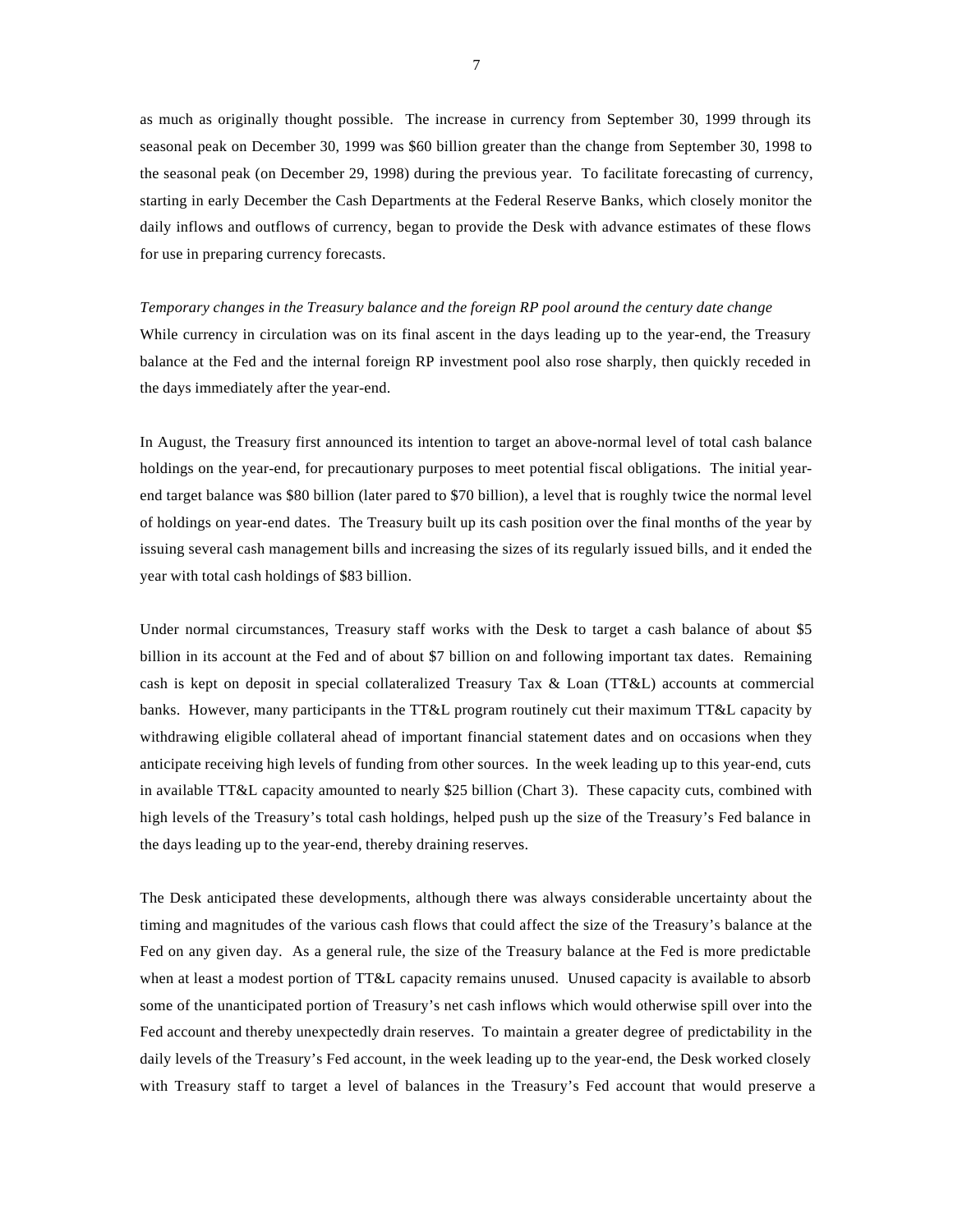

**TREASURY'S CASH BALANCES AT THE FED AND IN TT&L DEPOSITS AROUND THE YEAR-END**

**Chart 3**

protective cushion of unused TT&L capacity. Roughly \$5 billion of TT&L capacity remained unused during these days. In the absence of this approach, the actual Treasury balance at the Fed might have been several billion dollars less on these days but, more critically from the Desk's perspective, those levels would have been less predictable. The Treasury's total cash holdings peaked on December 29 at a level of \$94 billion (higher than the year-end level) while the highest balance reached in the Fed account was \$28 billion on December  $31<sup>2</sup>$ 

The foreign RP pool, an overnight investment facility that the New York Fed offers to foreign central banks and international institutions, also increased sharply ahead of the year-end as many participating accounts placed above-normal cash balances with the Fed temporarily for precautionary purposes. The total size of the RP pool fluctuated through most of the year in a range around \$17 billion, but in the final days it rapidly rose to a record high of \$39 billion on the year-end, draining reserves, before quickly receding. To improve the predictability of the daily RP pool, the New York Fed made some temporary changes in the administration of this facility in anticipation of heightened participation around year-end. It tightened its requirements for advance notification of investments by foreign customers and left itself more scope to

<sup>&</sup>lt;sup>2</sup> Neither was a record. Higher cash positions had been reached during previous April tax seasons. Treasury's highest total cash position was \$100 billion reached in April 1998 (with a \$42 billion balance at the Fed the same day), and the highest-ever Fed balance was \$54 billion reached in April 1997 (with a \$89 billion total balance the same day). The Treasury's maximum Fed balance over the April 1999 tax season was a fairly unremarkable \$10 billion, with a peak general balance of \$76 billion.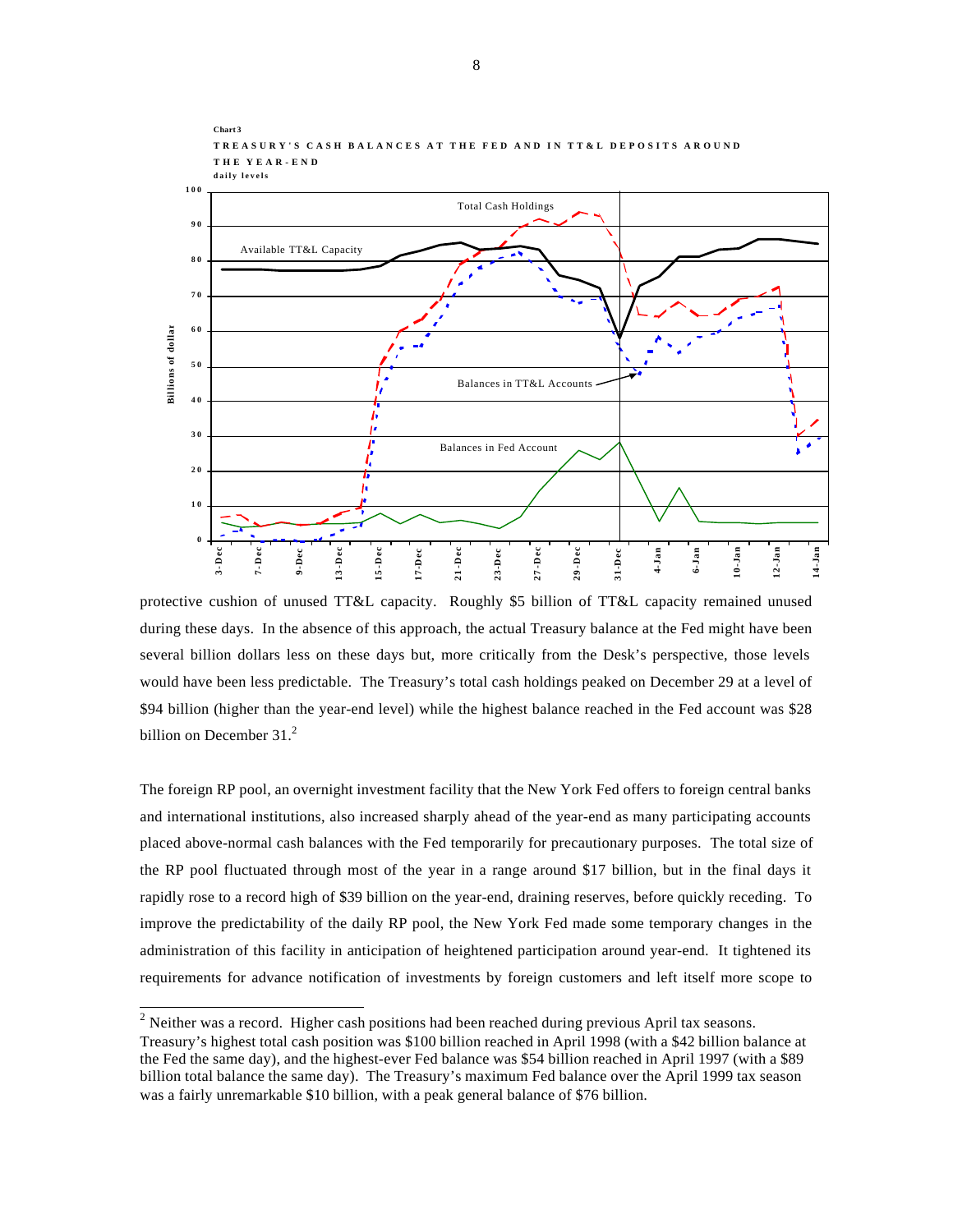

choose between investing unexpected placements in the RP pool, which would drain reserves, or in alternative facilities that would be reserve neutral.

Over the last two weeks of the year, the climactic run-up in currency, rise in the Treasury balance and increase in the foreign RP pool combined to create an unprecedented drain on reserve supplies in a condensed time frame, but one that unwound just as quickly. Between December 15 and December 31, movements in these factors drained \$70 billion from the supply of balances (Chart 4). This drain came on top of the huge reserve deficiencies that had already been created by seasonal and CDC-related movements in currency over the preceding two months. But by mid-January, most of these movements had been reversed, and currency remained on a sharply downward path.

### *Foreign currency and SDRs*

l

Declines in these two categories over the year combined to drain about \$6 billion of balances. On March 18, the Fed's holdings of foreign currency fell by a net \$3.3 billion, reflecting the sale of about \$4.8 billion of euros to the Treasury's Exchange Stabilization Fund (ESF) in exchange for yen and dollars. This rebalancing of foreign currency portfolios was designed to make the dollar values of the euro and yen holdings of the Fed and the ESF approximately equal. Also during 1999, the ESF redeemed \$3 billion of Special Drawing Rights (SDR) certificates it had issued to the Fed.

9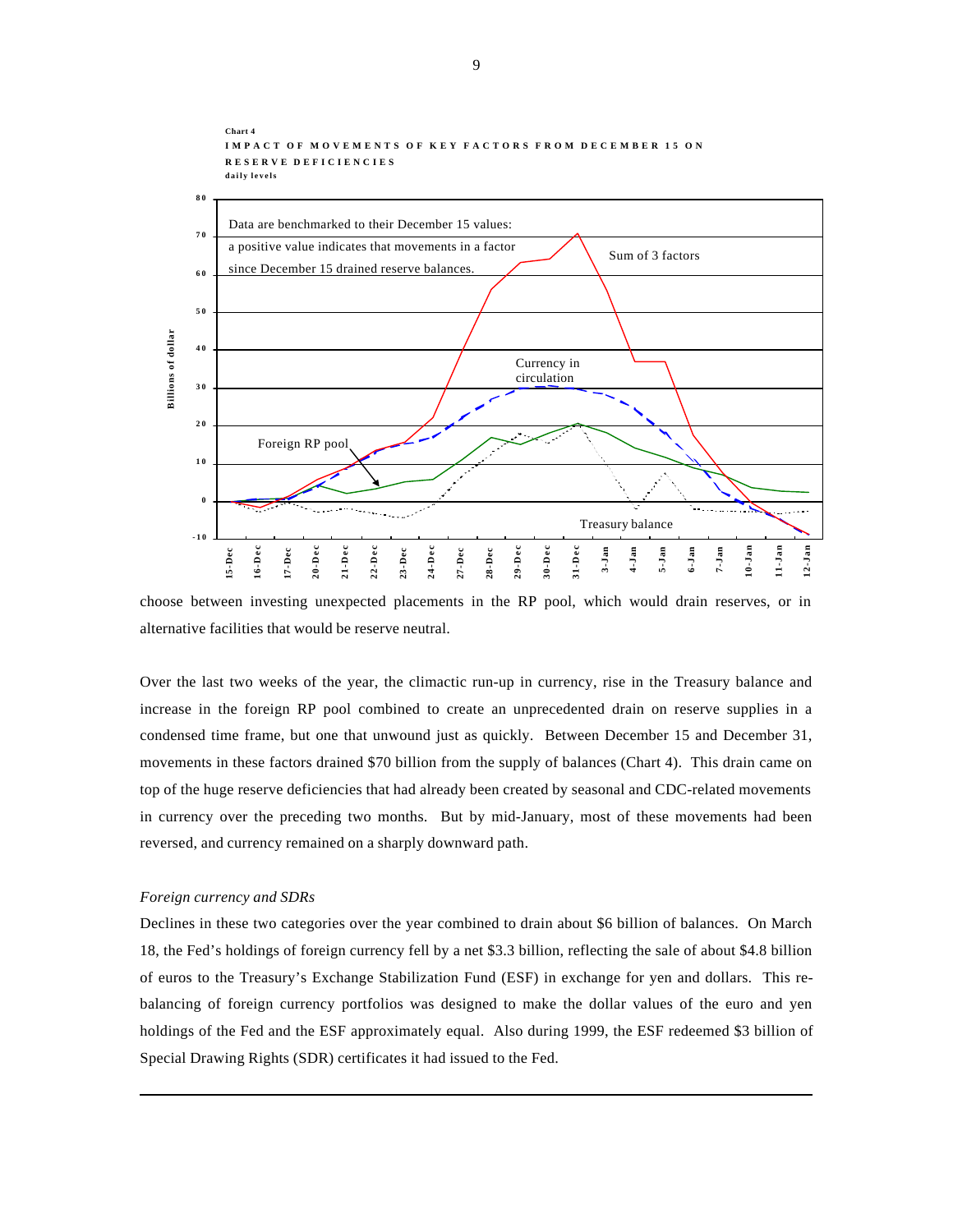## *Table 3*

# **Maintenance Period Revisions to Initial Estimates of Key Determinants of Reserve Balance Supply**

**average absolute revisions to initial estimates of maintenance period average values** (millions of dollars)

|                                                     | 1999 excluding |      |                |      |  |  |
|-----------------------------------------------------|----------------|------|----------------|------|--|--|
|                                                     | 1997           | 1998 | $12/29$ period | 1999 |  |  |
| <b>Factors Affecting Supply of Reserve Balances</b> |                |      |                |      |  |  |
| Currency in circulation                             | 361            | 500  | 619            | 793  |  |  |
| Treasury balance                                    | 1002           | 506  | 296            | 383  |  |  |
| Foreign RP Pool                                     | 500            | 381  | 506            | 608  |  |  |
| Float                                               | 227            | 312  | 331            | 341  |  |  |
| Net Factor Revision*                                | 1413           | 885  | 1073           | 1463 |  |  |

Note: Projection errors are based on New York staff estimates.

\* Net revisions to all factors that affect the supply of reserves. Data prior to 1999 also includes revisions to initial estimates of applied vault cash.

## *Volatility and predictability of key factors affecting supply*

Excluding the final maintenance period of 1999 (period ended December 29), the revisions to initial periodaverage estimates of currency tended to be somewhat greater in absolute terms than in previous years, reflecting the large and uncertain movements in that factor related to the CDC (Table 3). Average revisions to other key factors for most of the year were closer to levels experienced in previous years, and in the case of the Treasury balance, smaller. But the revisions to the initial period average estimates of several key factors in the final maintenance period ahead of the year-end were very large, which significantly raised the yearly average revisions for several factors.

Daily volatility of currency was higher in 1999, again largely reflecting CDC-related developments, whereas daily movements in other factors averaged about the same or were lower than in the preceding year (Table 4). Daily forecast misses, even for currency, were not remarkably different in 1999 from the preceding year. However, over the two maintenance periods that surrounded the year-end, covering the days from December 16 through January 12, movements in most factors were much higher than at other times during 1999. The efforts to improve the predictability of currency and the Treasury balance did not prevent some deterioration in the daily forecast misses for these factors, although the increase in the misses was proportionally much smaller than the rise in volatility for each of these factors around the CDC. For currency, the uncertainty about its behavior in the days immediately after the year-end centered on the pace at which it would be returned to the Fed, which generally proved to be much faster than first anticipated.

#### **B. Required Demands for Federal Reserve Balances**

Total required balances is an accounting yardstick that measures the two-week average level of balances depository institutions must hold at the Federal Reserve in a maintenance period to meet all of their requirements. Total required balances is the sum of required reserve balances plus required clearing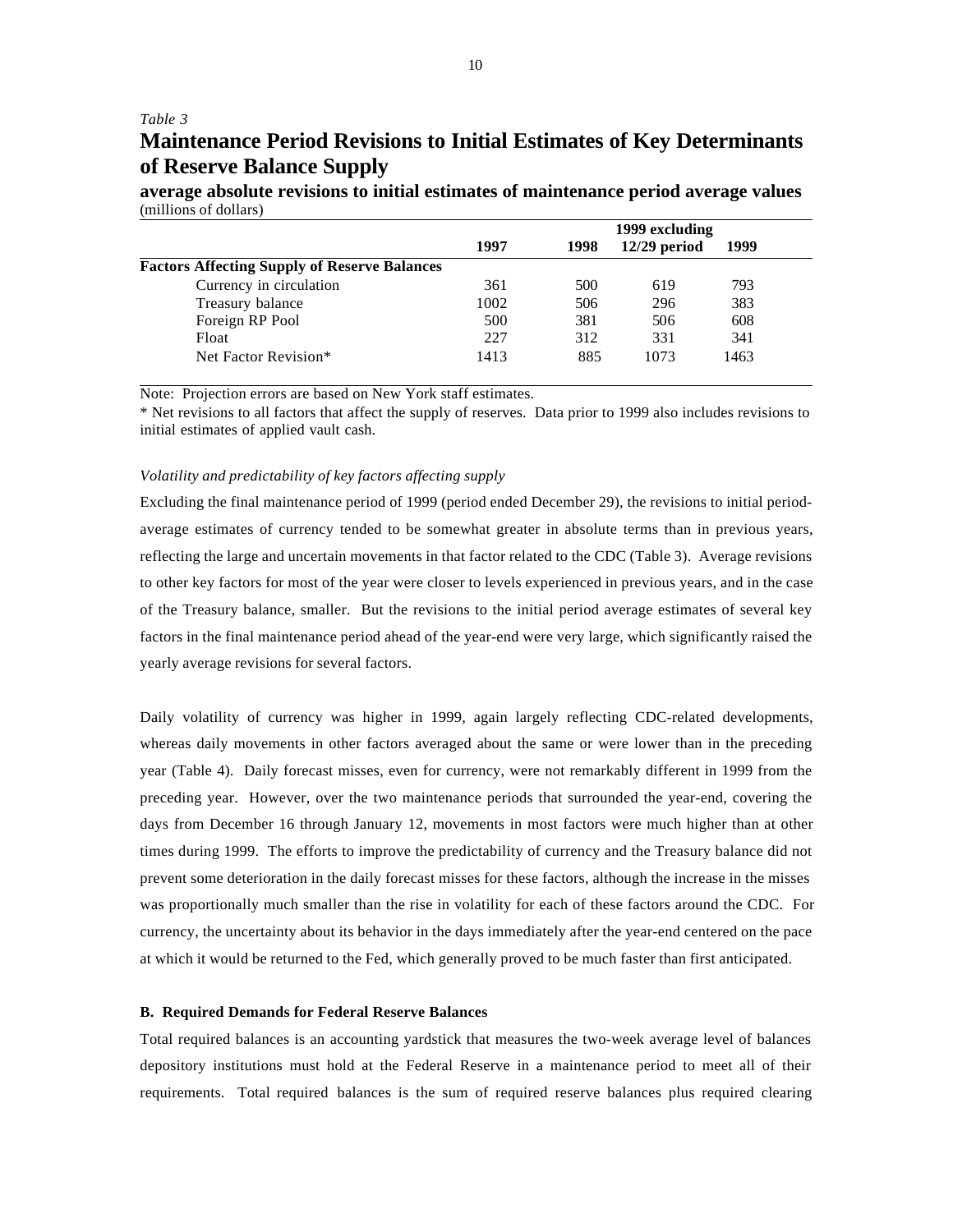# *Table 4* **Daily Changes and Forecast Misses in Key Determinants of Reserve Balance Supply**

**Average and maximum of absolute values** (millions of dollars)

l

|                            | 1997    |        |         | 1998   |         | 1999   |         | 12/16/99-1/12/00 |  |
|----------------------------|---------|--------|---------|--------|---------|--------|---------|------------------|--|
|                            | average | max.   | average | max.   | average | max.   | average | max.             |  |
| <b>Daily Change</b>        |         |        |         |        |         |        |         |                  |  |
| Currency in circulation    | 679     | 2.474  | 709     | 2.788  | 896     | 5,379  | 3,548   | 8,087            |  |
| Treasury balance           | 1,484   | 17,393 | 1.413   | 22,571 | 887     | 7.446  | 4.226   | 11,323           |  |
| Foreign RP Pool            | 542     | 6,989  | 500     | 6,193  | 572     | 6,049  | 2,383   | 6,049            |  |
| Float                      | 548     | 4,605  | 791     | 5,449  | 693     | 6,217  | 619     | 1,600            |  |
| Net value                  | 1,896   | 18.366 | 1,751   | 23,727 | 1,946   | 17,629 | 7,875   | 20,188           |  |
| <b>Daily Forecast Miss</b> |         |        |         |        |         |        |         |                  |  |
| Currency in circulation    | 200     | 980    | 217     | 999    | 234     | 1,361  | 585     | 1,648            |  |
| Treasury balance           | 726     | 5,969  | 620     | 3.407  | 608     | 3,284  | 1,127   | 2,439            |  |
| Foreign RP Pool            | 203     | 1,433  | 150     | 935    | 224     | 1,817  | 198     | 497              |  |
| Float                      | 312     | 3,433  | 383     | 2,386  | 393     | 4,274  | 336     | 700              |  |
| Net value                  | 848     | 5,991  | 744     | 3,664  | 878     | 5,005  | 1,135   | 2,482            |  |

Note: Forecast misses are based on New York staff estimates. "Net value" reflects offsetting movements and forecast misses of the aggregate of the four factors listed.

balances, and required reserve balances is defined as the portion of reserve requirements not met with applied vault cash.<sup>3</sup> Total required balances represent the principal source of banks' demand for balances at the Fed. Total required balances also is used to calculate excess reserves, which is measured as the difference between the aggregate supply of balances at the Fed and total required balances.<sup>4</sup>

In recent years, movements in the level of total required balances have been relatively modest in absolute terms, and so have not had much influence on the size of the System Open Market Account portfolio. Since the reversion to lagged reserve accounting in 1998, the possibility of revisions to reserve requirements and applied vault cash also has ceased to be an important consideration in the selection of specific temporary open market operations. However, declines in total required balances over recent years have accumulated to the point where the typical end-of-day level of balances that the Desk has aimed to provide through its open market operations has become a consideration in its deliberations. The implications of low levels of total required balances for excess reserve demands and for the behavior of the

 $3$  As-of adjustments also affect the level of balances depository institutions must hold in their Fed account to meet maintenance period requirements, but their influence is usually relatively small and is not reflected in this definition of total required balances. Instead, they are treated in the conventional manner as a factor affecting the supply of reserves in this report.

<sup>&</sup>lt;sup>4</sup> For the calculation of reserve measures, required clearing balances is scored negatively against nonborrowed reserves, while applied vault cash is counted positively towards nonborrowed reserves. Thus, excess reserves may also be (and usually is) calculated as the total supply of reserves minus reserve requirements.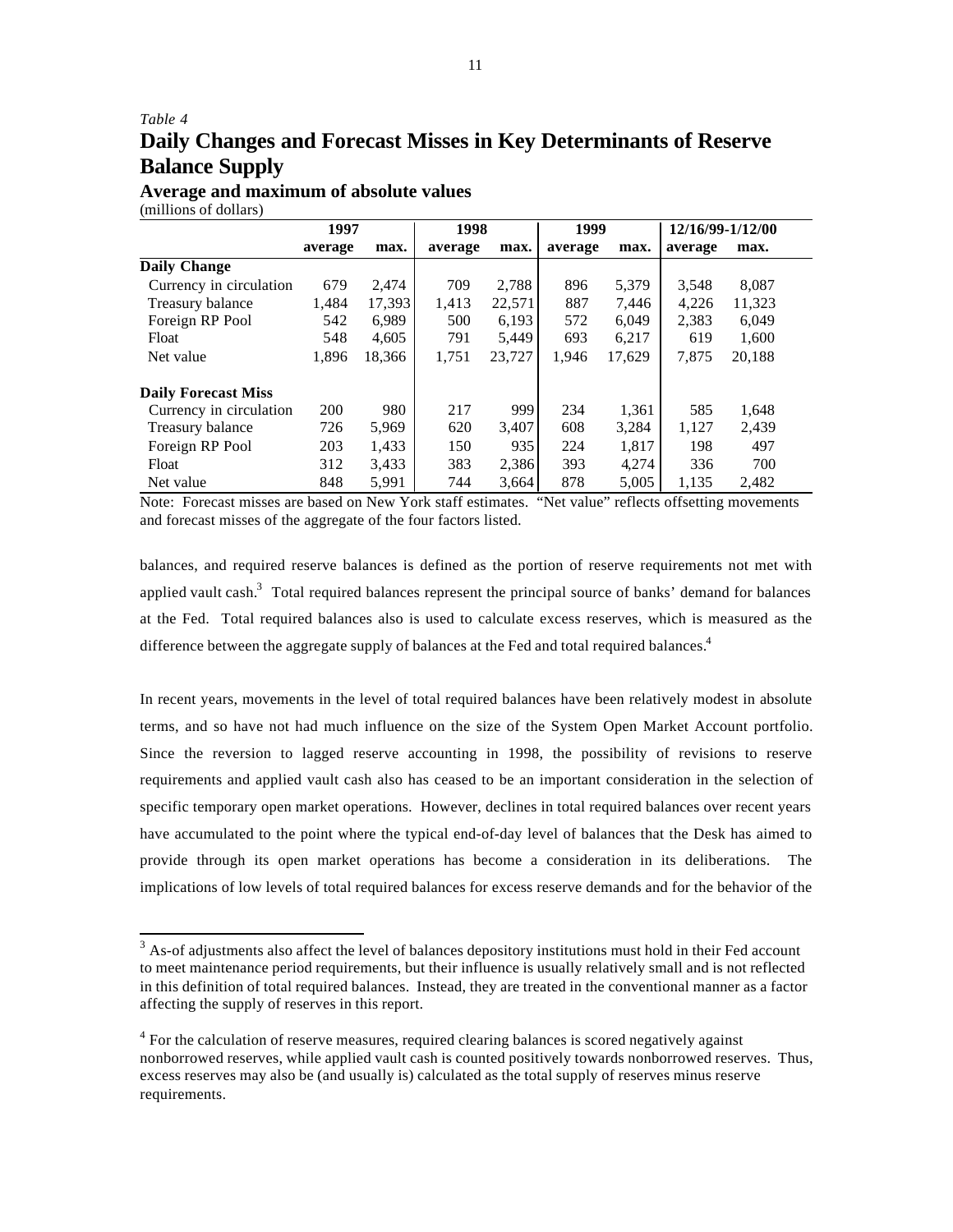federal funds rate have been discussed in past reports, and new developments for 1999 are presented in Section IV.A of this report.

#### *Required Reserve Balances: Required Reserves less Applied Vault Cash*

Required reserve balances have been on a declining trend in recent years as programs by depository institutions to "sweep" reservable liabilities into nonreservable liabilities have led to a significant decrease in required reserves, while levels of applied vault cash have remained fairly steady. In 1999, sweep programs continued to expand, but at a less rapid pace than in  $1998$ .<sup>5</sup> Most of the associated decline in required reserves was concentrated at banks whose required reserve balance already was zero (i.e. "nonbound" institutions), or at some larger institutions that preserved a small positive required reserve balance by taking steps to reduce their applied vault cash level in a parallel fashion. As a result, through much of the year sweep activity had only a small net impact on the absolute level of required reserve balances, although the decline represented a significant portion of the remaining total (Chart 5).

Late in the year, applied vault cash rose, reflecting the buildup in total vault cash ahead of the century date change. In absolute terms, the rise in applied vault cash was small measured against the size of the buildup in total vault cash, because most of this buildup in total vault cash occurred at nonbound banks that already met their reserve requirements with vault cash holdings (Chart 6). But again, the associated decline in required reserve balances, while modest in absolute terms, represented a significant share of the total level. By late in the year, required reserve balances had fallen to historic lows of under \$4 billion, compared to levels of \$7 billion late in 1998 and over \$10 billion in year-end periods just three years ago.

#### *Required Clearing Balances and Total Required Balances*

l

Required clearing balances have been relatively steady in recent years, so changes in total required balances have tracked changes in required reserve balance levels (Chart 7). In recent months, the balances banks hold to meet clearing balance requirements, which are not counted as reserves, routinely surpassed the amounts held to meet reserve requirements.

 $<sup>5</sup>$  In the twelve months ending in December 1999, the additional amount of deposits initially swept by</sup> banks totaled \$50 billion, which was mostly accounted for by banks expanding existing sweep programs. The increase over the prior twelve-month period was \$64 billion. Sweeps expanded by \$114 billion over the twelve months ending December 1996, the largest change over any calendar year.

 $6$  The values for vault cash shown in Charts 5 and 6 are two-week maintenance period average holdings eligible to be used to meet reserve requirements. Under lagged reserve accounting rules, these vault cash levels were held about four weeks earlier than the date indicated. The total and surplus vault cash values in Chart 6 correspond to data from the H.3 release, which excludes holdings by institutions that had no reserve requirements. For these reasons, the vault cash data in these charts are not directly comparable to the vault cash values plotted in Chart 2.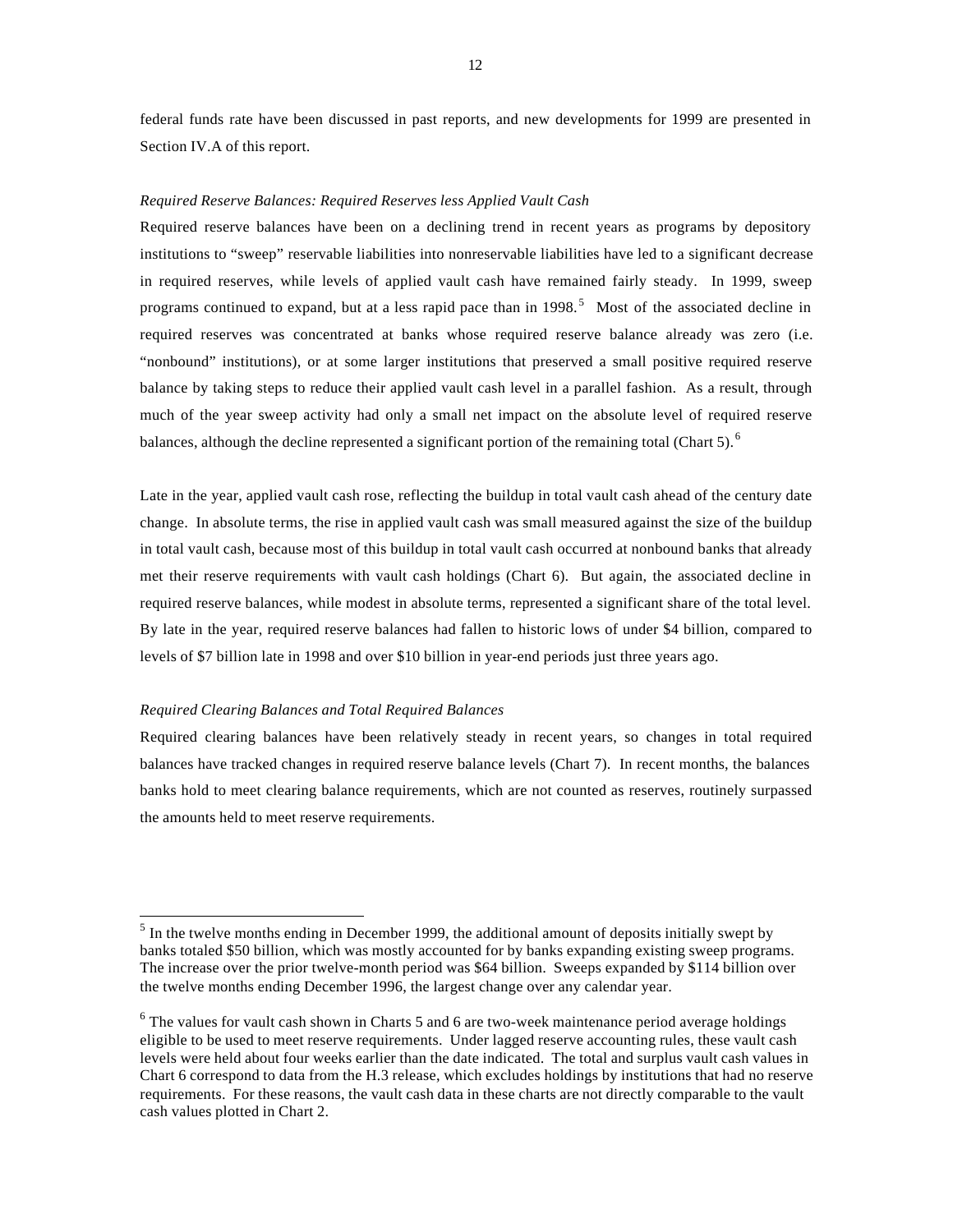**Chart 5 REQUIRED RESERVE BALANCES: REQUIRED RESERVES LESS APPLIED VAULT CASH levels; maintenance period averages 5 0**  $\mathbf{r}$ Data are maintenance period end dates from 1998 and 1999 **4 5** Reserve Requirements **Billions** of dollar **Billions of dollar** Required Reserve Balances . . . . . . . . . . . . . . . **3 5** Applied Vault Cash **3 0 16-Dec-98 13-Jan-99 10-Feb-99 10-Mar-99 2-Jun-99 8-Apr-98 3-Jun-98 7-Apr-99 5-May-99 17-Nov-99 15-Dec-99 12-Jan-00 11-Mar-98 1-Jul-98 29-Jul-98 28-Jul-99 20-Oct-99 11-Feb-98 6-May-98 26-Aug-98 23-Sep-98 21-Oct-98 18-Nov-98 30-Jun-99 25-Aug-99 22-Sep-99 14-Jan-98 Chart 6 VAULT CASH: TOTAL, APPLIED, AND SURPLUS levels; maintenance period averages 7 0 6 5** Data are maintenance period end dates . . . . . . . . . . . from 1998 and 1999 **6 0 5 5 Billions of dollars Billions of dollars 5 0** Total Vault Cash **4 5 4 0** Surplus Vault Cash**3 5** .<br>1. . . . . . . . . . . . . . . . . . . . . . . . . . . . Applied Vault Cash **3 0 7-Apr-99 5-May-99 6-May-98 29-Jul-98 16-Dec-98 13-Jan-99 10-Feb-99 20-Oct-99 11-Feb-98 11-Mar-98 8-Apr-98 3-Jun-98 1-Jul-98 26-Aug-98 23-Sep-98 21-Oct-98 18-Nov-98 10-Mar-99 2-Jun-99 30-Jun-99 28-Jul-99 25-Aug-99 22-Sep-99 17-Nov-99 15-Dec-99 12-Jan-00 14-Jan-98**

13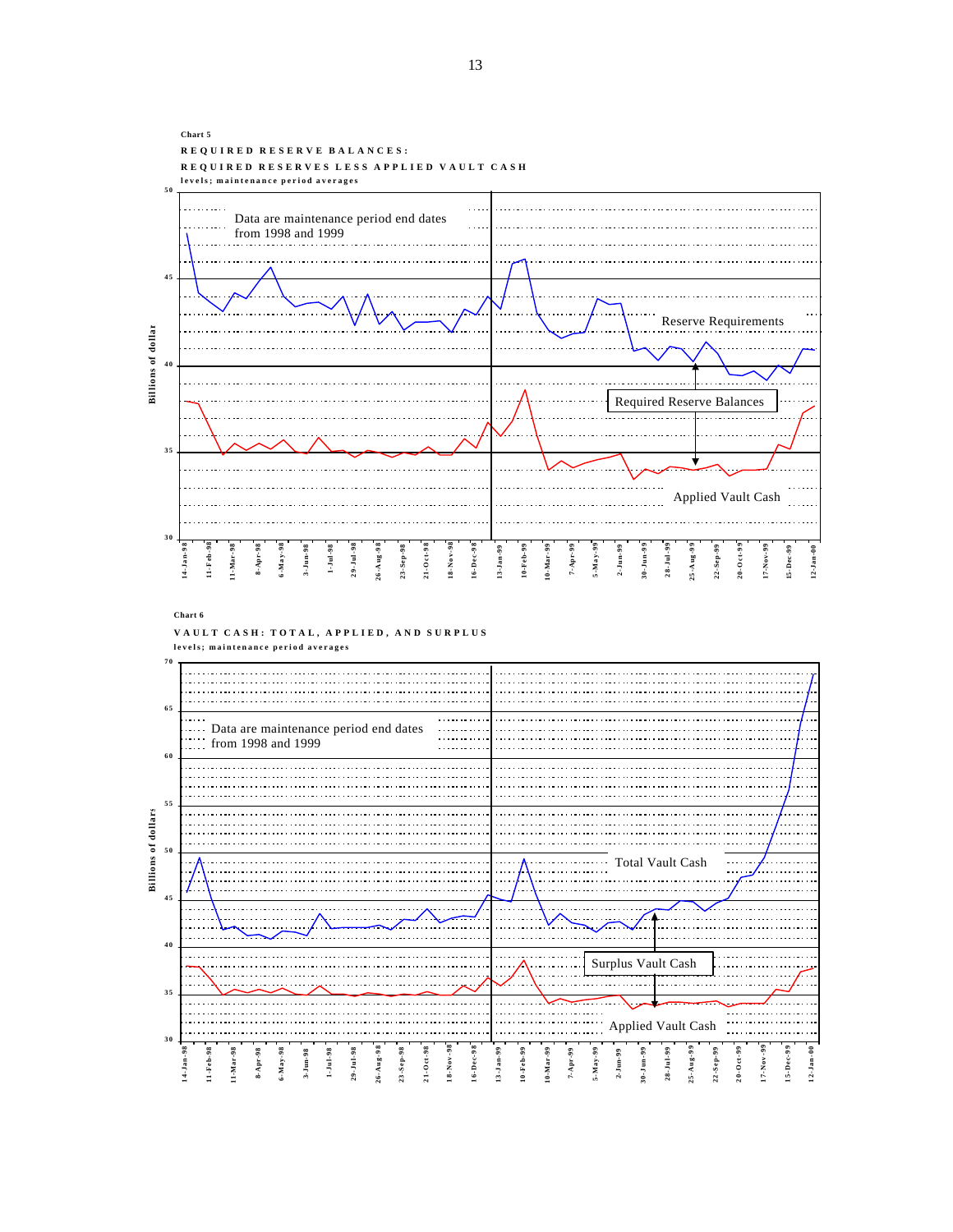

#### **III. SUMMARY OF OPEN MARKET OPERATIONS IN 1999**

#### **A. Desk Activity Affecting the System Open Market Account Portfolio**

In 1999, the portfolio of domestic securities in the System Open Market Account (SOMA) expanded by a record \$44 billion, surpassing the previous record of \$41 billion set in 1997. At the end of the year, the SOMA stood at \$517 billion (Chart 8).<sup>7</sup> All of the expansion was achieved though outright purchases of Treasury securities in the market; there were no purchases made from foreign accounts. In total, the Desk bought \$45 billion (par value) of securities in the market in 1999. Redemption activity was small, and there were no sales of securities.

As has been the case for several years, the expansion of the SOMA portfolio in 1999 was needed largely to offset the drain to the supply of balances in depositories' Fed accounts created by the growth of currency over the year. The Desk's outright market purchases were timed to keep pace with the rapid, permanent portion of the expansion of currency that was evident throughout the year. Outright activity was not heavily influenced by the temporary buildup in currency linked to century date change demands that came

 7 All figures on SOMA holdings in this report are par values unless otherwise stated and exclude any securities held on RPs outstanding. Reported Treasury bill holdings include those sold to foreign accounts under matched-sale purchase agreements. Reported changes and levels of Treasury coupon securities do not include the accrual of compensation for the effects of inflation on the principal of inflation-indexed issues. At the end of 1999, these accruals totaled \$228 million, up from \$79 million at the end of 1998.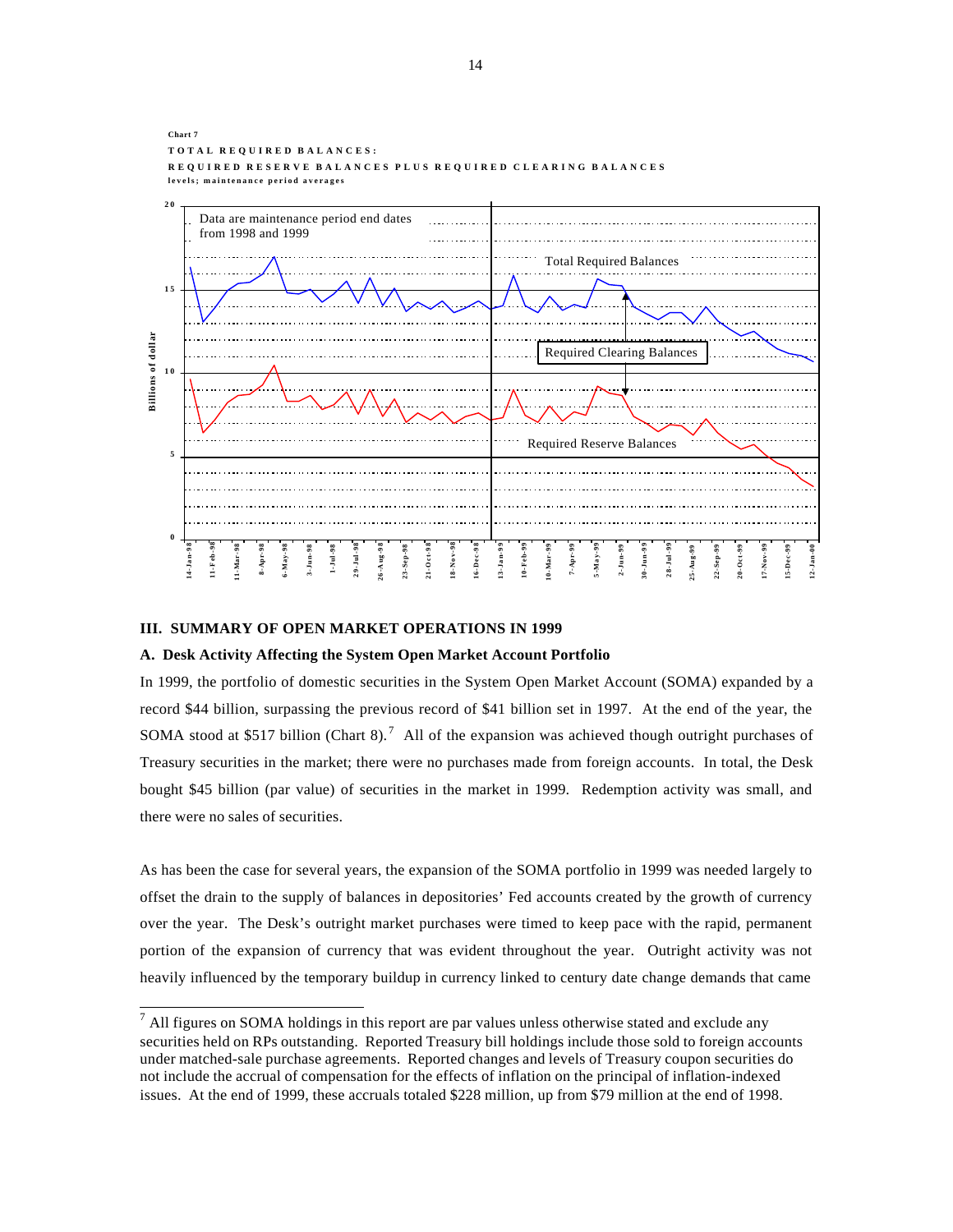

late in the year (Chart 9). Through the first half of the year, outright market purchases totaled \$30 billion, a record amount for any first half-year period, while total purchases in the final quarter of the year were not remarkable by comparison to past years.<sup>8</sup>

The Desk continued to segment its market purchases of Treasury coupon issues into separate tranches covering different portions of the yield curve, with one operation restricted to all outstanding Treasury inflation-indexed securities (TIIS). Altogether, 51 different market operations were arranged in 1999 (on 45 different days). For the second consecutive year, the Desk purchased no bills in the market because it felt that SOMA holdings already represented a significant share of the total outstanding supply of bills.

A portion of the original maturity 7-year notes held in the SOMA portfolio that matured in 1999 was redeemed. The Desk held \$2.9 billion of such notes that matured during the year, all on dates when new Treasury inflation-indexed securities settled. Maturing notes equal in value to 5 percent of TIIS issued

<sup>&</sup>lt;sup>8</sup> The \$8 billion of long term RPs arranged in December 1998 that matured shortly after that year-end contributed to the need for outright activity early in 1999.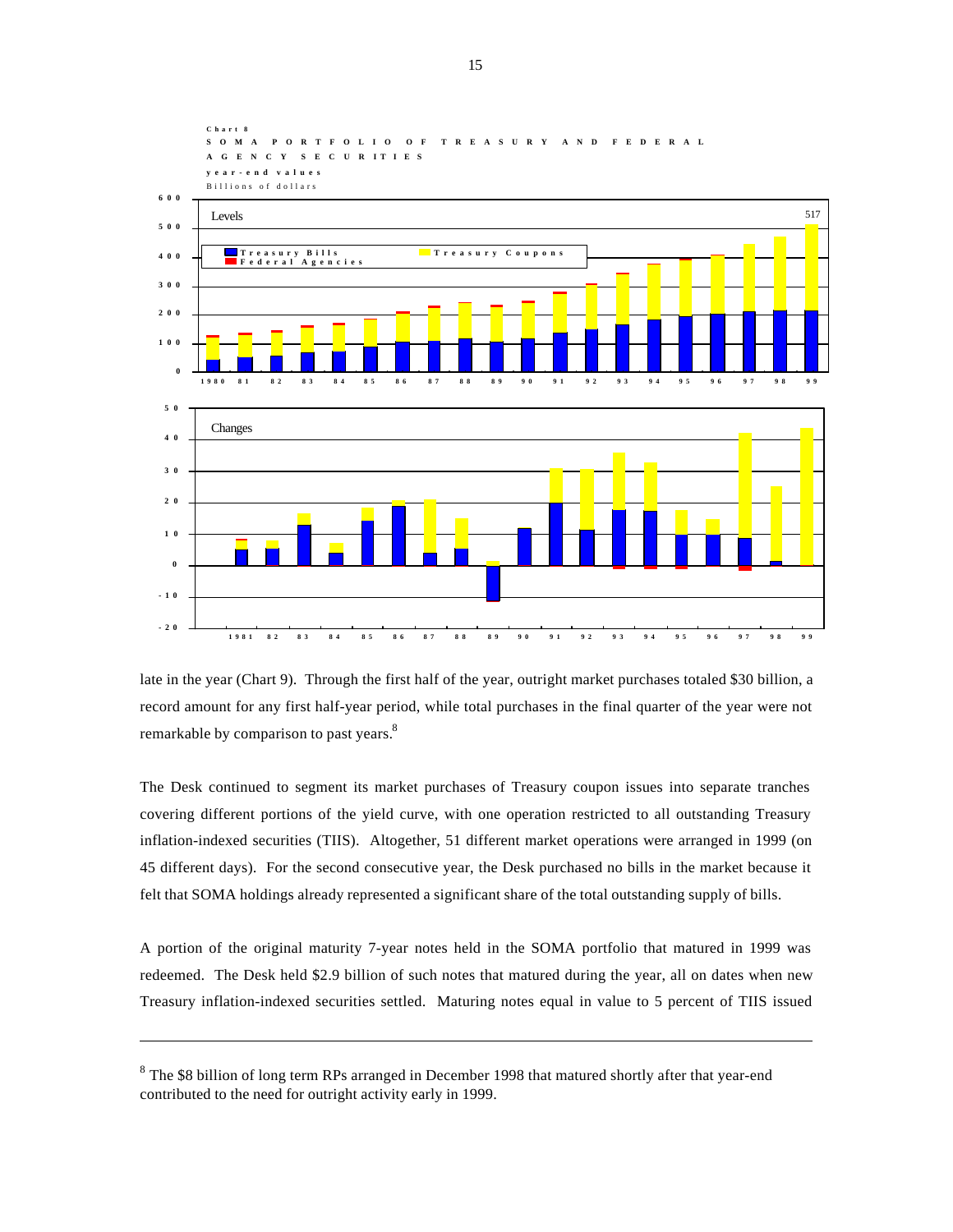

**PURCHASES AND REDEMPTIONS OF TREASURY COUPONS AND BILLS maintenance period totals**

**Chart 9**

were exchanged for TIIS, and the remainder of maturing notes, totaling \$1.4 billion, was redeemed. With the exception of these maturing 7-year notes, all maturing Treasury coupon securities were exchanged for new notes issued on the corresponding maturity date. On each such date when more than one Treasury auction settled, the maturity distribution of newly acquired issues was proportional to the total amounts issued. As it has done since mid-1997, the Desk redeemed all maturing holdings of federal agency securities, \$157 million altogether, which left \$181 million of agency holdings in the SOMA at the end of the year.

The buildup in holdings of Treasury coupon securities brought the average maturity of all Treasury issues in the SOMA portfolio up to 50 months by the end of 1999, 3 months higher than one year earlier. The percentage of all outstanding Treasury coupon issues that were held in the SOMA portfolio increased to 12 percent, from 10 percent one year earlier, reflecting the large expansion in the value of coupon issues in the SOMA portfolio and declining net Treasury coupon issuance. The percentage of total outstanding Treasury bills held in the SOMA portfolio at year-end slipped to 29 percent, from 32 percent a year earlier. But this decline largely reflected the increased supply of bills issued by the Treasury to build up temporarily its cash holdings for over the year-end.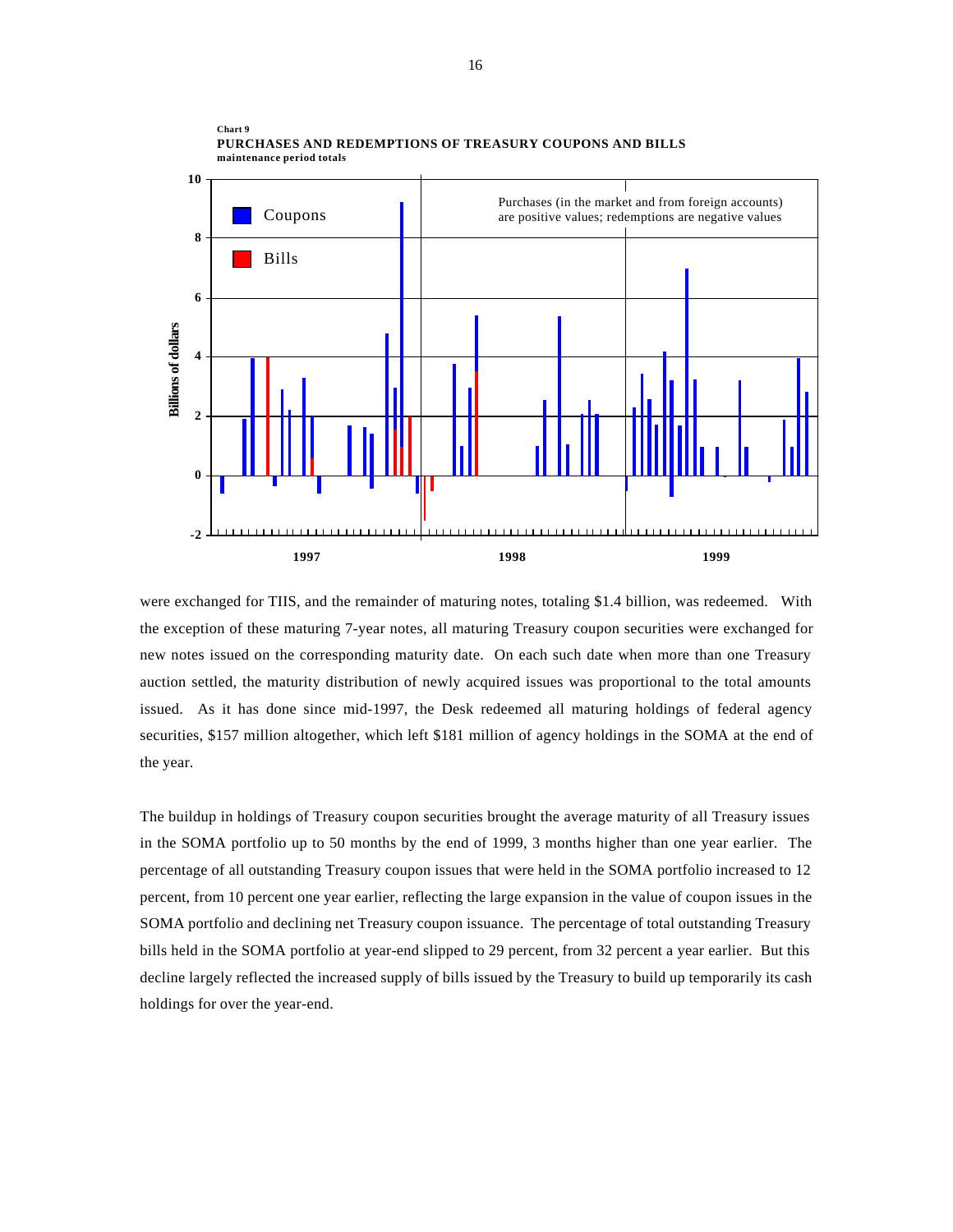

#### **B. Temporary Open Market Operations**

l

#### *Frequency of temporary open market operations*

In size and in frequency, the Desk greatly expanded its use of temporary operations in 1999. To a large degree, this increased usage reflected the extraordinary reserve deficiencies the Desk faced linked to the century date change that were expected to be temporary in nature. The value of RPs outstanding in the maintenance periods of 1999 averaged \$15 billion, compared to \$6 billion in the previous year and \$9 billion in 1997 (Chart 10).<sup>10</sup> But the huge levels of outstanding RPs in the final months of the year accounted for much of the increase in this average in 1999; RPs outstanding through September averaged \$8 billion. The number of RPs arranged in 1999 totaled 244, also up from the previous year, then a record, of 208 (Chart 11). Because of the Desk's longstanding preference to leave reserve shortages that must be addressed with RPs after accounting for outright activity, the Desk used matched sale-purchase agreements relatively infrequently.

The most commonly chosen maturity on all RPs remained one business day (which includes RPs that also cover a weekend or holiday), of which 147 were arranged in 1999. This maturity is particularly useful for addressing marginal changes in reserve supply and demand from day to day, and for dealing with the

 $10$  This average covers the twenty-six maintenance periods ending on December 29, 1999. The first part of the period ending January 13, 1999 includes some dates from 1998, and average RPs outstanding from the first few periods of 1999 reflects the reserve impact of some long-term RPs arranged in December 1998.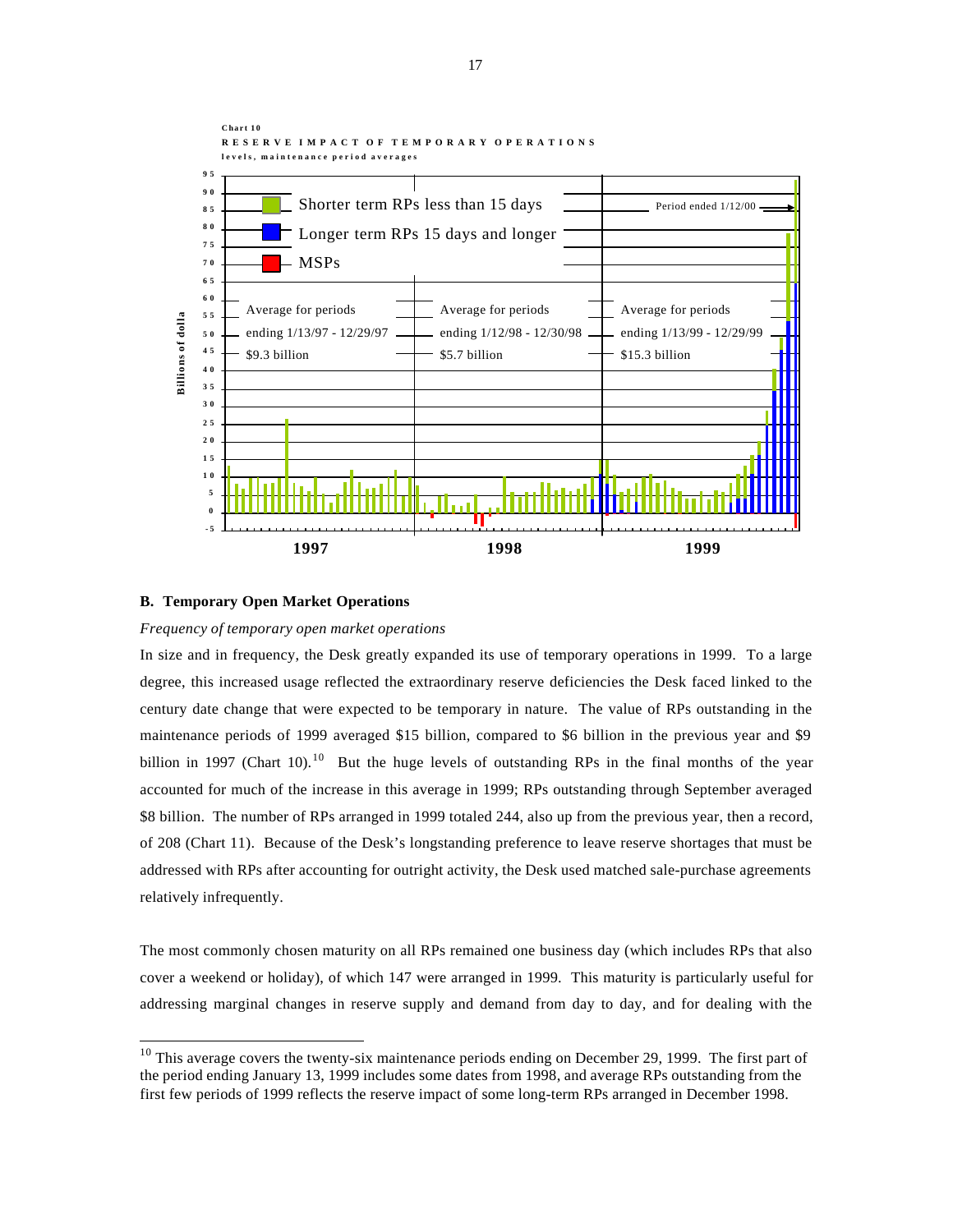

uncertainty inherent in the forecasts. The Desk has relied on these single business day RPs over the past three years much more than it had previously.  $11$ 

One significant innovation in 1999 was the Desk's increased reliance on longer term RPs. While any maturity division between long-term and short-term RPs may be somewhat arbitrary, a convenient distinction can be drawn at fifteen days, because the reserve impact of RPs with this maturity or longer by definition must fall in more than one maintenance period. Operations that carry a maturity of 14 days or less have almost always been used to address reserve shortages within a single maintenance period. In December 1998, three such long-term operations were arranged, to help address large seasonal reserve deficiencies around that year-end period.<sup>12</sup> In 1999, a total of fifteen such long-term operations were arranged, twelve of them in the final quarter of the year and maturing in January or February 2000.

The Desk's practice remained to arrange temporary operations at one preset time of day, moving this normal market entry time up by one hour to around 9:30 a.m. in April. Longer term RPs were usually arranged at 8:30 a.m. There was no need to await a complete set of reserve estimates before executing

 $11$  In recent years, the Desk has greatly curtailed its use of withdrawable term RPs, and in 1999 none were arranged.

<sup>&</sup>lt;sup>12</sup> Until November 1998, the FOMC only authorized RPs of fifteen days or less. At that time the maximum maturity was increased to sixty days, and in August 1999 to ninety days.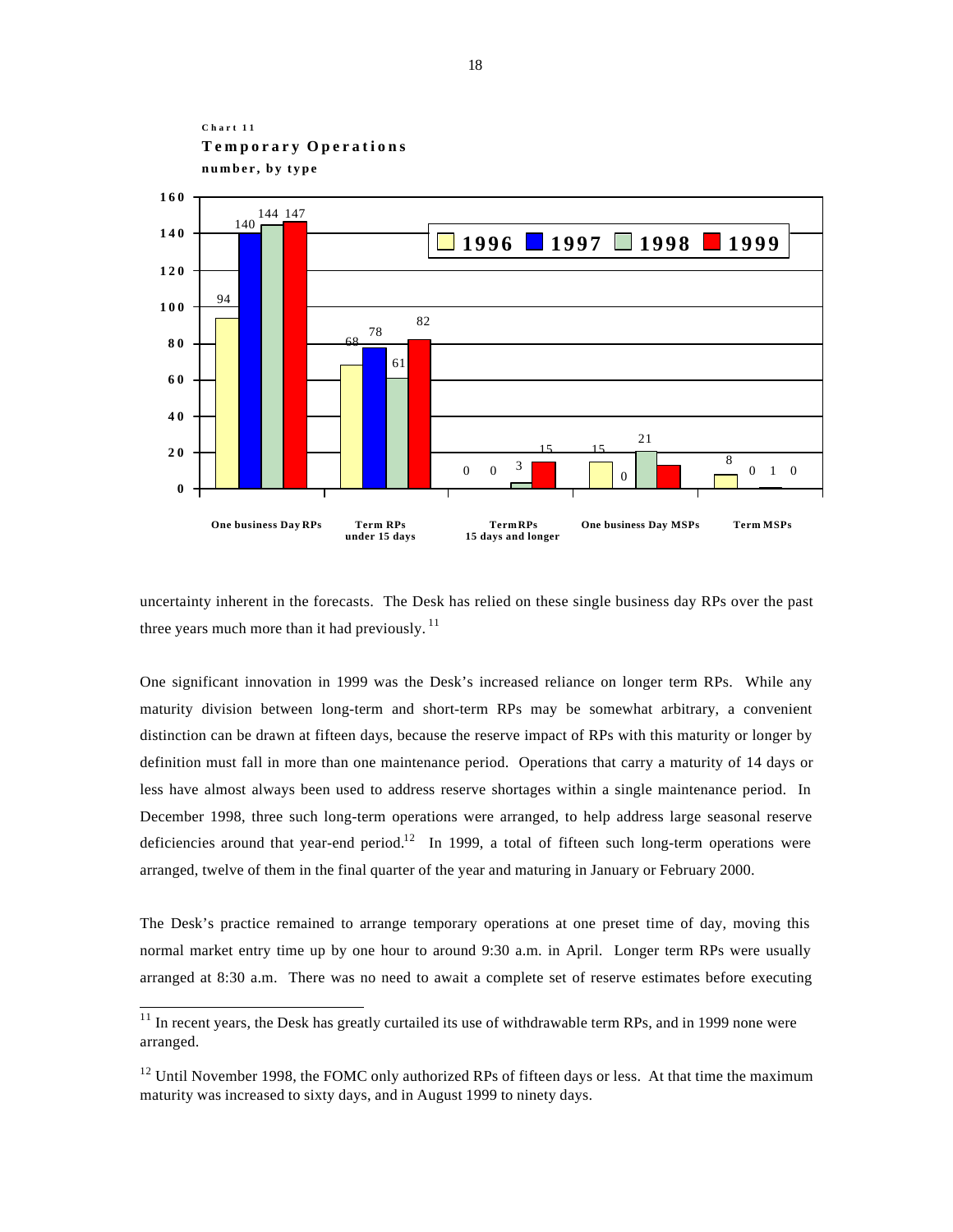theses long-term RPs, because they usually were not used to meet all of the reserve shortage expected for the day on which they were arranged. The Desk always remained prepared to adapt to circumstances and depart from these standard practices as needed, which in particular it often did in the period around the year-end. On several occasions, shorter term RPs were arranged earlier in the morning, while some longterm RPs were arranged at the usual market entry time.

Six RPs with forward settlement dates were arranged in 1999. A 3-day forward RP executed in June to cover the June quarter-end was the first forward operation arranged since December 1990. The remaining five operations were arranged in December 1999 and put reserves in place over the year-end. Each of these operations covered a date when a very large reserve need was anticipated, but one for which the Desk was not confident it would receive enough propositions if it were to wait until that day to arrange operations to cover the entire estimated reserve deficiency. Forward RPs also were used to help establish a visible market presence ahead of days when rate pressures in financing markets might be expected to be particularly intense, with the intent to reduce some of the market's uncertainty about the Desk's commitment to provide adequate liquidity. Use of these operations, however, remained limited by the uncertainty associated with advance reserve projections.

The Desk arranged two RPs that matured on Good Friday (April 2), a day that financing markets are traditionally closed, because of a large projected decline in reserve needs that day from the preceding day. Dealer participation was minimal, and the Desk was not able to arrange operations of the desired size. Similarly, the Desk arranged an RP on December 24, a date for which the Bond Market Association had recommended financing markets be closed. Dealer participation was again low, but because of the proximity of the date to the year-end and the Desk's advance indication of its possible desire to arrange an operation on that day, propositions were sufficient to cover the desired size of the operation.

The Desk sold options on overnight RPs to dealers as part of its century date change reserve management strategy. As it turned out, financing rates did not reach levels that triggered the exercise of any of the options. Consequently, they had no impact on the number of RPs arranged during the year or on reserve supplies. The detailed structure of the options and the role they played in the Desk's reserve management strategy around year-end are described in Section IV.B.

#### *Triparty RPs with the Expanded Pool of Eligible Collateral*

l

On October 6, the Desk began arranging RPs that accepted the expanded pool of collateral under its temporary authorization and that settled under triparty arrangements established at two clearing banks. All RPs subsequently arranged in 1999 took this form.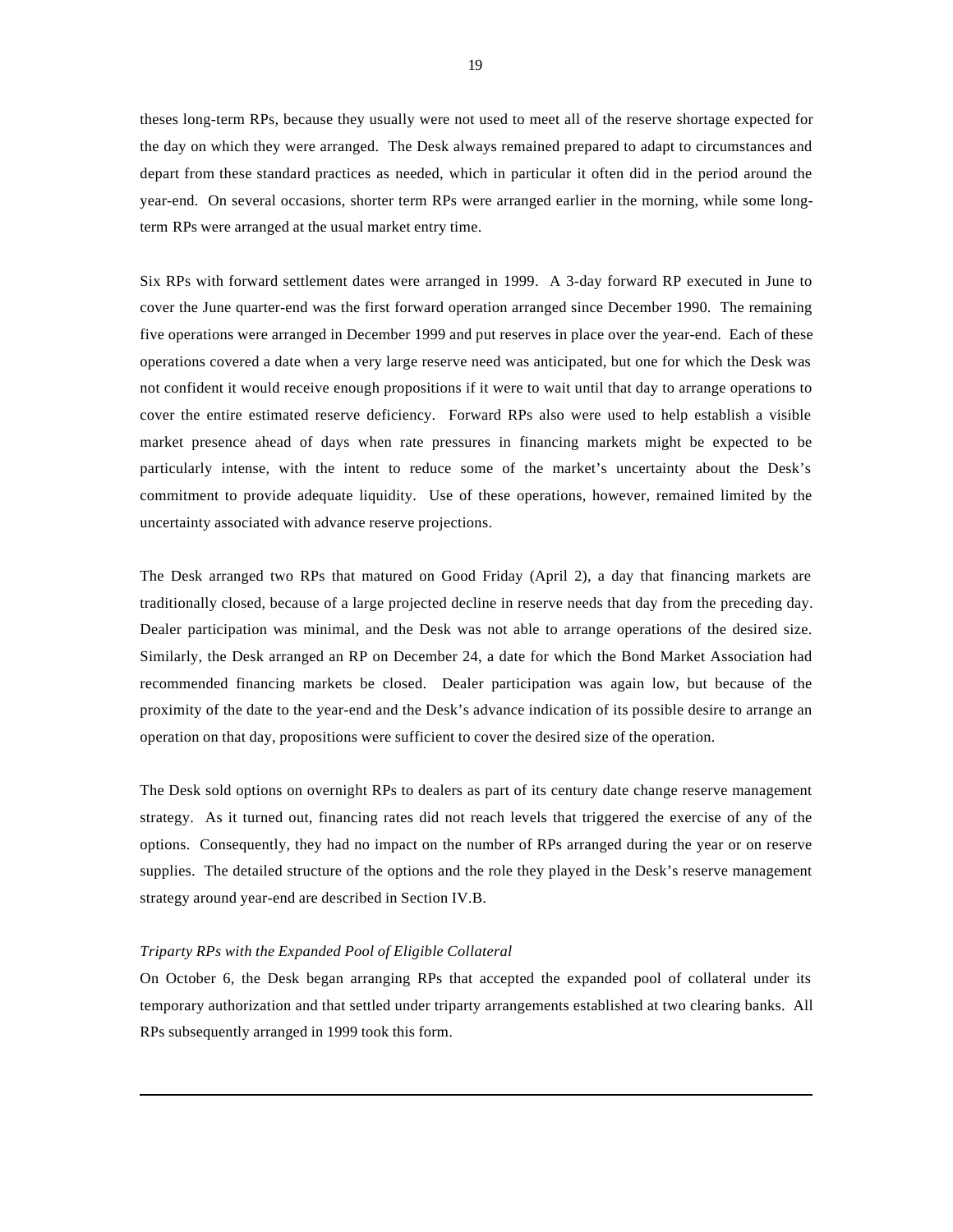Accepting a broader pool of collateral and settling RPs under triparty agreements had several benefits. Expanding the types of securities accepted as collateral on RPs, most importantly to include mortgagebacked pass-through securities, helped ensure that the Desk could address reserve shortages of even larger sizes. On triparty operations, dealers can substitute collateral on outstanding RPs on a daily basis (within a given collateral class as described below), whereas rights of substitution are limited on the Desk's delivery versus payment operations.<sup>13</sup> Finally, propositions on triparty RPs are valued in money amounts, not par amounts as is the case on delivery-versus-payment operations. This change effectively eliminated the reserve projection error associated with the difference between the money and par amounts of selected propositions.

Reflecting these advantages, the total coverage ratio—the ratio of total propositions to accepted propositions—on triparty RPs averaged 6-to-1, compared to an average ratio of 4-to-1 on delivery-versuspayment RPs arranged over the preceding year, even as the size of outstanding RPs grew significantly over the fourth quarter.<sup>14</sup> Over the past five years, there were only a handful of occasions when the Desk wanted to add more reserves than it was able to because of insufficient propositions by dealers, but the expanded collateral pool combined with the earlier entry time, and attractiveness of triparty operations for dealers, have minimized this risk. There were no occasions in 1999, apart from the RPs that matured on Good Friday, when total propositions on an RP fell short of the intended size of the operation.

Structurally, almost all RPs executed after October 6 were arranged as three separate, simultaneous operations, each distinguished by the class of collateral accepted. On one operation, only Treasury collateral could be submitted, on a second operation straight agency debt could be pledged (in addition to Treasury collateral), and on the third operation mortgage-backed collateral (in addition to the other two types) could be submitted. But for purposes of this report, these separate operations are counted as different tranches of a single RP. Only three exceptions were made to this practice in 1999: in late December three forward triparty RPs were arranged that included just one tranche on which all collateral types were eligible.

The multi-tranche approach gave the dealers the opportunity to price separately their repo propositions according to the type of collateral involved. In determining what mix of collateral among the three types to accept, the Desk used a relative cost method. It used market quotes on current RP rates of the relevant term

 $13$  The Desk offers no right of substitution on delivery-versus-payment RPs with terms under 15 days, one right of substitution on RPs with terms of 15 to 30 days, and two rights of substitution on RPs above 30 days.

 $<sup>14</sup>$  All RPs that crossed the year-end date, including all forward and long-term RPs, were excluded from this</sup> calculation to eliminate any possible influence of year-end distortions on the level of propositions. Still, shifting reserve and financing conditions make this comparison only suggestive.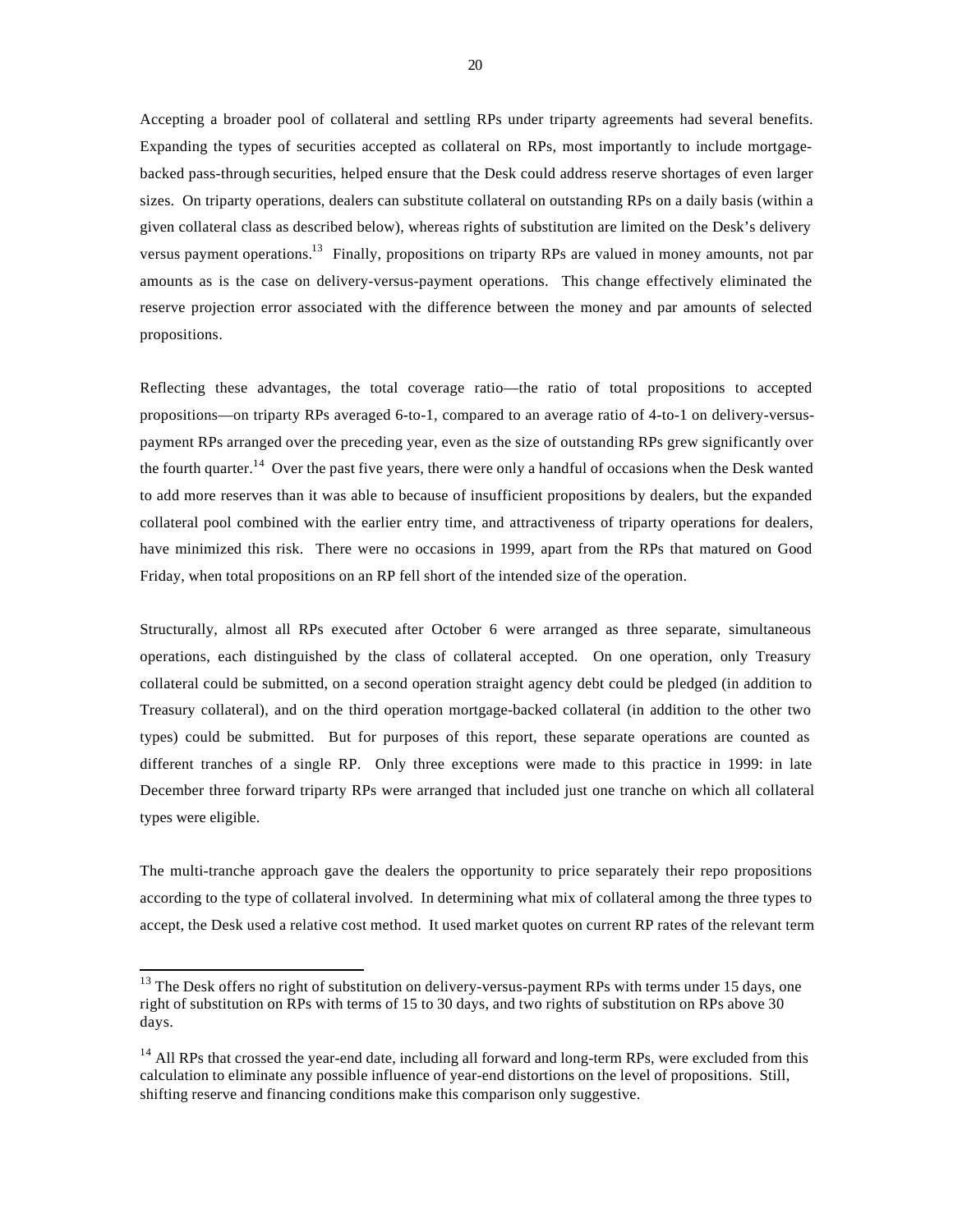

Each chart shows the average of the distributions of accepted collateral on all operations during the corresponding time period. Data from 1999 Q4 for short-term operations excludes forward RPs and operations that crossed the year-end.

for each of the three different collateral types as benchmarks for assessing the relative value of the propositions it received. Thus, for each RP, the allocation of accepted propositions among the three collateral categories was "market neutral" with respect to then-existing market rates.

Previously, under the delivery-versus-payment settlement format, the Desk made no distinction between Treasury and federal agency debt in its selection procedures. Given the modestly higher RP rates at which agency securities are typically financed, these propositions had begun to crowd out Treasury securities on RPs, placing those dealers who had been seeking to finance Treasury securities with the Desk at a comparative disadvantage.

Technical limitations in existing processing systems make it impractical for the Desk to execute two multitranche operations with different maturities simultaneously. As a result, when the Desk wanted to arrange two RPs with different maturities around the same time, in the announcement sent to dealers soliciting propositions on the first operation, the Desk also indicated its intention to arrange a second operation as soon as the selection process for the first operation was completed.

The expansion of types of collateral accepted on Desk operations and changes in selection methodology altered the distribution of collateral held under RPs (Chart 12). For many years, dealers had delivered mostly Treasury securities on Desk RPs. In October 1998, the rate at which federal agency securities could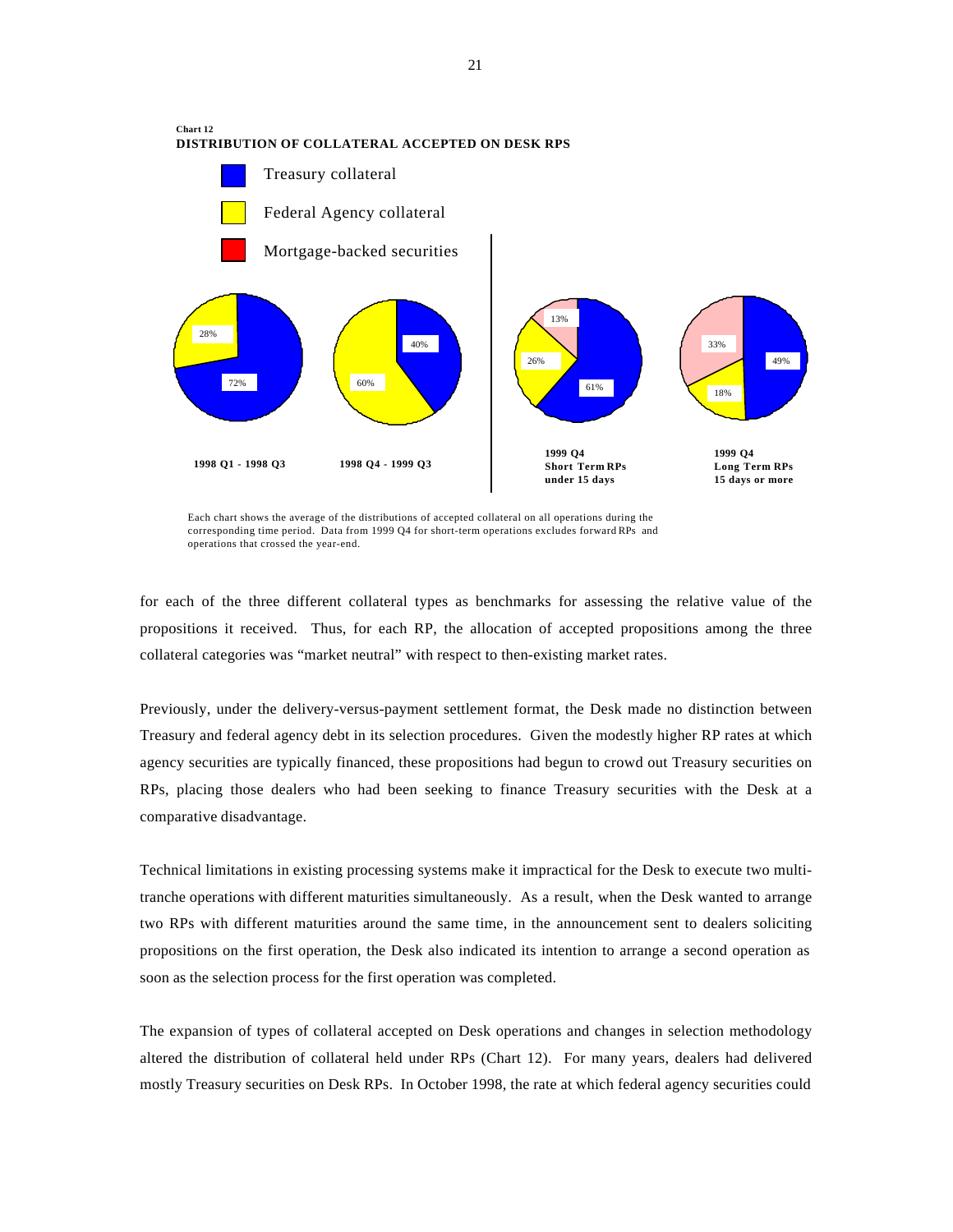be financed in the RP market rose far above the financing rate for Treasury collateral, reflecting relative risk preferences in the market at the time. This gap made many dealers aware of the advantages of delivering agency collateral on Desk RPs because the Desk did not differentiate between collateral types in its selection and pricing. As a result, the relative proportion of agency securities held by the Desk on outstanding RPs jumped in the final quarter of 1998, and it remained high even after relative agency and Treasury financing rates returned to normal levels.

When the Desk started to accept mortgage-backed securities on its RPs in the fourth quarter of 1999, it also adopted its market neutral relative price method for selecting propositions according to the type of collateral pledged. This change in selection procedure likely contributed to an increase in the proportion of Treasury collateral accepted on Desk RPs relative to what it had been over the preceding year (but still below where it had been in earlier year), even with the wider pool of eligible collateral. On long-term RPs, the proportion of Treasury securities pledged as collateral during the fourth quarter, most of which spanned the year-end, was less than the proportion accepted on short-term RPs. This disparity partly reflected dealers' caution about committing Treasury collateral for terms over the year-end amid expectations that Treasury collateral could become relatively scarce at that time, and their desire to secure long-term financing first for their non-Treasury holdings.

### **IV. RESERVE MANAGEMENT, EXCESS RESERVES AND THE FEDERAL FUNDS RATE**

#### **A. General Developments in 1999**

In recent years, declines in the level of total required balances had been linked to somewhat greater volatility in the federal funds rate and higher levels of excess reserves. In 1999, volatility of the federal funds rate was not appreciably greater, and there was no sign of a need for increased period-average levels of excess reserves, despite the further declines in total required balances.

General patterns of daily volatility in the federal funds rate in 1999--measured by median and average values of daily absolute deviations of effective rates from target and median values of intraday standard deviations in rates--were qualitatively similar to those observed over the first three quarters in 1998 and in other recent years (Table 5). Data from the fourth quarter of 1998 are excluded from these comparisons because of temporary developments at that time that were inflating reported measures of daily rate volatility.

There was, however, some indication that on days when actual levels of balances were at their lowest levels of the year, the possibility that intraday volatility in rates and adjustment borrowing from the discount window might become more elevated was perhaps marginally higher than on other days. In 1999, the actual level of balances--excluding those balances created through adjustment or SLF borrowing—fell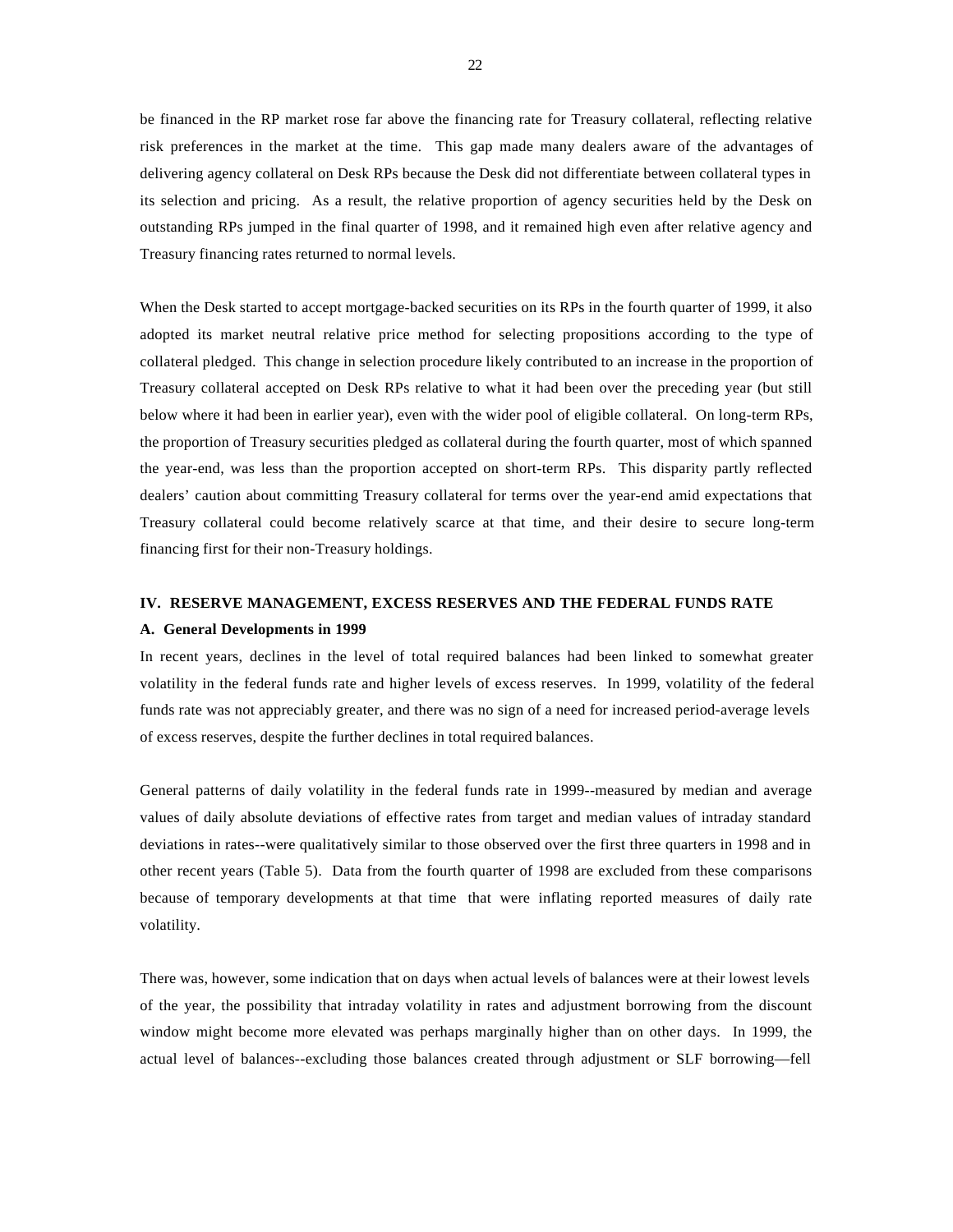# *Table 5* **Deviations of the Daily Effective Federal Funds Rate from Target and the Daily Standard Deviation of the Funds Rate**

(in basis points)

l

|                                                                           | 1997           | 1998           | 1998                | 1998               | 1999           | CDC                            |  |
|---------------------------------------------------------------------------|----------------|----------------|---------------------|--------------------|----------------|--------------------------------|--|
|                                                                           | Entire<br>Year | Entire<br>Year | $Jan.1-$<br>Sep. 28 | Sep.29-<br>Dec. 31 | Entire<br>Year | Dec. 16, 1999-<br>Jan. 12,2000 |  |
| Median of Standard<br>Deviations                                          | 9              | 12             | 10                  | 22                 | 9              | 17                             |  |
| <b>Median of Absolute Deviations</b><br>of the Effective Rate from Target | 6              | 8              | 6                   | 16                 |                | 11                             |  |
| Average of Absolute Deviations<br>of the Effective Rate from Target       | 11             | 13             | 10                  | 22                 | 11             | 28                             |  |

below \$11 billion for the first time, doing so on 17 days.<sup>15</sup> The lowest balance was \$9.9 billion recorded on January 8.<sup>16</sup> To gauge the impact that operating at the lowest levels of balances realized in recent years may have had on the behavior of the federal funds rate, daily data from the past two years were ranked by the level of balances, and the funds rate behavior on the lowest 25 dates (all but two of which fell in 1999) was compared with its behavior on other days. To control for the influence of other factors that often elevate rate volatility even in the presence of higher levels of balances, days following the second weekend of each maintenance period, high payment flow days, and dates from the final quarter of 1998 were excluded from these calculations.

The distribution of observations in Chart 13 does not point to a compelling, systematic link between lower balances and higher daily rate volatility as measured here. The average values of the intraday standard deviation and of borrowing (indicated in the table inserted in Chart 13) were higher, although median values were not much different (and even slightly lower). These higher averages largely resulted from a few days when volatility and borrowing levels were significantly elevated, suggesting that the probability that pronounced upward rate pressures and heightened borrowing will develop is marginally higher when operating balances are low. <sup>17</sup>

<sup>&</sup>lt;sup>15</sup> These calculations exclude the balances created by adjustment and SLF borrowing at the discount window because these balances were not available to banks during the trading day. Balances created by seasonal borrowing were not removed from this measure, because banks could better anticipate the balances that would be created by their borrowing under the seasonal lending program.

<sup>&</sup>lt;sup>16</sup> In early 2000, even lower balances were reached given the levels to which total required balances had by then fallen and the Desk's efforts to work off the high excess positions accumulated around the year-end. These data are not included in the exercise described in this section.

 $17$  Bootstrap tests confirm that the differences for the averages reported here were statistically significant.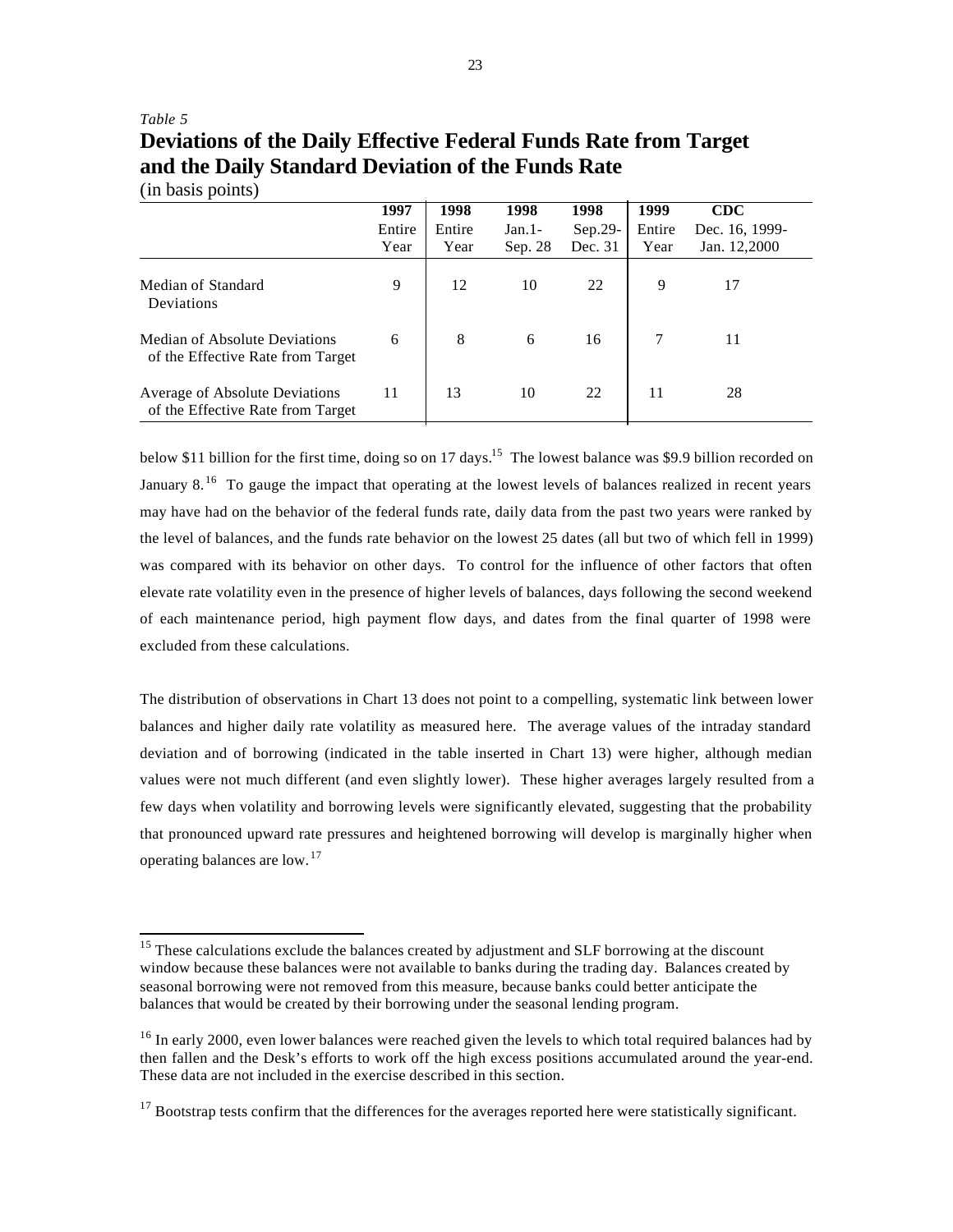

Maintenance period average levels of excess reserves showed a marked decline in 1999 from the levels that prevailed over most of the previous year, suggesting that total required balances had not reached a critically low level that would trigger needs for higher levels of excess reserves (Chart 14). In fact, excess reserve levels fell sharply early in the year from the higher levels provided in the fourth quarter of 1998, a time when the Desk was aggressively combating bouts of firmness in the federal funds rate. Over the balance of 1999, the Desk did not find it necessary to provide higher levels of excess reserves on any systematic basis even as the level of total required balances slipped further.

Maintenance period average deviations of the effective funds rate from target through the first three quarters of 1999 were similar to average deviations in prior years (Chart 15). The Desk's reserve management efforts during the fourth quarter of the year, described in Section IV.B, contributed to some persistent softness in that quarter, much like during the corresponding quarter of 1998.

Intraperiod patterns of excess reserve levels in 1999 conformed to historical benchmarks. The distribution of daily excess levels continued to reflect banks' preference for holding lower excess levels early in a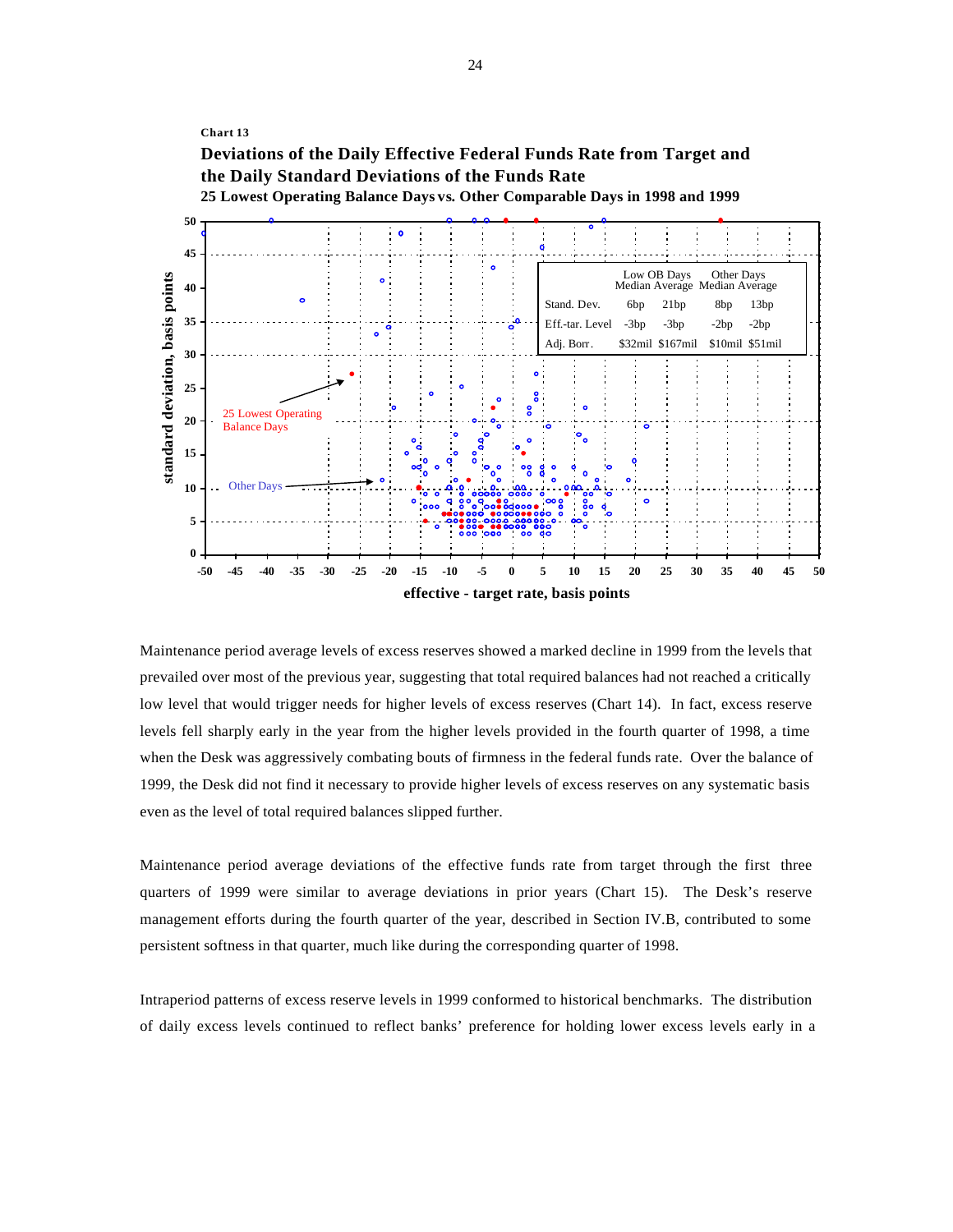

**MAINTENANCE PERIOD AVERAGE EFFECTIVE FEDERAL FUNDS RATE** 



**VERSUS TARGET RATE**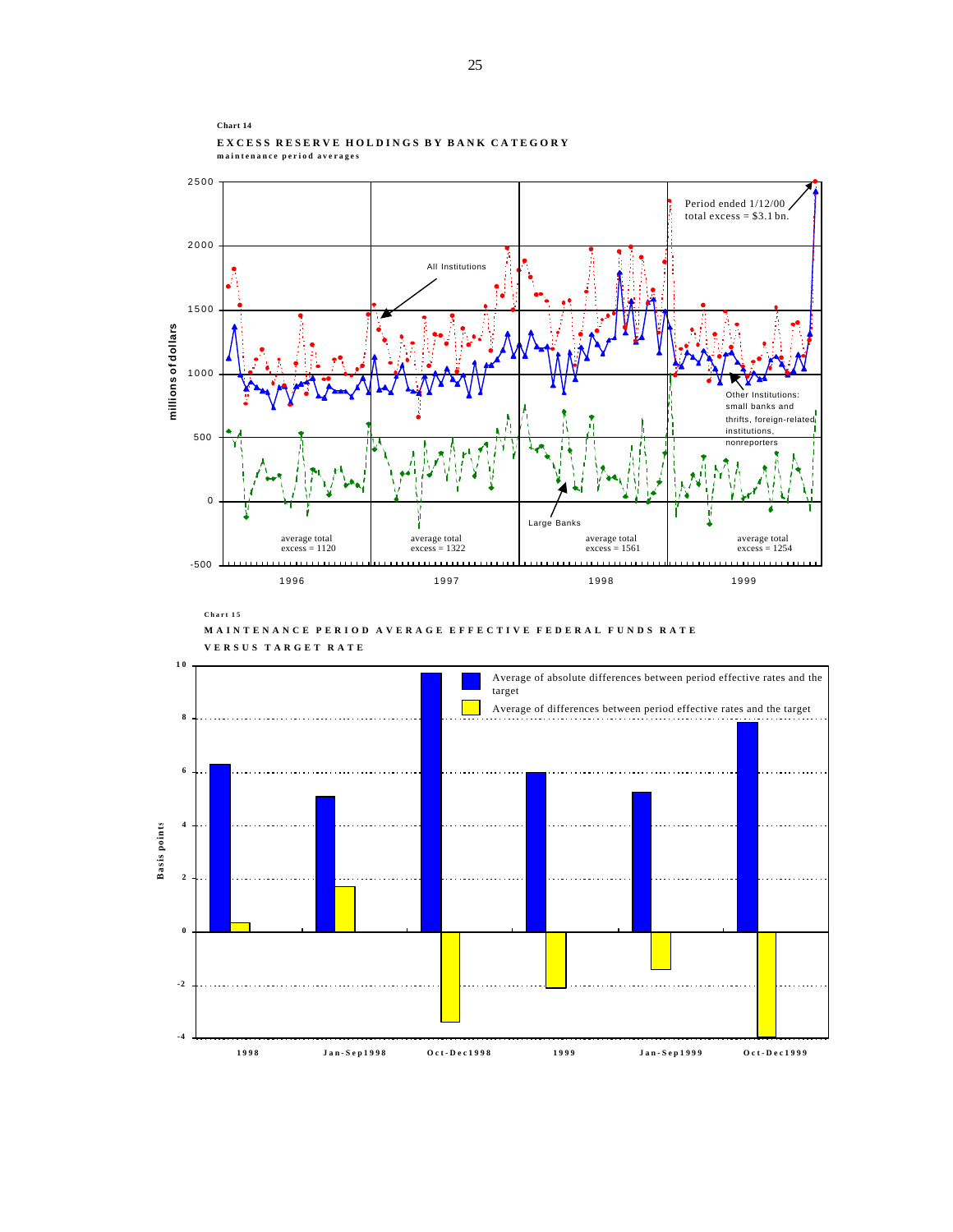

**Chart 17**



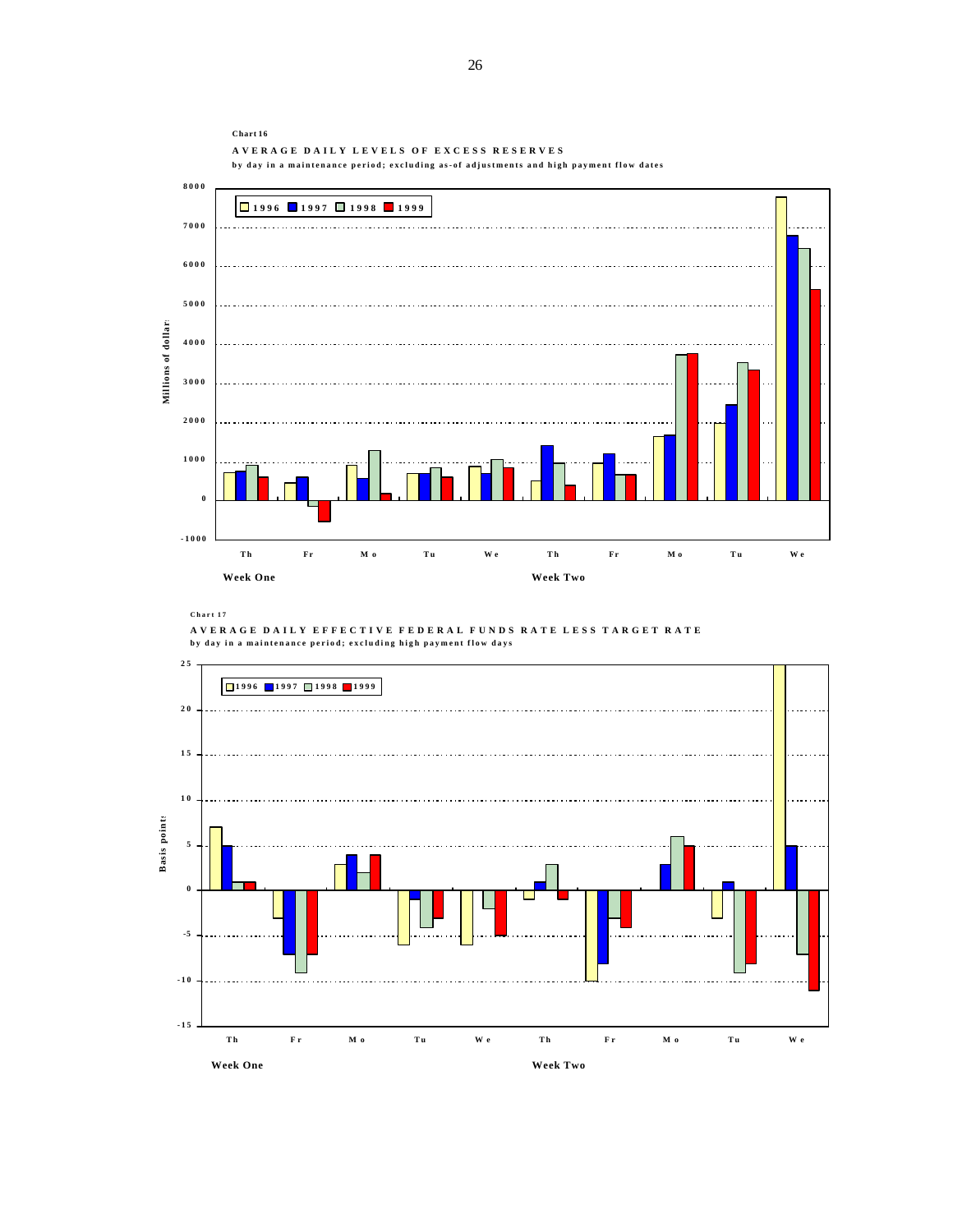maintenance period (Chart 16).<sup>18</sup> This strategy is designed to guard against inadvertently accumulating unusable excess reserve levels, even at the risk of paying high rates or borrowing at the discount window in the event of an unanticipated reserve shortfall on these days. In 1999, there was a slight tendency towards providing even fewer excess reserves in the early days of a period, while maintaining sufficiently high excess levels on the final three days to allow banks to meet their period average requirements.

The federal funds rate also retained its usual intraperiod characteristics of relatively low rates on Fridays and high rates on Mondays (Chart 17).<sup>19</sup> Settlement days remained on the slightly soft side, a pattern that emerged in the final quarter of 1998 but which has persisted, indicating that the somewhat lower period average excess levels banks were left with in 1999 were, if anything, slightly more than adequate for meeting demands.

#### **B. Reserve Management around the Century Date Change**

#### *Background*

l

Events associated with the century date change dominated reserve management efforts in the final quarter of 1999. In addition to the extensive testing necessary to ensure that all its technical systems would function as required after the rollover date, the Desk faced two broad challenges. First, early projections pointed to potentially unprecedented reserve shortages over the course of the final quarter of the year, peaking around the year-end. The Desk wanted to be in a position to meet the reserve deficiencies that were projected to develop even under the most extreme assumptions about the behavior of currency, the Treasury balance, and the foreign RP pool, and to do so without disrupting the markets in which it normally operates.

Second, there was widespread concern that participants in financing markets would be less willing to maintain normal levels of trading and market intermediation around the century date change, which threatened to interfere with the efficient allocation of credit in the financing markets more generally. The possibility of a shortage of Treasury collateral was also recognized, stemming from the large RPs that might be needed to address reserve shortages and from heightened investor demand for Treasury securities around the year-end because of their preferred risk characteristics.

<sup>&</sup>lt;sup>18</sup> The daily measures of excess reserves in this chart exclude the level of as-of adjustments, which do not affect actual balances. High payment flow dates—month-ends and major tax and Treasury coupon settlement dates—are excluded because of the elevated levels of excess provided on such dates regardless of the day in the maintenance period on which they may fall.

<sup>&</sup>lt;sup>19</sup> High payment flow days are excluded from Chart 17 because the pronounced tendency for the funds rate to be firm on these dates can distort the comparisons, although their exclusion creates the illusion of a soft bias in the daily funds rate. These days fall with greatest frequency on Mondays because of their calendar treatment.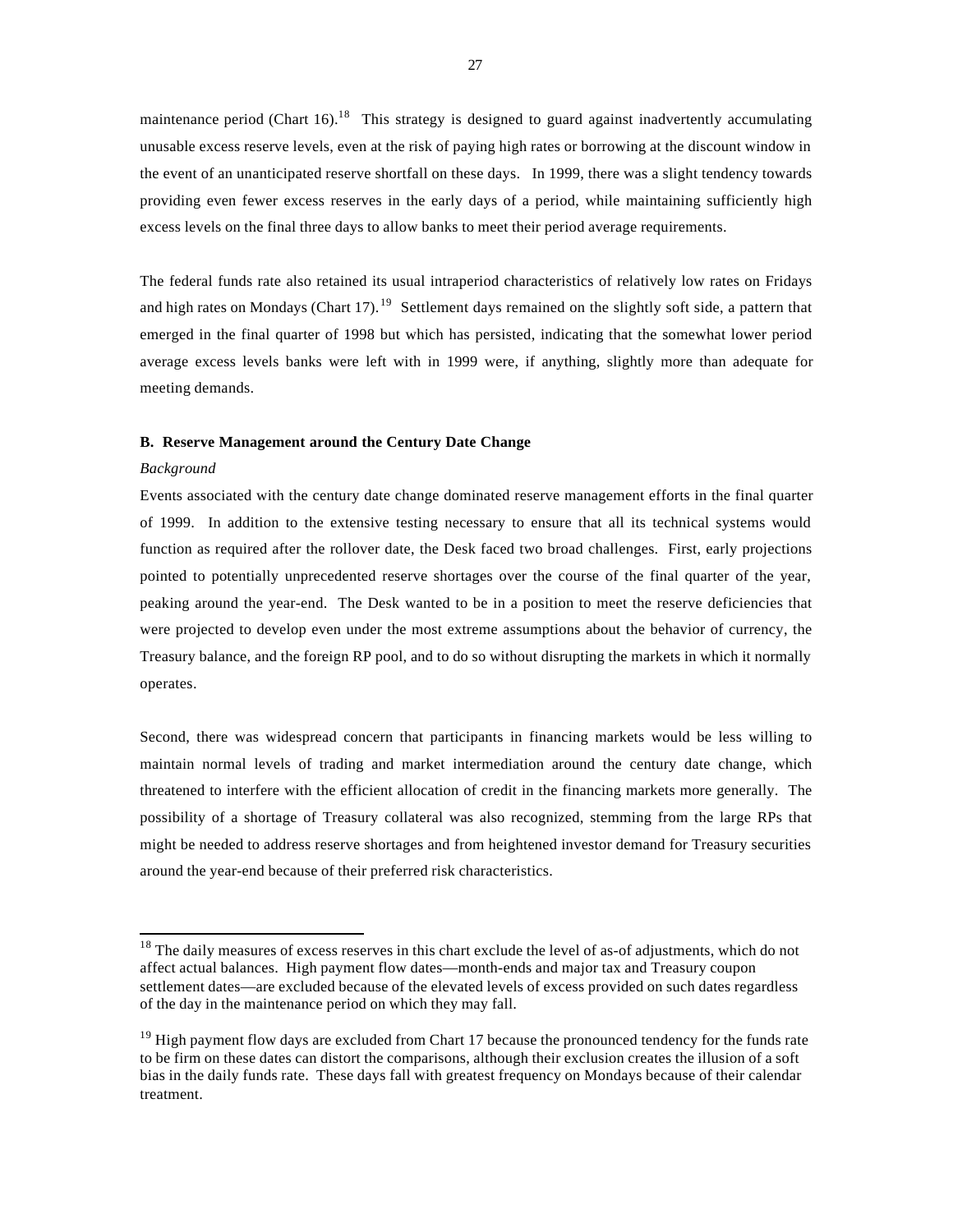

The concern about reduced liquidity in financing markets around the year-end translated into expectations for elevated financing rates for that time. As early as spring of 1999, spreads between monthly December and January Eurodollar futures rates were well above levels normally associated with year-ends in the past, and these concerns intensified over the summer months (Chart 18). <sup>20</sup> This CDC-premium exceeded the level observed in other major currency zones, partially reflecting the more limited access that broad categories of participants in U.S. financial markets, including foreign-based institutions, have to central bank financing facilities compared to the breadth of access characteristic of other countries.

As outlined above, the Desk initiated several measures in late summer and early autumn to put itself in a better position to manage reserve conditions through the fourth quarter and around the year-end itself. It extended the maximum maturity of repurchase agreements, expanded the pool of collateral accepted on temporary operations, established triparty relationships for settling temporary operations, and auctioned options on Desk RPs through the Standby Financing Facility. To meet any possible reserve contingencies, procedures were also established for draining reserves late in the day, but this capability was not utilized.

 $20$  The December 1999 Eurodollar futures contract covered the 30-day period beginning December 13, while the January 2000 contract covered the 30-day period beginning January 17. This spread is examined in place of the oft-cited "butterfly" spread that includes the November contract, because the November contract stopped trading well ahead of the year-end.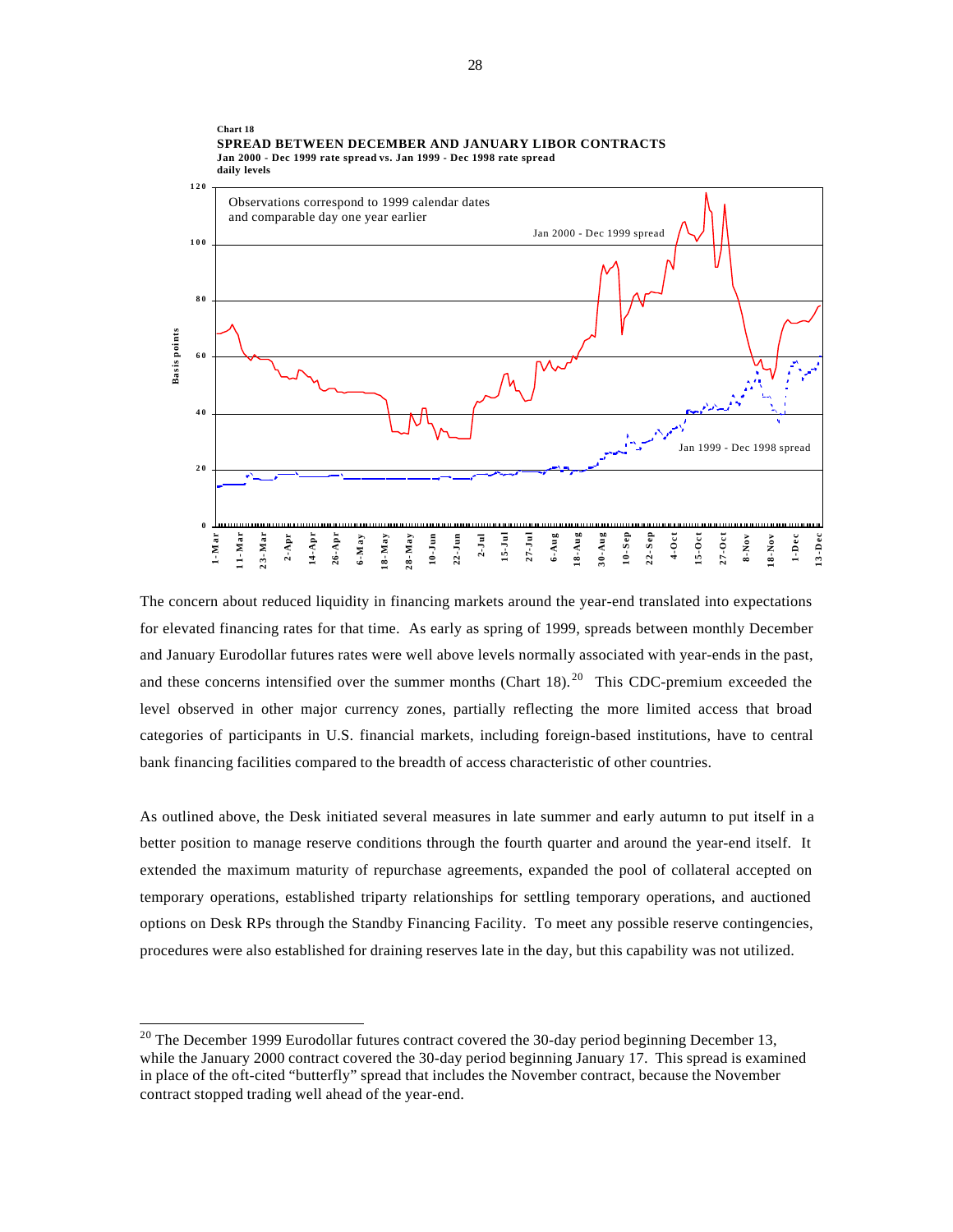By extending the maximum maturity of repurchase agreements to 90 days, the Desk was able to begin meeting the seasonal and CDC-related buildup in year-end reserve needs starting in October, and it gradually layered in RPs of the needed magnitude. Beyond their direct reserve impact, these long-term RPs allowed the dealer community to pre-fund a significant share of their inventories through the year-end, reducing some of their anxieties at an earlier opportunity.

By expanding the types of securities it accepted as collateral on its RPs, most importantly to include a huge pool of mortgage-backed pass-through securities, the Desk went a long way towards ensuring that it would be able to address even the deepest projected reserve shortages with RPs. And it would be able to do so without aggravating pressures in the financing market for Treasury securities. Adopting triparty settlement arrangements was an operational necessity for accepting the broader collateral pool on RPs, but the greater flexibility that triparty arrangements gives dealers in managing their inventories was expected to be particularly beneficial in the environment leading up to the year-end.

The final measure was the creation of the Standby Financing Facility involving the sale of options on overnight RPs with the Desk for the period surrounding the year-end. Daily options were sold for all dates running from December 23, 1999 through January 12, 2000.<sup>21</sup> Holders of these options had the right to execute overnight RPs with the New York Fed at a preset "strike price" (financing rate) 150 basis points above the then-prevailing target federal funds rate, but they were required to notify the Desk of their intention to exercise by 10 a.m. The daily options were bundled into three separate weekly "strips" of overnight agreements, the first strip running from December 23 to December 29, the second from December 30 to January 5, and the third from January 6 to January 12. The daily options in the middle strip had the additional feature that allowed the holder to exercise as late as 11:30 a.m. at a strike price 250 basis points above the Fed funds target. A single-price auction format was adopted for the sale of these options. As on its ordinary RP operations, dealers could purchase options for their own account and on behalf of their customers, although the Desk's counterparty always was the dealer. On exercised contracts, dealers could submit collateral of their choosing; it was presumed that if options were exercised, those securities in the highest risk category—mortgage-backed securities—most likely would be delivered.

The purpose of these options was to provide tangible encouragement to primary dealers to continue to make markets and to undertake their normal intermediation activities in securities markets, so as to sustain the liquidity of these markets around the century date change. The Desk in effect wrote a form of "flood insurance" to the dealer community against potential worst case financing market contingencies around the year-end, thus providing the dealer community with the confidence to continue making markets to their customers and to one another under the 150 basis point umbrella that the options would provide.

 $21$  The final terms for competitive bidding for these contracts were posted on October 7 on the New York Fed's website: www.ny.frb.org/pihome/news/announce/1999/an991007b.html.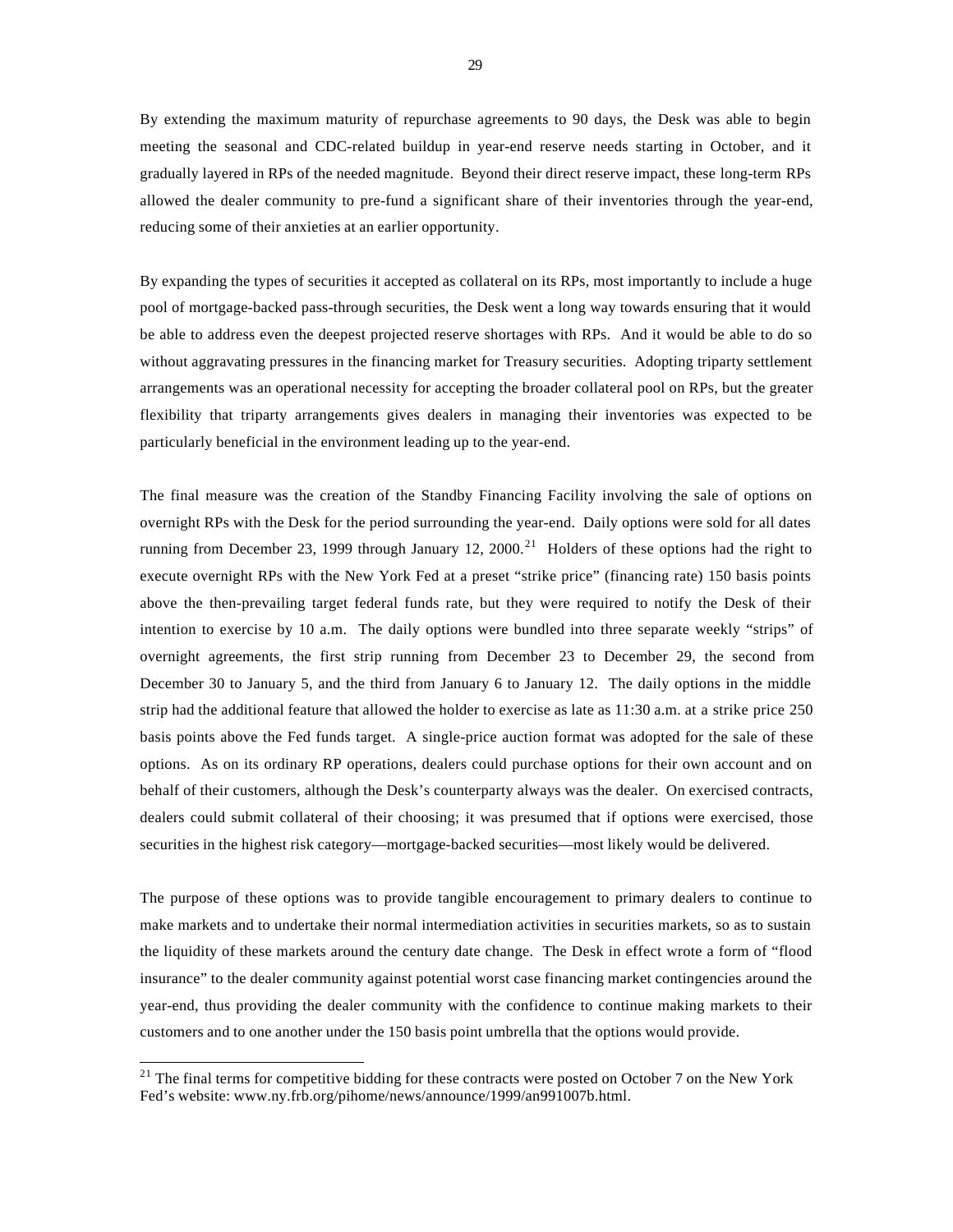In devising this program, the Desk considered the implications of these options for its management of reserves in the event they should be exercised. Given that the options were intended to provide a source of financing to securities dealers, and were not intended as a substitute means to meet projected reserve shortages, under many scenarios the Desk envisioned having to offset the impact of reserves created through the exercise of options. This reserve offset might be accomplished by cutting back on the supply of reserves provided through ordinary RPs if the amount exercised were relatively small and known before regular operations were arranged. Otherwise, the Desk would have to enter the market to drain reserves later in the day. If a widespread exercise of options were to be triggered by strong upward rate pressures and broad-based financial market dislocations, the Desk was prepared to abandon its normal reserve management focus on fine-tuning the daily level of reserve balances, and to accept a super-abundance of reserves created by the options as useful for countering market stress.

#### *Reserve Management Developments from October to mid-December*

In October, incipient reserve shortages began to deepen progressively as banks built up their vault cash holdings to meet anticipated CDC-related public demands. The Desk's strategy was to meet a large portion of these reserve shortages with temporary operations carrying extended maturities, and to refrain from increasing the level of outright purchases, because the shortages were expected to be temporary. On October 8, it arranged a 90-day RP, the first operation that was set to span the year-end. By December 15, \$54 billion of reserves had been created through 10 RPs that spanned the year-end.<sup>22</sup> By comparison, outright purchases over all of the fourth quarter totaled \$10 billion, a quantity in line with the amounts purchased in the same quarter in past years. Maturity dates on the RPs were staggered across January into mid-February, roughly coinciding with the time when movements in factors, primarily currency, temporarily draining reserves were expected to unwind. However, the Desk expected that a good portion of the RPs maturing in January initially might have to be replaced with new RPs.

Also during this time, the Desk conducted seven weekly auctions of options on Desk RPs, each of the three weekly strips being auctioned simultaneously once a week. The quantity of each strip that would be sold was announced ahead of each round of auctions. Beginning with the second round, the amounts sold at each auction were adjusted in response to the strength of demand seen the preceding week, with the ultimate objective being to provide financing insurance to dealers at relatively low cost. Altogether, \$114 billion worth of options were sold on the strip covering December 23 to December 29, \$223 billion of options on the strip from December 30 through January 5, and \$144 billion of options for January 6 through January 12. The diminishing stop-out rates and quantities of propositions submitted on the final rounds of these auctions suggested that demand ultimately was satisfied (Table 6). Year-end forward rate premiums

 $22$  This total includes the 21-day forward RP arranged on December 14 that settled on December 15.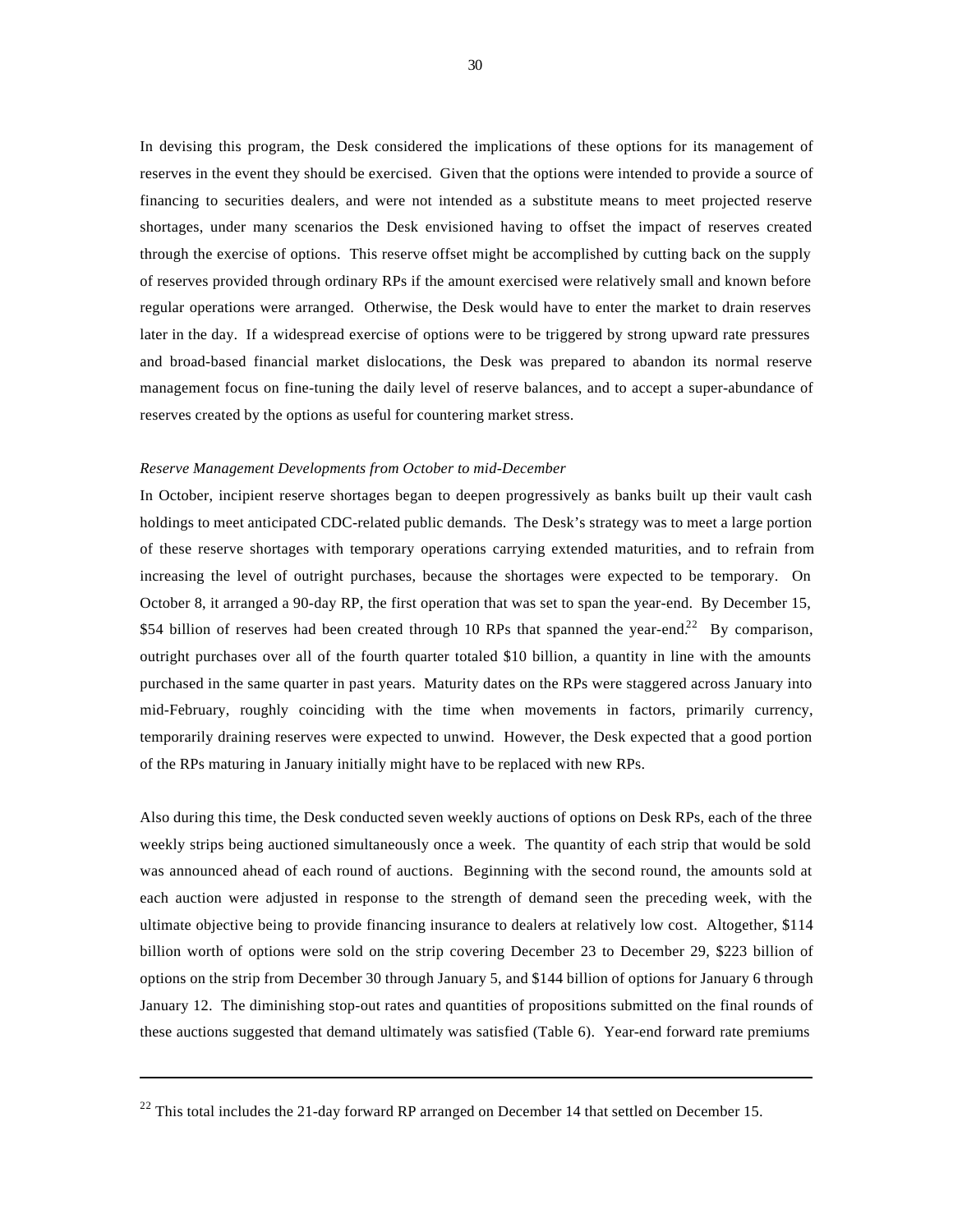# *Table 6* **Standby Financing Facility: Summary of Auction Results for Options on Desk RPs**

|                                 | Auction Dates: Oct. 20 Oct. 27 |       |       |       |      | Nov. 3 Nov. 10 Nov. 17 Nov. 23 |      | Dec. 1 |
|---------------------------------|--------------------------------|-------|-------|-------|------|--------------------------------|------|--------|
| December 23 – December 29 Strip |                                |       |       |       |      |                                |      |        |
| Total Propositions (bil. \$)    |                                | \$48  | \$56  | \$77  | \$44 | \$49                           | \$27 | \$20   |
| Accepted Propostions (bil. \$)  |                                | \$12  | \$12  | \$20  | \$30 | \$15                           | \$10 | \$15   |
| Stop-out rate (basis points)    |                                | 1.5   | 2.5   | 11.0  | 1.0  | 1.0                            | 1.5  | 0.5    |
| December 30 – January 5 Strip   |                                |       |       |       |      |                                |      |        |
| Total Propositions (bil. \$)    |                                | \$116 | \$147 | \$136 | \$86 | \$83                           | \$51 | \$53   |
| Accepted Propostions (bil. \$)  |                                | \$18  | \$25  | \$50  | \$50 | \$30                           | \$25 | \$25   |
| Stop-out rate (basis points)    |                                | 10.0  | 15.0  | 16.0  | 8.0  | 8.0                            | 4.0  | 2.0    |
| January 6 – January 12 Strip    |                                |       |       |       |      |                                |      |        |
| Total Propositions (bil. \$)    |                                | \$67  | \$86  | \$108 | \$66 | \$64                           | \$36 | \$44   |
| Accepted Propostions (bil. \$)  |                                | \$12  | \$12  | \$25  | \$40 | \$20                           | \$20 | \$15   |
| Stop-out rate (basis points)    |                                | 3.0   | 5.0   | 11.5  | 2.5  | 2.5                            | 2.5  | 4.0    |

Note: The quantities refer to the value of options contracts available for each day in the week covered by the strip. Dealers' propositions were submitted in basis point terms. Each basis point translated into a cost of about \$28 per day for every \$100 million worth of overnight RP option contracts. All accepted propositions were awarded at the stop-out rate.

fell back sharply shortly after the actual sale of options had begun, and many market participants cited the program as an important factor contributing to increased market confidence about the year-end.

Through mid-December, the Desk largely adhered to normal reserve management practices in determining levels of excess reserves to leave in place each day. Some small conscious effort was made to provide a level of reserves that would be a bit to the high side of the range of estimated demand, in order to prevent inadvertent reserve shortfalls from generating firm rate conditions that might become entrenched ahead of the year-end given existing market anxieties. Partly as a result, daily effective funds rates during the fourth quarter were slightly biased to the soft side, particularly over the last few days of several maintenance periods, although period average levels of excess reserves were not significantly higher than they had been earlier in the year. There were no unusual movements in the spread between overnight financing rates for different classes of collateral, either from the fed funds rate or between one another, that could be attributed to the growing size of the Desk's holdings of collateral or to market anxieties about the CDC.

#### *Developments in the maintenance periods ending December 29, 1999 and January 12, 2000*

Reserve deficiencies deepened sharply further in the days leading up to the year-end as the Treasury balance and foreign RP pool began their steep ascent while currency in circulation continued to grow. To ensure that reserve shortages could be met when they were projected to be at their deepest, and financing markets were potentially least capable of offering up new collateral for additional RPs, the Desk arranged a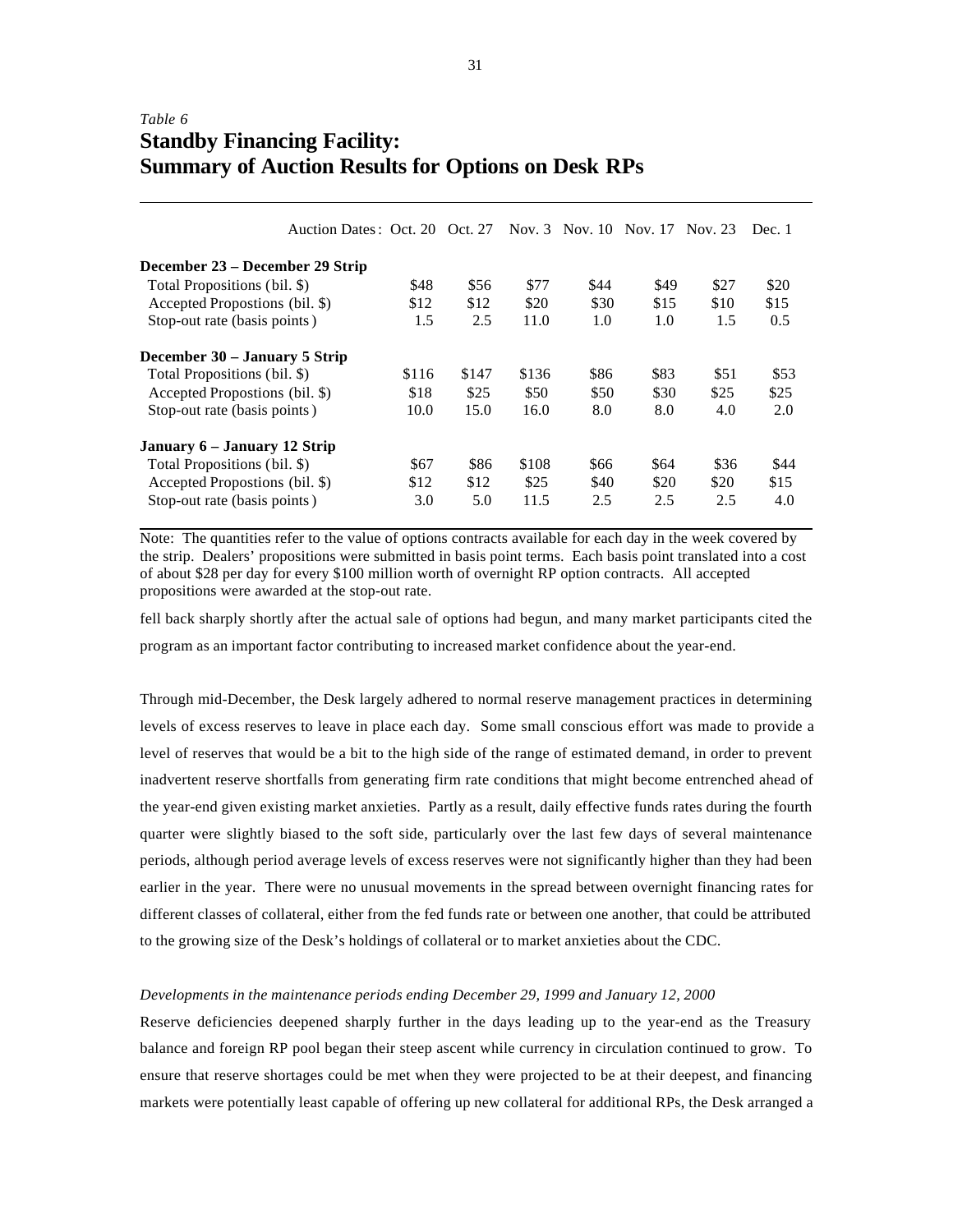

**RESERVE IMPACT OF TEMPORARY OPERATIONS SURROUNDING THE YEAR-END daily levels**

series of forward RPs. From December 15 through December 23, four forward RPs were executed that settled between December 27 and December 31 and that matured between January 3 and January 7. These operations put in place an additional \$22 billion of reserves on the year-end itself (Chart 19).<sup>23</sup> In addition, another \$65 billion of regular RPs were put in place after December 15 that spanned the year-end (and a small amount of additional outright purchases were made), making a total of \$141 billion in RPs outstanding on December 31, far surpassing the previous \$52 billion peak reached in April 1997. After the year-end, these quantities quickly began to subside as currency, the Treasury balance, and the foreign RP pool all began to taper off. Still, by January 12, the volume of RPs outstanding remained substantial at \$63 billion (but with \$10 billion of MSPs also outstanding).

The additions to reserve balances provided by these open market operations were needed to offset the impact of factors on the supply of reserves and were not designed to provide unusually high levels of excess reserves. Only on the year-end date itself and the first business day of 2000 were excess levels significantly elevated, although they were not particularly high by comparison to levels reached around past

**Chart 19**

<sup>&</sup>lt;sup>23</sup> This count excludes the 21-day forward RP arranged on December 14 that settled on December 15. This operation was arranged in part to guard against the threat of a New York City transit strike that morning which might have interfered with the Desk's operational plans.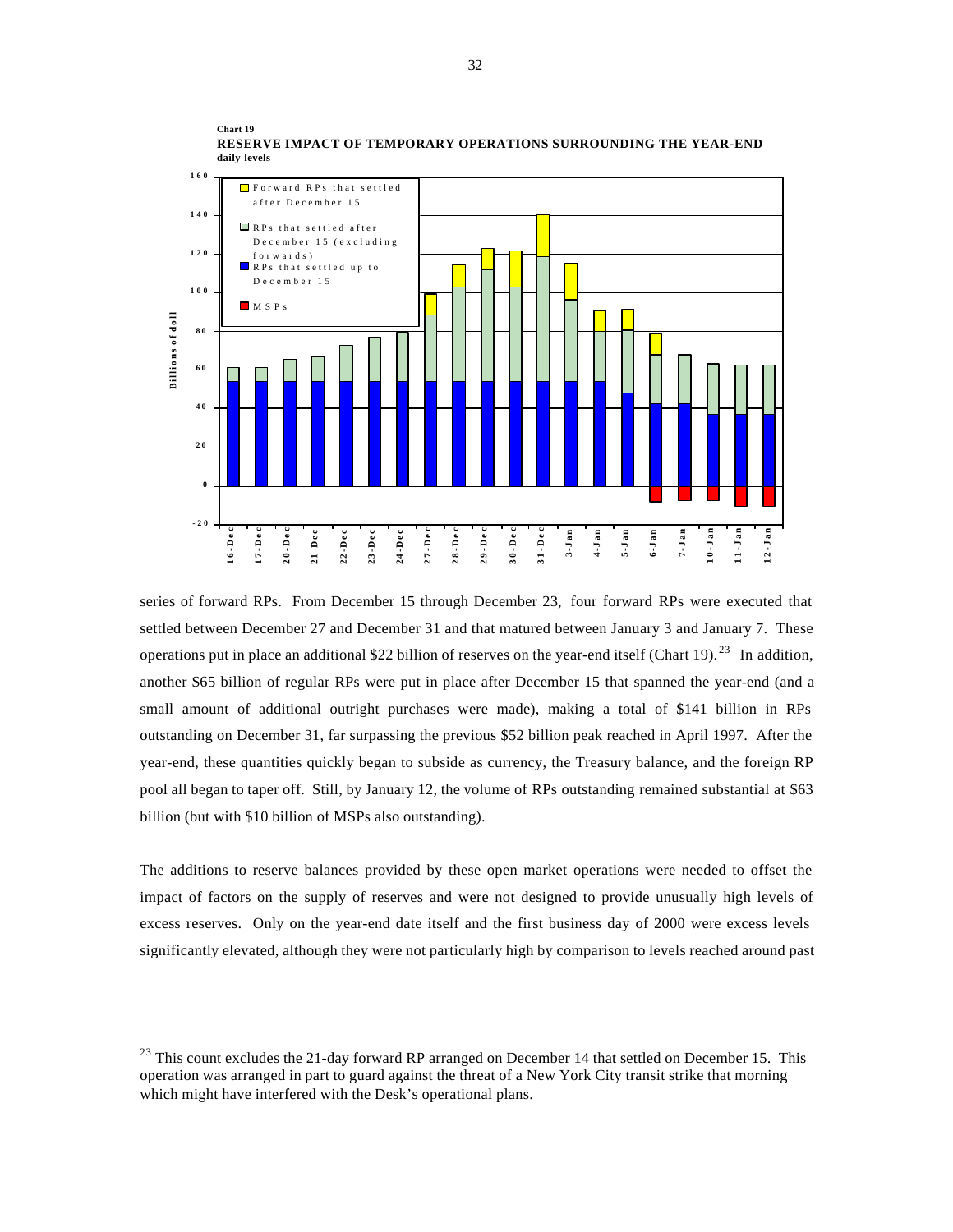

**Chart 20 FEDERAL FUNDS RATE BEHAVIOR AROUND THE YEAR-END daily range, morning rate, and daily effective rate**

year-end dates.<sup>24</sup> Over the remainder of the maintenance period underway after the turn of the year (ended January 12), the Desk attempted to work down the high excess positions banks accumulated on the first few days of that period. But low levels of operating balances limited the pace at which it could do so, and at the end of that period banks were still holding an extraordinarily high period-average level of excess reserves.

In the federal funds market, a soft bias emerged in the days leading up to the year-end, despite the absence of particularly high levels of excess reserves (Chart 20). The accumulating level of outstanding Desk RPs astounded many market participants, who were largely unaware of the extent of the factor movements necessitating these operations. The size of these operations, coming against the background of the SFF and other Desk efforts to promote market liquidity around the year-end, fueled perceptions that the risks had become heavily skewed towards an overabundance of reserves developing. As a result, trading conditions often had a soft cast in financing markets. But with actual excess levels still sometimes falling short of end-of-day demands, rates occasionally backed up in late-day trading and intraday volatility was generally high, but not appreciably more than over other year-ends. Even on the year-end and first business day of 2000, the morning funds rate premiums were the lowest they had been on the corresponding days around the year-end in several years.

 $2<sup>24</sup>$  The level of free reserves (excess less borrowings), reached on December 31 was \$12.1 billion, and \$3.2 billion on the first business day of 2000. The respective levels on the corresponding dates one year earlier were \$12.7 billion and \$5.2 billion.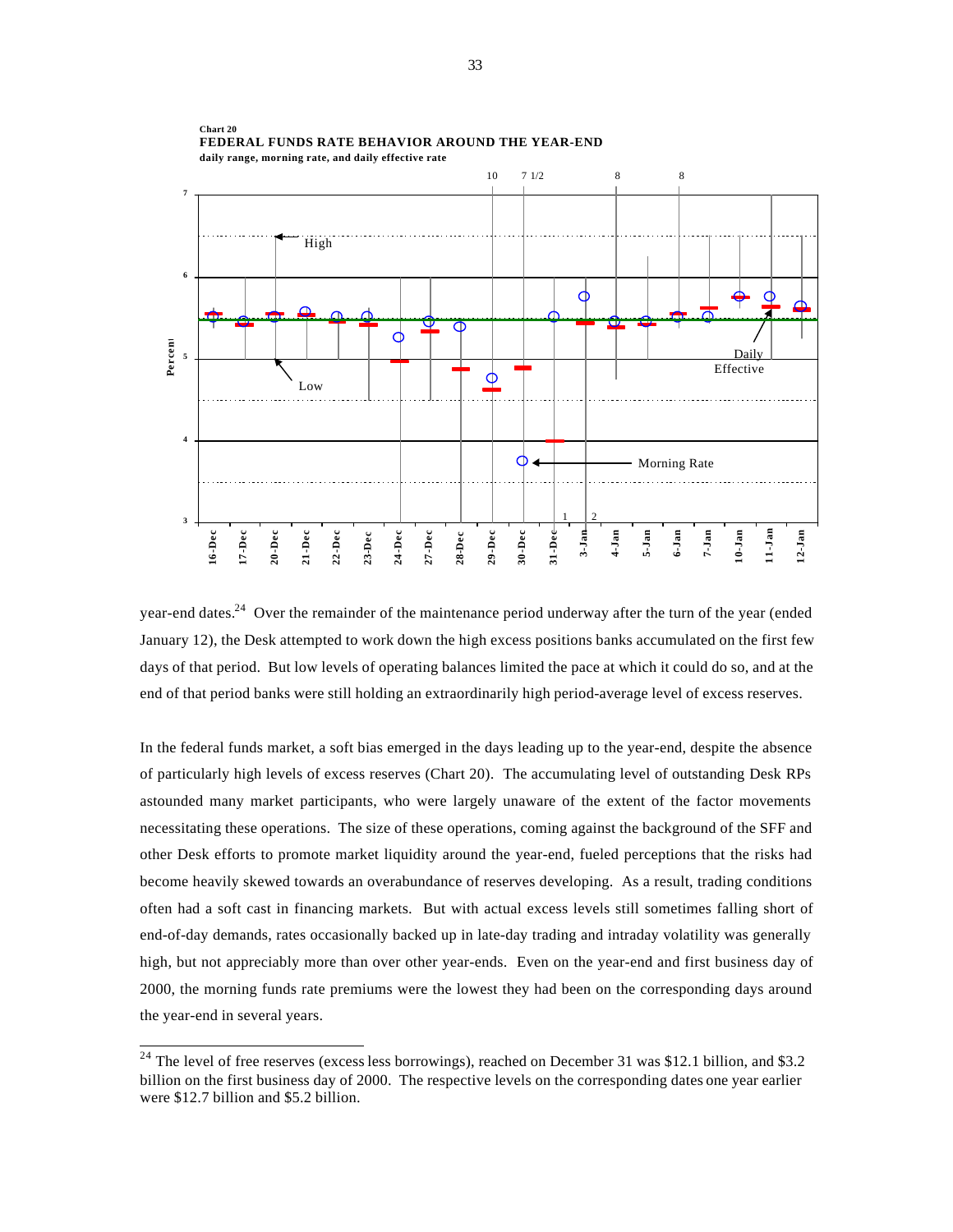

**Chart 21 TREASURY RP RATES, MORTGAGE-BACKED SECURITY RP RATES, AND FEDERAL FUNDS RATES AROUND YEAR-END morning levels**

The century date change itself did not cause any technical problems for the Desk or for market participants that affected trading conditions in the financing markets. But shortly following the rollover, a touch of firmness emerged and volatility remained elevated as the Desk began to work down the very high excess levels accumulated early in the January 12 maintenance period, sometimes pushing daily excess and balance levels to extremely low levels.

On two occasions during these maintenance periods around the CDC when reserves were particularly deficient, once before and once after the year-end, market arbitrage activity of large banks that borrowed at the SLF helped moderate late-day upward rate pressures that emerged. There had been two earlier episodes between October 1 and December 15 when arbitrage activity by large banks that borrowed at the SLF had helped contain late-day rate pressures.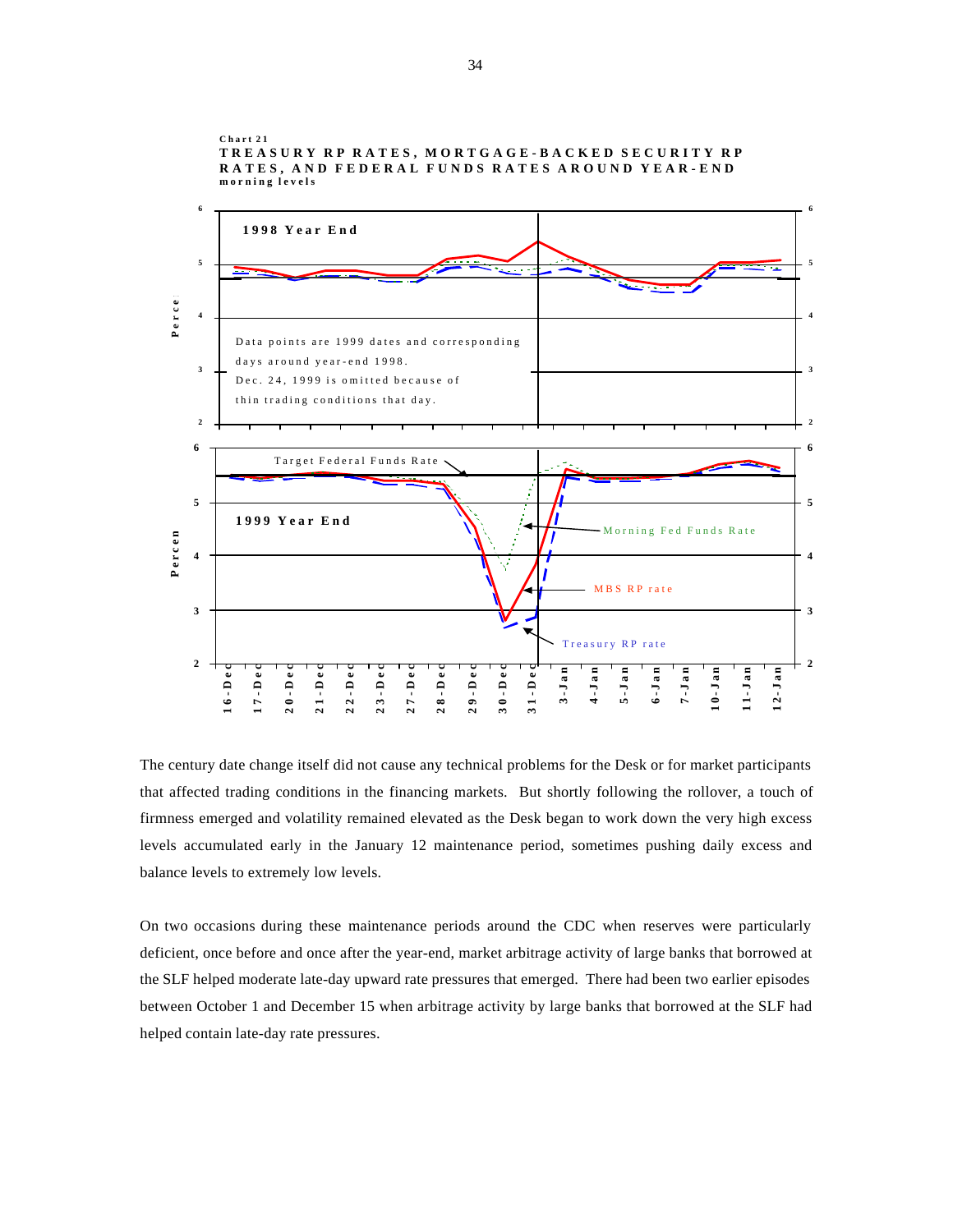In financing markets, the Desk's hefty intake of collateral likely contributed to downward pressure on RP rates for all collateral classes relative to the federal funds rate in the mornings immediately surrounding the year-end (Chart 21). On the year-end itself, when private sector demands for and Desk holdings of Treasury collateral were particularly heightened, spreads on mortgage-backed and agency RP rates over Treasury RP rates were wider than they had been on previous year-ends. But apart from that day, no unusual spreads between financing rates for mortgage-backed, agency, and Treasury collateral ever developed in the period around the CDC. In the absence of extremely firm financing rate or funds rate pressures developing around year-end, none of the options that the Desk sold were exercised.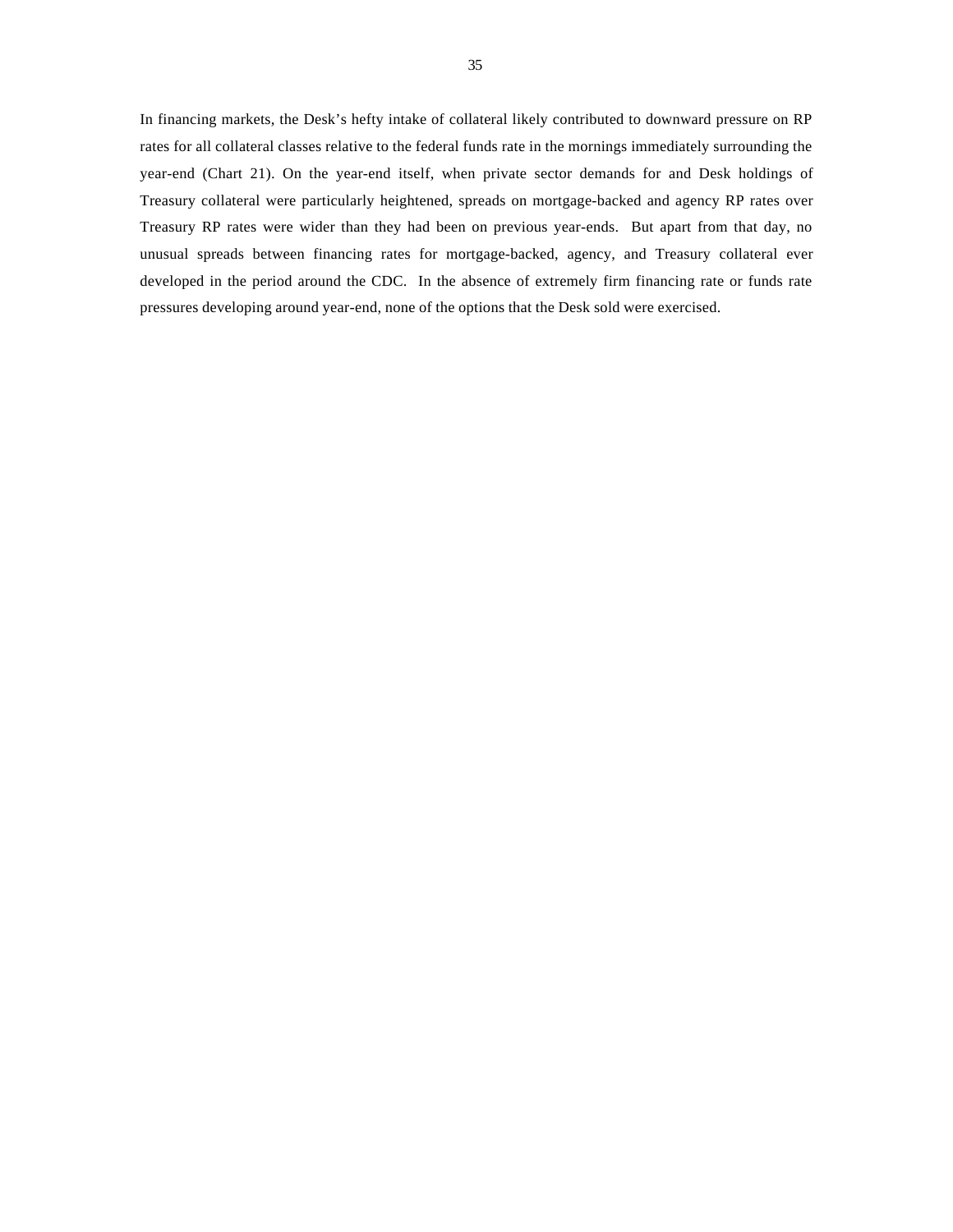#### **APPENDIX A:** AUTHORIZATION FOR DOMESTIC OPEN MARKET OPERATIONS

Open market operations during 1999 were conducted under the Authorization for Domestic Open Market Operations. Several amendments were made to the Authorization in August 1999, some of a temporary nature, which are described in Section I.C of the text. In February, the Committee amended the paragraph relating to the Treasury securities lending program, introducing the auction technique for awarding borrowed securities to dealer firms on a competitive basis. The Authorization for Domestic Open Market Operations in effect at the end of 1999 is reprinted below:

*Authorization for Domestic Open Market Operations*

- 1. The Federal Open Market Committee authorizes and directs the Federal Reserve Bank of New York, to the extent necessary to carry out the most recent domestic policy directive adopted at a meeting of the Committee:
	- (a) To buy or sell U.S. Government securities, including securities of the Federal Financing Bank, and securities that are direct obligations of, or fully guaranteed as to principal and interest by, any agency of the United States in the open market, from or to securities dealers and foreign and international accounts maintained at the Federal Reserve Bank of New York, on a cash, regular, or deferred delivery basis, for the System Open Market Account at market prices, and, for such Account, to exchange maturing U.S. Government and Federal agency securities with the Treasury or the individual agencies or to allow them to mature without replacement; provided that the aggregate amount of U.S. Government and Federal agency securities held in such Account (including forward commitments) at the close of business on the day of a meeting of the Committee at which action is taken with respect to a domestic policy directive shall not be increased or decreased by more than \$12.0 billion during the period commencing with the opening of business on the day following such meeting and ending with the close of business on the day of the next such meeting;
	- (b) To buy U.S. Government securities, obligations that are direct obligations of, or fully guaranteed as to principal and interest by, any agency of the United States, from dealers for the account of the Federal Reserve Bank of New York under agreements for repurchase of such securities or obligations in 90 calendar days or less, at rates that, unless otherwise expressly authorized by the Committee, shall be determined by competitive bidding, after applying reasonable limitations on the volume of agreements with individual dealers; provided that in the event Government securities or agency issues covered by any such agreement are not repurchased by the dealer pursuant to the agreement or a renewal thereof, they shall be sold in the market or transferred to the System Open Market Account.
	- (c) To sell U.S. Government securities that are direct obligations of, or fully guaranteed as to principal and interest by, any agency of the United States to dealers for System Open Market Account under agreements for the resale by dealers of such securities or obligations in 90 calendar days or less, at rates that, unless otherwise expressly authorized by the Committee, shall be determined by competitive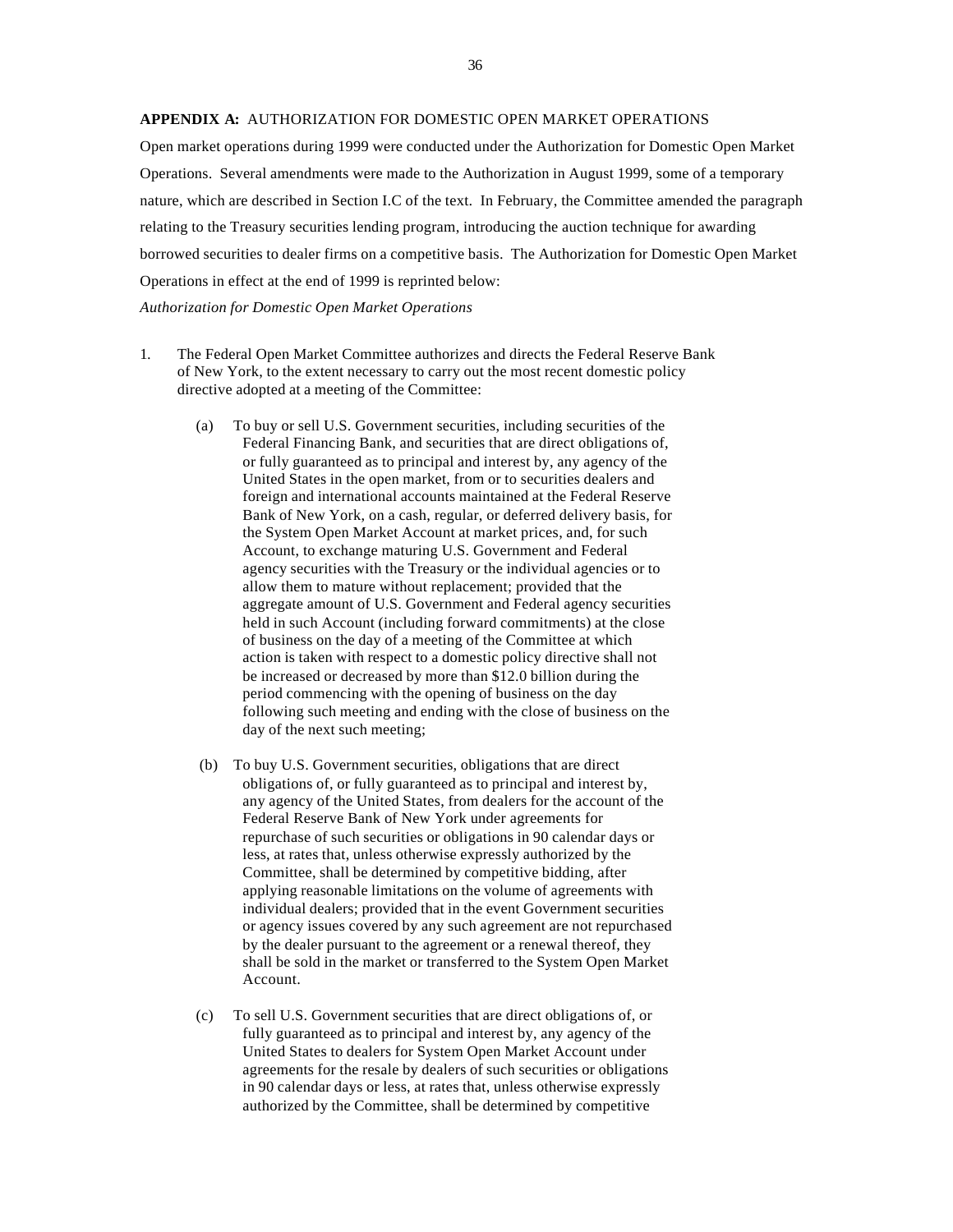bidding, after applying reasonable limitations on the volume of agreements with individuals dealers.

- 2. In order to ensure the effective conduct of open market operations, the Federal Open Market Committee authorizes the Federal Reserve Bank of New York to lend on an overnight basis U.S. Government securities held in the System Open Market Account to dealers at rates that shall be determined by competitive bidding but that in no event shall be less than 1.0 percent per annum of the market value of the securities lent. The Federal Reserve Bank of New York shall apply reasonable limitations on the total amount of a specific issue that may be auctioned and on the amount of securities that each dealer may borrow. The Federal Reserve Bank of New York may reject bids which could facilitate a dealer's ability to control a single issue as determined solely by the Federal Reserve Bank of New York.
- 3. In order to ensure the effective conduct of open market operations, while assisting in the provision of short-term investments for foreign and international accounts maintained at the Federal Reserve Bank of New York, the Federal Open Market Committee authorizes and directs the Federal Reserve Bank of New York (a) for System Open Market Account, to sell U.S. Government securities to such foreign and international accounts on the bases set forth in paragraph l(a) under agreements providing for the resale by such accounts of those securities within 90 calendar days on terms comparable to those available on such transactions in the market; and (b) for New York Bank account, when appropriate, to undertake with dealers, subject to the conditions imposed on purchases and sales of securities in paragraph 1(b), repurchase agreements in U.S. Government and agency securities, and to arrange corresponding sale and repurchase agreements between its own account and foreign and international accounts maintained at the Bank. Transactions undertaken with such accounts under the provisions of this paragraph may provide for a service fee when appropriate.
- 4. In order to help ensure the effective conduct of open market operations during the transition period surrounding the century date change, the Committee authorizes the Federal Reserve bank of New York to sell options on repurchase agreements, reverse repurchase agreements, and matched sale purchase transactions for exercise no later than January 2000.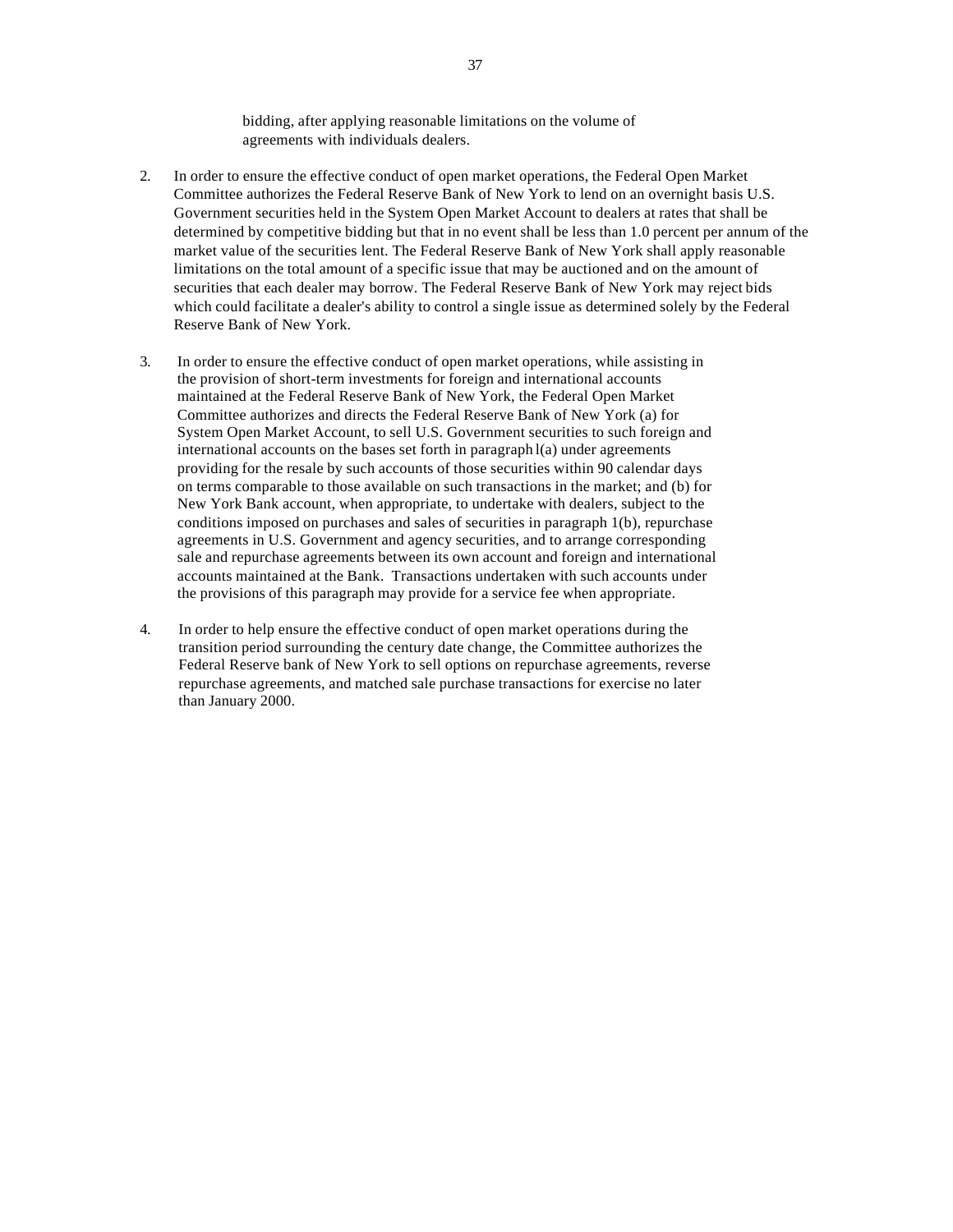#### **APPENDIX B**

#### **Operations in United States Government Securities and Federal Agency Securities (Settlement date basis, in thousands)**

#### **For the year ended December 31, 1999**

|                                                       | <b>Purchases</b>         | <b>Sales</b>       | <b>Redemptions</b> | <b>Exchanges</b> | <b>Net</b><br><b>Changes</b> | <b>Holdings</b><br>12/31/1999 | <b>Holdings</b><br>12/31/1998 |
|-------------------------------------------------------|--------------------------|--------------------|--------------------|------------------|------------------------------|-------------------------------|-------------------------------|
| System Open                                           |                          |                    |                    |                  |                              |                               |                               |
| <b>Market Account</b>                                 |                          |                    |                    |                  |                              |                               |                               |
| <b>Government Securities</b><br><b>Treasury Bills</b> |                          |                    |                    |                  |                              |                               |                               |
|                                                       |                          |                    |                    | (464, 217, 776)  |                              |                               |                               |
| Outright                                              |                          |                    |                    | 464,217,776      |                              | 215,699,444                   | 215,699,444                   |
| <b>Matched Trans.</b>                                 | 4,395,997,838            | (4, 414, 252, 771) |                    |                  | (18, 254, 933)               | (39, 182, 043)                | (20, 927, 110)                |
| <b>Total Bills</b>                                    | 4,395,997,838            | (4, 414, 252, 771) |                    |                  | (18, 254, 933)               | 176,517,401                   | 194,772,334                   |
| <b>Treas. Notes &amp; Bonds</b>                       |                          |                    |                    |                  |                              |                               |                               |
| Maturing:                                             |                          |                    |                    |                  |                              |                               |                               |
| Within 1 year                                         | 11,895,300               |                    | (1,429,160)        | (53, 314, 799)   | $(42,848,659)$ #             | 59,899,148                    | 49,148,359                    |
| 1 to 5 years                                          | 19,754,214 @             |                    |                    | 42,603,799       | 62,358,013 #                 | 124,169,064                   | 107,729,521                   |
| 5 to 10 years                                         | 4,385,373 @              |                    |                    | 7,582,935        | 11,968,308 #                 | 51,106,652                    | 44,822,174                    |
| Over 10 years                                         | 9,460,334 @              |                    |                    | 3,138,568        | 12,598,902 #                 | 66,270,245                    | 55,668,491                    |
| <b>Total Notes and Bonds</b>                          | 45,495,221               | ä,                 | (1,429,160)        | 10,503           | 44,076,564                   | 301,445,109                   | 257,368,545                   |
| Total Gov't secs.                                     |                          |                    |                    |                  |                              |                               |                               |
| Incl. Matched Trans.                                  | 4,441,493,059            | (4, 414, 252, 771) | (1,429,160)        | 10,503           | 25,821,631                   | 477,962,510                   | 452,140,879                   |
| (Excl. Matched Trans.)                                | 45,495,221               |                    | (1, 429, 160)      | 10,503           | 44,076,564                   | 517, 144, 553                 | 473,067,989                   |
| <b>Federal Agency Issues</b>                          |                          |                    |                    |                  |                              |                               |                               |
| Maturing:                                             |                          |                    |                    |                  |                              |                               |                               |
| Within 1 year                                         |                          |                    | (156, 550)         |                  | $(156, 550)$ &               | 51,000                        | 101,900                       |
| 1 to 5 years                                          |                          |                    |                    |                  | &                            | 10,000                        | 61,000                        |
| 5 to 10 years                                         |                          |                    |                    |                  | &                            | 120,000                       | 174,650                       |
| Over 10 years                                         | ٠                        |                    |                    |                  | &                            |                               |                               |
| <b>Total Agency</b>                                   | $\overline{\phantom{a}}$ | ä,                 | (156, 550)         | ÷,               | (156, 550)                   | 181,000                       | 337,550                       |
| <b>Total System Account</b>                           |                          |                    |                    |                  |                              |                               |                               |
| Incl. Matched Trans.                                  | 4,441,493,059            | (4,414,252,771)    | (1,585,710)        | 10,503           | 25,665,081                   | 478,143,510                   | 452,478,429                   |
| (Excl. Matched Trans.)                                | 45,495,221               |                    | (1,585,710)        | 10,503           | 43,920,014                   | 517,325,553                   | 473,405,539                   |
| F.R.B. of New York                                    |                          |                    |                    |                  |                              |                               |                               |
| <b>Repurchase Agreements</b>                          | 946,657,000              | (836, 393, 000)    |                    |                  | 110,264,000                  | 140,640,000                   | 30,376,000                    |

**Note: There were no customer related RP's passed though to the market for the year ended 12/31/1999.**

**12/31/99 and 12/31/98 Repurchase Agreements are shown at cash value and par value, respectively.**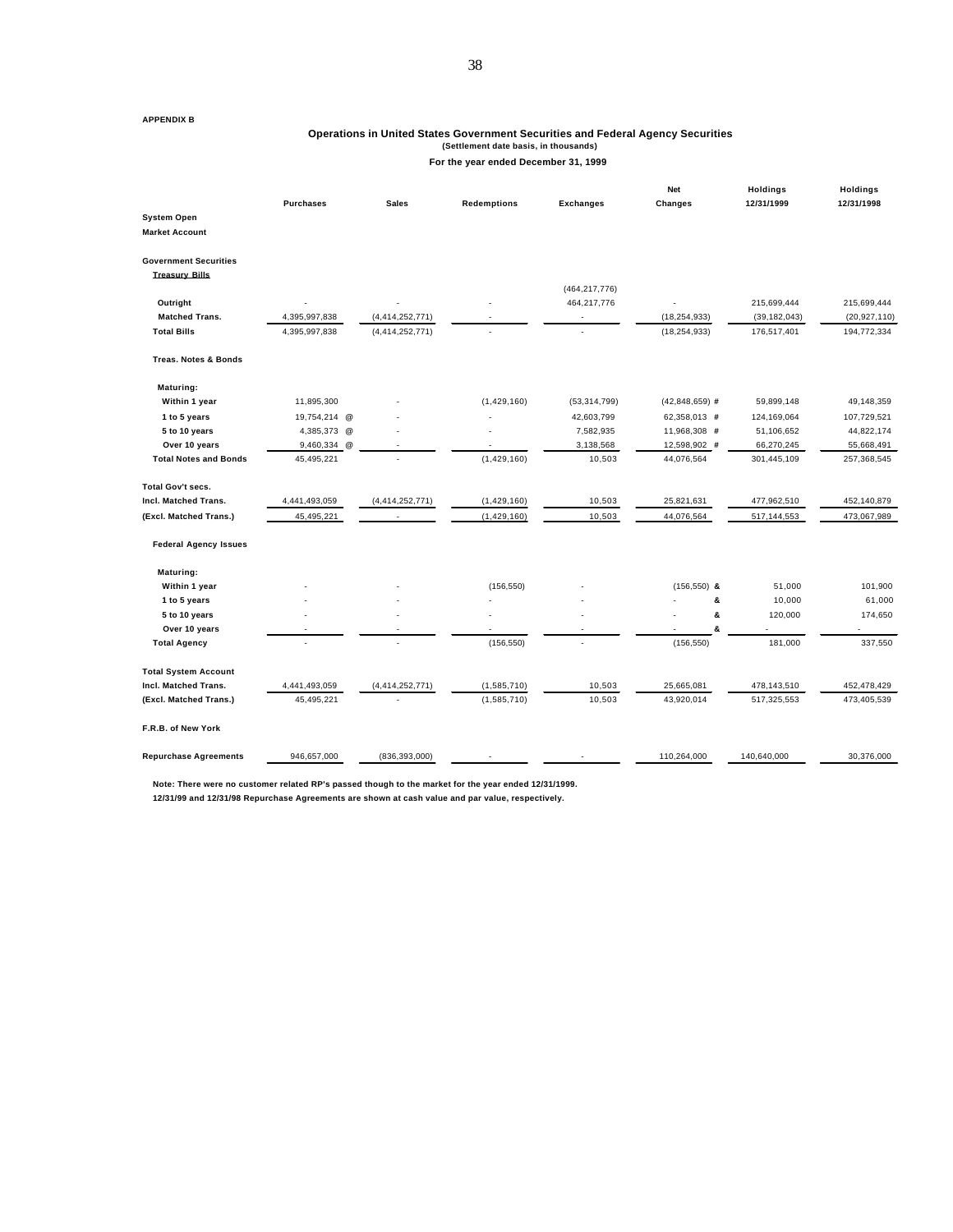#### **APPENDIX B (CONT.)** U.S. TREASURY AND FEDERAL AGENCY SECURITY HOLDINGS IN SYSTEM OPEN MARKET ACCOUNT (Statement date basis, in thousands)

|                             | Holdings        | % of Total  |                    |                         | Holdings   | % of Total  |
|-----------------------------|-----------------|-------------|--------------------|-------------------------|------------|-------------|
|                             | 12/31/1999      | Outstanding |                    |                         | 12/31/1999 | Outstanding |
|                             |                 |             |                    |                         |            |             |
| <b>Treasury Bills</b>       |                 |             |                    | Treasury Bonds (Cont'd) |            |             |
| Issues outstanding          |                 |             | Issues outstanding |                         |            |             |
| 01/06/2000 #                | \$924,320       | 2.3%        | 10.750             | 05/15/2003              | \$433,300  | 13.3%       |
| 01/13/2000 #                | 3,001,860       | 4.7%        | 11.125             | 08/15/2003              | 514,300    | 14.7%       |
| 01/20/2000 #                | 3,055,500       | 7.5%        | 11.875             | 11/15/2003              | 1,034,340  | 14.2%       |
| 01/27/2000 #                | 3,047,815       | 11.8%       | 12.375             | 05/15/2004              | 769,786    | 20.5%       |
| 02/03/2000 #                | 3,093,010       | 7.3%        | 13.750             | 08/15/2004              | 528,000    | 13.2%       |
| 02/10/2000 #                | 7,102,442       | 26.4%       | 11.625             | 11/15/2004              | 1,184,600  | 14.3%       |
| 02/17/2000                  | 8,231,564       | 32.2%       | 8.250              | 05/15/2005              | 1,513,660  | 35.8%       |
| 02/24/2000                  | 7,998,180       | 32.6%       | 12.000             | 05/15/2005              | 728,476    | 17.1%       |
| 03/02/2000                  | 13,184,955      | 32.6%       | 10.750             | 08/15/2005              | 1,323,000  | 14.3%       |
| 03/09/2000                  | 8,186,780       | 32.5%       | 9.375              | 02/15/2006              | 372,000    | 7.8%        |
| 03/16/2000                  | 7,609,310       | 31.6%       | 7.625              | 02/15/2007              | 1,396,164  | 33.0%       |
| 03/23/2000                  | 7,144,235       | 29.7%       | 7.875              | 11/15/2007              | 378,500    | 25.3%       |
| 03/30/2000                  | 12,532,430      | 31.5%       | 8.375              | 08/15/2008              | 788,500    | 37.5%       |
| 04/06/2000                  | 3,530,000       | 14.4%       | 8.750              | 11/15/2008              | 1,588,500  | 30.4%       |
| 04/13/2000                  | 3,960,000       | 33.1%       | 9.125              | 05/15/2009              | 921,205    | 20.0%       |
| 04/20/2000                  | 3,565,000       | 29.2%       | 10.375             | 11/15/2009              | 1,075,939  | 25.6%       |
| 04/27/2000                  | 7,935,000       | 30.4%       | 11.750             | 02/15/2010              | 717,400    | 28.8%       |
| 05/04/2000                  | 3,960,000       | 30.3%       | 10.000             | 05/15/2010              | 1,176,556  | 39.4%       |
| 05/11/2000                  | 3,635,000       | 31.2%       | 12.750             | 11/15/2010              | 1,260,865  | 26.6%       |
| 05/18/2000                  | 3,800,000       | 31.8%       | 13.875             | 05/15/2011              | 1,073,542  | 23.3%       |
| 05/25/2000                  | 8,780,000       | 32.6%       | 14.000             | 11/15/2011              | 975,091    | 19.9%       |
| 06/01/2000                  | 3,870,000       | 31.3%       | 10.375             | 11/15/2012              | 1,611,741  | 14.6%       |
| 06/08/2000                  | 3,850,000       | 32.5%       | 12.000             | 08/15/2013              | 3,040,772  | 20.6%       |
| 06/15/2000                  | 3,690,000       | 31.5%       | 13.250             | 05/15/2014              | 869,450    | 17.4%       |
| 06/22/2000                  | 7,735,000       | 29.7%       | 12.500             | 08/15/2014              | 905,720    | 17.7%       |
| 06/29/2000                  | 3,670,000       | 31.4%       | 11.750             | 11/15/2014              | 1,195,000  | 19.9%       |
| 07/20/2000                  | 4,940,000       | 32.1%       | 11.250             | 02/15/2015              | 1,655,733  | 13.1%       |
| 08/17/2000                  | 5,010,000       | 33.3%       | 10.625             | 08/15/2015              | 1,167,400  | 16.3%       |
| 09/14/2000                  | 5,170,000       | 33.3%       | 9.875              | 11/15/2015              | 941,500    | 13.6%       |
| 10/12/2000                  | 4,950,000       | 29.6%       | 9.250              | 02/15/2016              | 1,037,000  | 14.3%       |
| 11/09/2000                  | 4,540,000       | 29.4%       | 7.250              | 05/15/2016              | 1,098,000  | 5.8%        |
| 12/07/2000                  | 4,815,000       | 32.5%       | 7.500              | 11/15/2016              | 1,378,000  | 7.3%        |
|                             |                 |             | 8.750              | 05/15/2017              | 2,517,000  | 13.8%       |
|                             |                 |             | 8.875              | 08/15/2017              | 1,954,000  | 13.9%       |
| <b>Total Treasury Bills</b> | \$176,517,401 # |             | 9.125              | 05/15/2018              | 1,230,900  | 14.1%       |
|                             | 176,517,401     |             | 9.000              | 11/15/2018              | 539,000    | 6.0%        |
|                             |                 |             |                    |                         |            |             |
|                             |                 |             | 8.875              | 02/15/2019              | 1,685,000  | 8.8%        |
| <b>Treasury Bonds</b>       |                 |             | 8.125              | 08/15/2019              | 1,840,900  | 9.1%        |
| Issues outstanding          |                 |             | 8.500              | 02/15/2020              | 1,360,879  | 13.3%       |
| 11.750 02/15/2001           | \$165,803       | 11.0%       | 8.750              | 05/15/2020              | 1,393,600  | 13.7%       |
| 13.125 05/15/2001           | 220,926         | 12.6%       | 8.750              | 08/15/2020              | 1,527,600  | 13.9%       |
| 13.375 08/15/2001           | 256,092         | 14.6%       | 7.875              | 02/15/2021              | 840,500    | 7.6%        |
| 15.750 11/15/2001           | 227,904         | 13.0%       | 8.125              | 05/15/2021              | 1,315,000  | 11.0%       |
| 14.250 02/15/2002           | 199,800         | 11.4%       | 8.125              | 08/15/2021              | 1,560,000  | 12.8%       |
| 11.625 11/15/2002           | 347,850         | 12.6%       | 8.000              | 11/15/2021              | 2,714,000  | 8.3%        |
| 10.750 02/15/2003           | 739,250         | 24.6%       | 7.250              | 08/15/2022              | 846,000    | 8.2%        |

# - Holdings were reduced by \$12,000,000 of January 6 T/Bills, \$5,700,000 of January 13 T/Bills, \$4,500,000 of January 20 T/Bills, \$4,800,000 of January 27 T/Bills, \$10,900,000 of February 3 T/Bills and \$1,282,043 of February 10 T/Bills that were sold under matched sale-purchase agreements which are generally overnight arrangements.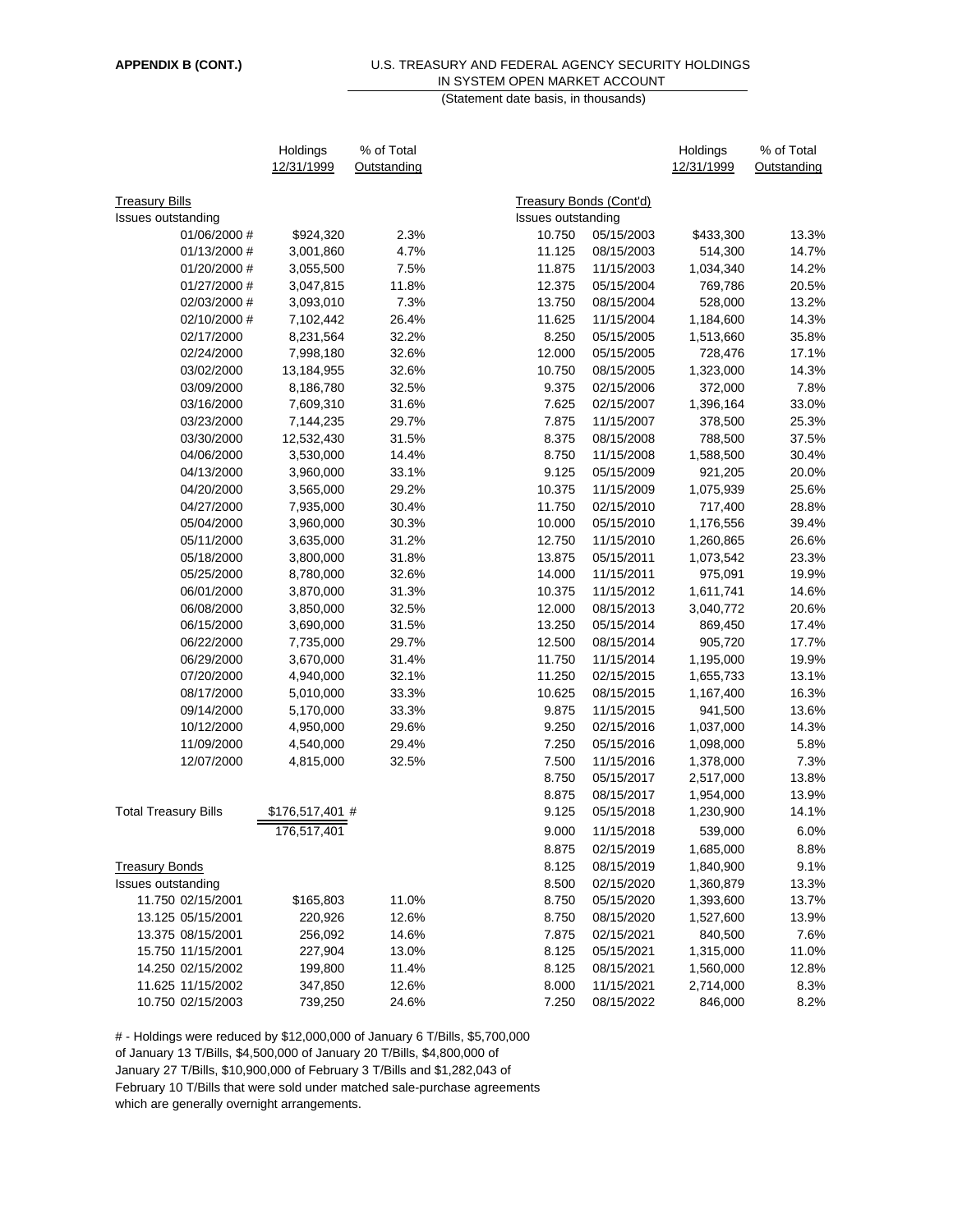## **APPENDIX B (CONT.)** U.S. TREASURY AND FEDERAL AGENCY SECURITY HOLDINGS IN SYSTEM OPEN MARKET ACCOUNT

(Statement date basis, in thousands)

|                                | Holdings             | % of Total  |                                |            | Holdings               | % of Total  |
|--------------------------------|----------------------|-------------|--------------------------------|------------|------------------------|-------------|
|                                | 12/31/1999           | Outstanding |                                |            | 12/31/1999             | Outstanding |
|                                |                      |             |                                |            |                        |             |
| <b>Treasury Bonds (Cont'd)</b> |                      |             | <b>Treasury Notes (Cont'd)</b> |            |                        |             |
| Issues outstanding             |                      |             | Issues outstanding             |            |                        |             |
| 7.625 11/15/2022               | \$1,521,000          | 14.2%       | 8.750                          | 08/15/2000 | \$1,538,400            | 13.9%       |
| 7.125 02/15/2023               | 2,292,000            | 12.5%       | 5.125                          | 08/31/2000 | 2,994,300              | 15.0%       |
| 6.250 08/15/2023               | 1,487,000            | 6.5%        | 6.250                          | 08/31/2000 | 1,226,000              | 10.3%       |
| 7.500 11/15/2024               | 1,346,000            | 11.7%       | 4.500                          | 09/30/2000 | 2,241,500              | 11.6%       |
| 7.625 02/15/2025               | 1,146,000            | 9.8%        | 6.125                          | 09/30/2000 | 1,033,500              | 8.6%        |
| 6.875 08/15/2025               | 1,697,000            | 13.5%       | 4.000                          | 10/31/2000 | 2,939,900              | 14.3%       |
| 6.000 02/15/2026               | 1,009,000            | 7.8%        | 5.750                          | 10/31/2000 | 935,430                | 7.8%        |
| 6.750 08/15/2026               | 1,425,000            | 13.1%       | 5.750                          | 11/15/2000 | 2,182,200              | 13.6%       |
| 6.500 11/15/2026               | 1,555,000            | 13.6%       | 8.500                          | 11/15/2000 | 1,032,300              | 9.0%        |
| 6.625 02/15/2027               | 610,000              | 5.8%        | 4.625                          | 11/30/2000 | 2,600,500              | 12.9%       |
| 6.375 08/15/2027               | 1,265,000            | 11.8%       | 5.625                          | 11/30/2000 | 1,265,200              | 10.2%       |
| 6.125 11/15/2027               | 2,770,000            | 12.3%       | 4.625                          | 12/31/2000 | 2,779,662              | 14.3%       |
| 5.500 08/15/2028               | 1,771,808            | 15.0%       | 5.500                          | 12/31/2000 | 1,156,000              | 9.0%        |
| 5.250 11/15/2028               | 945,000              | 8.6%        | 4.500                          | 01/31/2001 | 2,765,000              | 14.0%       |
| 5.250 02/15/2029               | 1,340,000            | 11.8%       | 5.250                          | 01/31/2001 | 801,000                | 6.3%        |
| 6.125 08/15/2029               | 1,075,000            | 9.6%        | 5.375                          | 02/15/2001 | 1,652,560              | 10.8%       |
|                                |                      |             | 7.750                          | 02/15/2001 | 1,208,500              | 10.7%       |
|                                |                      |             | 5.000                          | 02/28/2001 | 2,646,000              | 13.5%       |
| <b>Total Treasury Bonds</b>    | \$81,390,852         |             | 5.625                          | 02/28/2001 | 1,204,000              | 9.4%        |
|                                |                      |             | 4.875                          | 03/31/2001 | 3,385,000              | 15.7%       |
|                                |                      |             | 6.375                          | 03/31/2001 | 1,649,000              | 11.6%       |
|                                |                      |             | 5.000                          | 04/30/2001 | 3,019,620              | 14.4%       |
|                                |                      |             | 6.250                          | 04/30/2001 | 1,410,500              | 10.3%       |
| <b>Treasury Notes</b>          |                      |             | 5.625                          | 05/15/2001 | 2,270,117              | 17.7%       |
| Issues outstanding             |                      |             | 8.000                          | 05/15/2001 | 1,683,000              | 13.6%       |
| 6.375 01/15/2000               | \$705,545            | 7.0%        | 5.250                          | 05/31/2001 | 3,055,890              | 15.4%       |
| 5.375 01/31/2000               | 2,281,230            | 13.1%       | 6.500                          | 05/31/2001 | 1,402,900              | 10.2%       |
| 7.750 01/31/2000               | 1,763,440            | 14.6%       | 5.750                          | 06/30/2001 | 2,629,255              | 13.8%       |
| 5.875 02/15/2000               | 2,165,796            | 10.6%       | 6.625                          | 06/30/2001 | 2,043,000              | 14.3%       |
| 8.500 02/15/2000               | 1,304,000            | 12.2%       | 5.500                          | 07/31/2001 | 3,560,370              | 17.4%       |
| 5.500 02/29/2000               | 1,555,320            | 8.8%        | 6.625                          | 07/31/2001 | 1,592,000              | 11.3%       |
| 7.125 02/29/2000               | 1,663,290            | 13.4%       | 7.875                          | 08/15/2001 | 1,754,400              | 14.3%       |
| 5.500 03/31/2000               | 2,098,220            | 12.2%       | 5.500                          | 08/31/2001 | 3,256,110              | 16.2%       |
| 6.875 03/31/2000               |                      | 10.8%       | 6.500                          | 08/31/2001 |                        | 8.8%        |
| 5.500 04/15/2000               | 1,416,510<br>568,000 | 5.4%        | 5.625                          | 09/30/2001 | 1,226,300<br>2,125,132 | 11.3%       |
| 5.625 04/30/2000               |                      |             |                                |            |                        |             |
|                                | 2,149,000            | 13.8%       | 6.375                          | 09/30/2001 | 1,483,100              | 10.2%       |
| 6.750 04/30/2000               | 1,720,250            | 13.9%       | 5.875                          | 10/31/2001 | 2,681,615              | 14.0%       |
| 6.375 05/15/2000               | 2,927,000            | 14.1%       | 6.250                          | 10/31/2001 | 975,000                | 6.7%        |
| 8.875 05/15/2000               | 486,000              | 4.6%        | 7.500                          | 11/15/2001 | 3,469,000              | 14.3%       |
| 5.500 05/31/2000               | 2,224,000            | 13.5%       | 5.875                          | 11/30/2001 | 3,872,320              | 11.6%       |
| 6.250 05/31/2000               | 1,613,560            | 12.7%       | 6.125                          | 12/31/2001 | 4,141,445              | 13.3%       |
| 5.375 06/30/2000               | 1,538,000            | 10.3%       | 6.250                          | 01/31/2002 | 1,259,800              | 9.4%        |
| 5.875 06/30/2000               | 1,570,900            | 12.6%       | 6.250                          | 02/28/2002 | 1,354,400              | 9.8%        |
| 5.375 07/31/2000               | 2,655,750            | 14.2%       | 6.625                          | 03/31/2002 | 1,770,800              | 12.4%       |
| 6.125 07/31/2000               | 1,044,200            | 8.5%        | 6.625                          | 04/30/2002 | 1,976,800              | 13.7%       |
| 6.000 08/15/2000               | 2,524,245            | 14.0%       | 7.500                          | 05/15/2002 | 1,653,509              | 14.1%       |